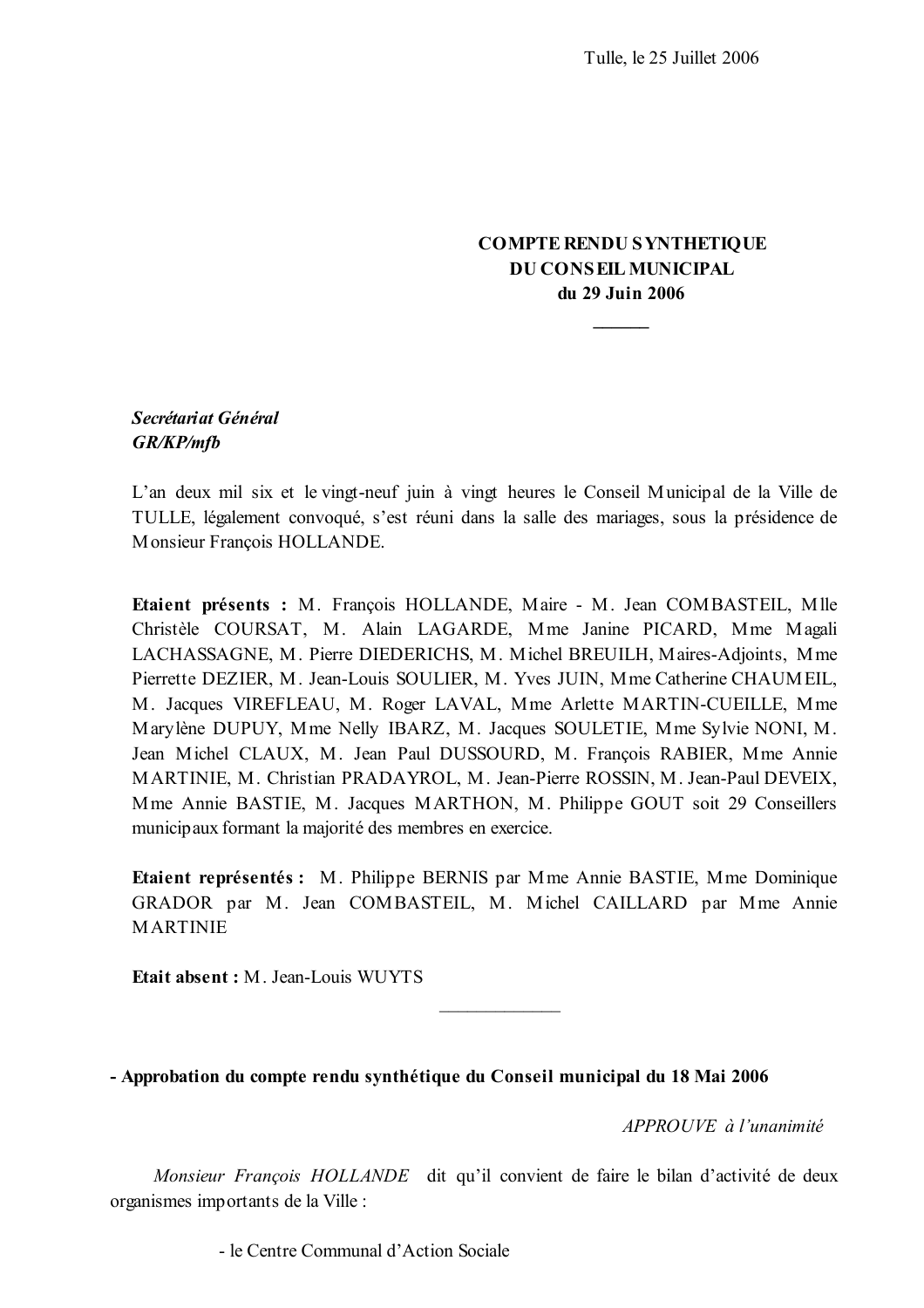$-1$ 'Office Public d'H L M

Il y aura ensuite des questions multiples essentielles pour la gestion de la Ville.

Il demande à Janine PICARD de présenter le CCAS surtout ses activités et le bilan qu'il est possible d'en tirer.

#### - CCAS - Bilan d'activité

Rapporteurs : Mesdames Janine PICARD, Pierrette DEZIER, Sylvie NONI, Catherine CHAUMEIL, Michèle PEYRAUD

(Cf document annexe)

Madame Janine PICARD:

« Sachant combien l'économique et le social sont au cœur des problèmes et des enjeux politiques actuels nous allons tenter d'exposer le plus fidèlement possible l'action du CCAS en vous présentant sur l'année 2005 que nous avons choisi pour référence car année pleine :

- l'utilisation du budget car le CCAS fonctionne avec une importante subvention municipale

- le fonctionnement des structures gérées par le CCAS : Maison des Enfants et Résidence de Nacre

- une photographie des publics reçus et aidés par le service social

- les actions menées auprès des personnes et des familles en situation difficile sur notre ville

- les projets au travers de ces activités

Ce travail s'inscrit dans un souci d'écoute et de service auprès des Tullistes selon le but ou comme dirait quelqu'un, la feuille de route définie par la majorité municipale « la cohésion sociale et le lien avec la Municipalité ».

Je tiens à remercier les services du CCAS qui nous ont aidées à préparer ce bilan et le service communication qui a réalisé les documents.

Le dossier « CCAS - bilan d'activité » qui vous a été remis comporte des fiches numérotées de 1 à 8 pour un suivi plus facile de chaque intervention et, en annexes, pour votre information :

- les tarifs en vigueur dans les crèches et au fover

- un aide-mémoire du travailleur social donnant le montant des minima sociaux et des diverses allocations et prestations

- une plaquette informative sur la Résidence de Nacre

Tout d'abord présentés succinctement par la directrice du CCAS l'organigramme et les grandes masses budgétaires. Alors Madame PEYRAUD, le CCAS comment ça marche ? »

Madame Michèle PEYRAUD :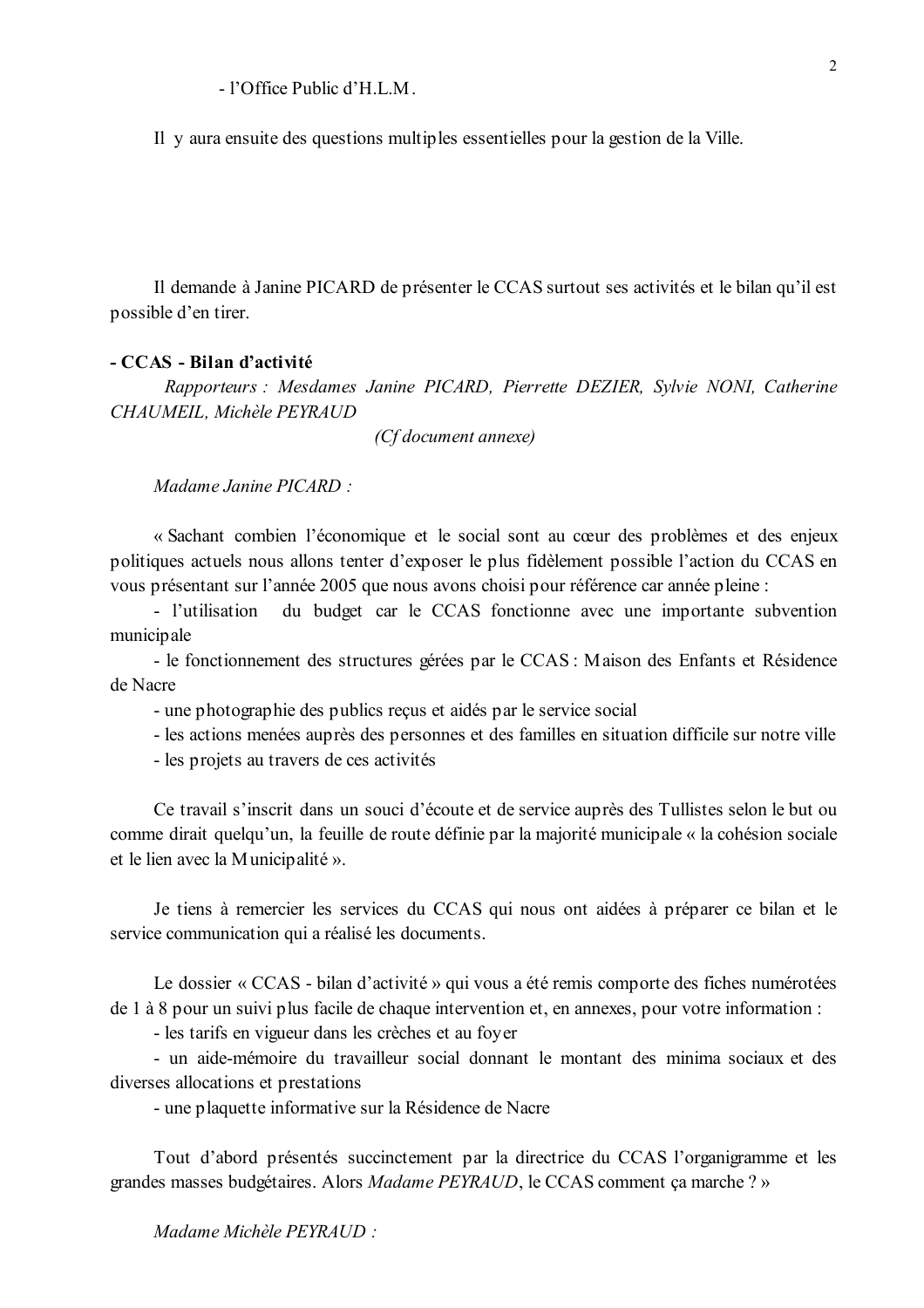« A la page 1 du dossier que vous avez reçu, vous retrouvez l'organigramme du CCAS qui permet de visualiser de façon plus précise l'organisation de cet établissement public administratif communal.

Janine PICARD, Maire-Adjoint aux Affaires Sociales, assure la Présidence de la Commission des Affaires Sociales et du Conseil d'Administration composé de 8 élus municipaux : François HOLLANDE, Sylvie NONI, Pierrette DEZIER, Catherine CHAUMEIL, Jean-Louis WUYTS, Annie MARTINIE et Christian PRADAYROL.

Dans le fonctionnement du CCAS au quotidien, elle est assistée très régulièrement par 3 élus délégués :

- Sylvie NONI : Petite enfance

- Pierrette DEZIER : Personnes âgées et handicapées
- Catherine CHAUMEIL: Insertion

Le CCAS dispose d'un personnel très qualifié (Petite enfance, Service Social, Personnes âgées) bénéficiant d'une ancienneté importante.

Je tiens à signaler ici le professionnalisme, la motivation et le dynamisme de l'ensemble de ce personnel qui effectue un travail spécifique, parfois difficile, car en contact avec le public.

63 personnes (62 femmes et « le » cuisinier de la Maison des Enfants) interviennent sur les différents secteurs que vous pouvez visualiser sur l'organigramme (Cf dossier diaporama).

A ce moment de mon exposé, il me paraît important de préciser que, depuis 2001, tous les services du CCAS ont été réinstallés dans des locaux neufs et adaptés. Pour mémoire :

- la Maison des Enfants commencée sous la précédente municipalité est terminée et équipée en matériel avec une cuisine traditionnelle qui a bénéficié de 5 recrutements

- le C CAS installé à la Maison de la Solidarité le 4 Juillet 2003

- la Résidence de Nacre entièrement réhabilitée par l'OPHLM est à nouveau ouverte aux personnes âgées depuis le 16 Août 2005.

Qu'il me soit permis ici de remercier le Directeur Général des Services et les élus de la confiance et de l'écoute attentive qu'ils m'ont témoignées en accordant les financements nécessaires à la réalisation et au fonctionnement de ces équipements structurants.

Pour permettre le fonctionnement de l'ensemble de ces secteurs, le CCAS dispose d'un budget propre de plus de 2 000 000  $\epsilon$  en fonctionnement et 44 314  $\epsilon$  en investissement.

Vous pouvez vous reporter à la page 2 du dossier et sur le diaporama pour visualiser les principales dépenses et recettes de 2005.

Pour l'année 2005, il est important de préciser :

 $\triangleright$  Au niveau des dépenses principales (cf 2-3-4):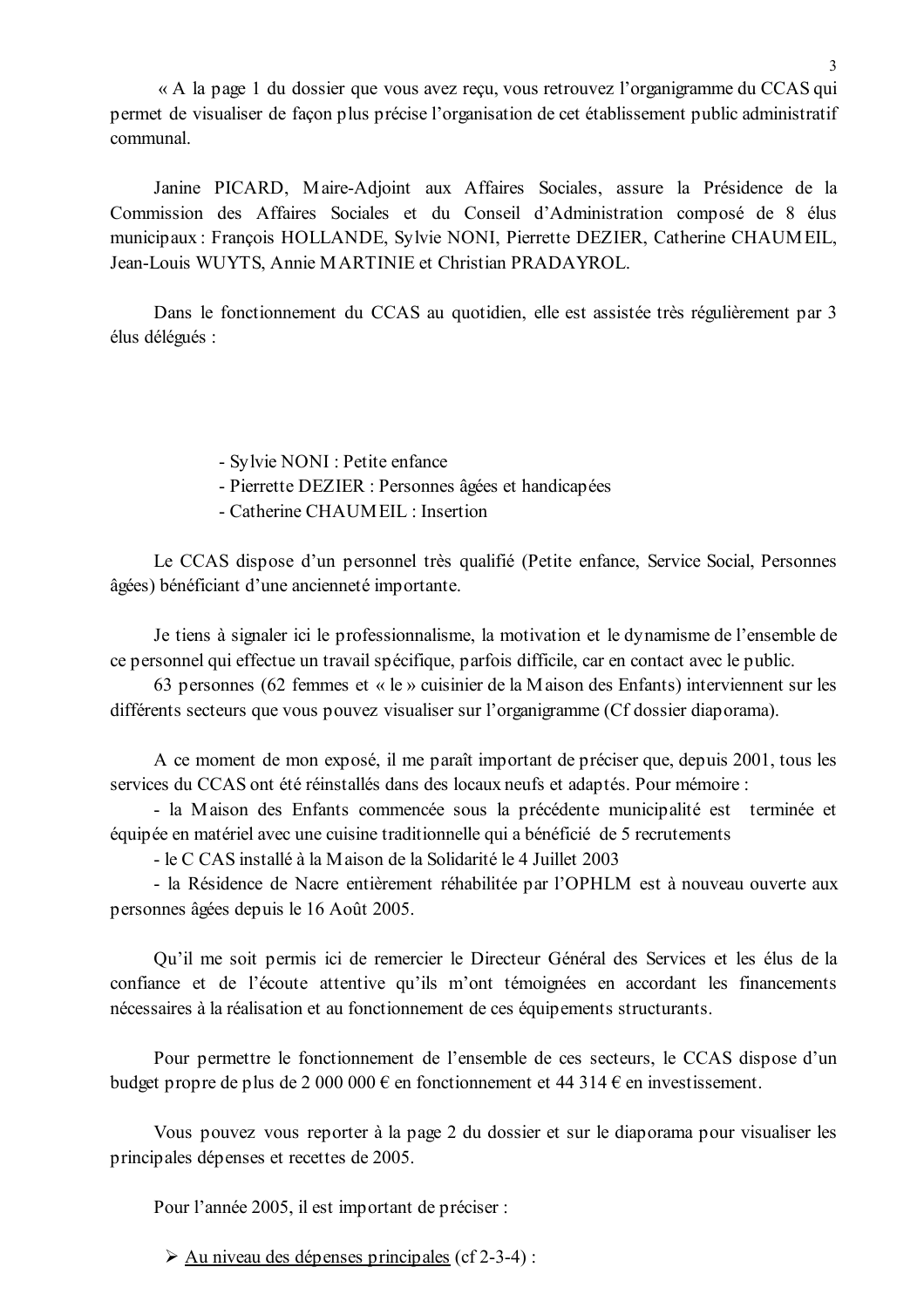- des frais de personnel à hauteur de plus de 1 500 000 €, soit près de 80 % du budget:

- des charges à caractère général : fonctionnement des services (eau. électricité. chauffage, établissements ...) à hauteur de 260 000  $\epsilon$ , soit 13,50 % du budget

- d'autres charges de gestion courante (chapitre mal « nommé » car il représente toutes les formes d'aides attribuées aux familles en difficulté) à hauteur de 122 523  $\epsilon$ , soit 6,36 % du budget en 2005.

Toutes les formes d'aides attribuées vous seront présentées dans la suite de cet exposé.

 $\triangleright$  Au niveau des recettes principales (Cf 2-3-4):

• Des subventions et participations à hauteur de 1 540 492  $\epsilon$ , soit 80 % du budget.

A noter : la subvention d'équilibre de la Ville : 986 000 €, soit 50 % des recettes (en progression de 11.51 % depuis  $2001$ )

Pour la Petite Enfance:

- subvention CAF : 489 817  $\epsilon$ , soit près de 25 % des recettes
- subvention Communauté de Communes : 46 962  $\epsilon$
- subvention MSA  $\cdot$  17.713  $\epsilon$

Des recettes propres (produits des services) à hauteur de 365 105 €, soit seulement 18 % des recettes ·

- Participation parents crèches :  $250280€$
- Participation Personnes âgées (Foyer logement) 111 876  $\epsilon$

En conclusion, le CCAS peut assurer la continuité des missions qui lui sont confiées grâce à un engagement financier considérable de la Ville ».

Madame Janine PICARD  $\cdot$ 

« Nous reviendrons sur ces chiffres pour expliquer certaines dépenses par exemple dans le cadre de la gestion du secteur Petite Enfance dont va parler Sylvie NONI ».

Madame Sylvie NONI:

« La Maison des Enfants a été ouverte à l'accueil fin Juin 2002.

C'est une structure lourde à gérer avec des formes d'accueil diverses : Crèche Collective, Halte Garderie, Crèche familiale.

Depuis le 1<sup>er</sup> Janvier 2005, la mise en place par la CAF du paiement à l'heure (Prestation de Service Unique) a compliqué l'organisation des crèches et le calcul des frais de garde car les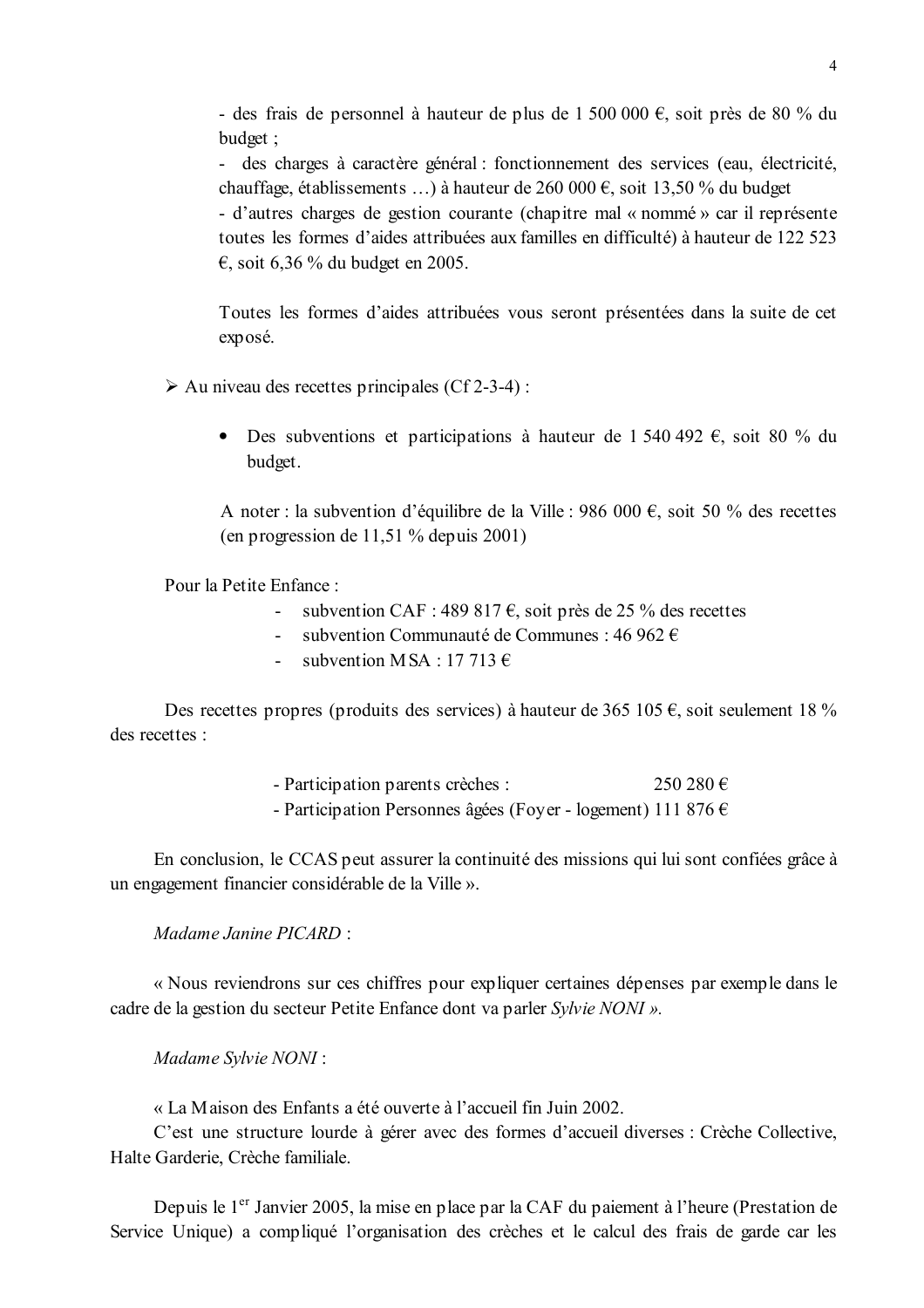contrats d'accueil se font au cas par cas avec les familles. D'autre part, cela a creusé le déficit du CCAS sur le budget Petite Enfance (soit 22 961  $\epsilon$  de pertes supplémentaires sur l'année 2005).

Page 5. En 2005, 398 enfants ont été accueillis à la Maison des Enfants et à la Crèche Hospitalière où nous finançons 12 places pour les familles dont les horaires de travail ne conviennent pas avec l'amplitude horaire de la Maison des Enfants. Celle-ci est de 7 h 30 à 18 h  $30<sup>°</sup>$ 

Celle de la Crèche hospitalière est de 6 h à 22 h.

Les temps de garde varient de 5 jours par semaine (temps plein) à 1 jour par semaine, voire 1 jour par mois, en passant par 4 jours, 3 jours, 2 jours  $\frac{1}{2}$  et 2 jours, avec des créneaux horaires différents suivant les familles. C'est un système de garde à la carte. On note une baisse des contrats à temps plein en raison des conditions de travail des familles et de la mise en place du paiement à l'heure.

Sur le tableau du bilan, il est mentionné l'origine des familles habitant Tulle, la Communauté de Communes et quelques unes hors Communauté qui fréquentent la Halte-Garderie : facilité de garde pour faire des courses ou diverses obligations puisqu'on peut laisser l'enfant sur un temps court (1 heure, 2 heures ...). Les quelques enfants hors Communauté accueillis en crèche collective ou crèche familiale en 2005 sont ceux dont les familles habitaient Tulle ou la périphérie lors de l'inscription et qui, par la suite, donc avant les 3 ans de l'enfant, sont parties s'installer hors Tulle ou hors Communauté de Communes

Les pourcentages de Tullistes et de résidents de la Communauté de Communes restent assez stables : 50 % de part et d'autre.

Page 6 - Le secteur Petite Enfance génère un déficit lourd. Les calculs ont été faits et l'on a ainsi le prix de revient journalier par enfant sur chaque forme d'accueil ainsi que la participation du CCAS par jour et par enfant.

Ce qui donne à la charge du CCAS un déficit de 476 757  $\epsilon$  pour 2005, soit ¼ du budget du CCAS, soit presque la totalité de la subvention de la CAF (489 817  $\epsilon$ ) versée en 2005 pour 2004.

Cependant, il apparaît que sur les 5 premiers mois de l'année 2006, les choses se stabilisent et nos recettes augmentent par rapport à 2005. Ceci tant dû également au fait que la CAF a revu ses tarifs en créant 6 tranches supplémentaires pour les familles avant les revenus les plus élevés (voir feuille des tarifs dans le dossier).

Nous avons dû mettre en place une caution de 150 € lors de la réservation d'une place en Crèche. En effet, certaines familles peu scrupuleuses se désistaient au dernier moment alors qu'une place leur avait été réservée à partir d'une date donnée.

Ces 150  $\epsilon$  sont déduits par la suite, au moment de la première facturation, ou sont conservés par le CCAS si la famille ne tient pas son engagement.

D'autre part, pour les 23 Assistantes maternelles de la Crèche familiale qui ont des emplois pénibles et chargés de responsabilités, nous avons revalorisé leur salaire par une meilleure rémunération et en limitant leur temps de travail à 13 h, sachant qu'elles sont agréées pour 1, 2 ou 3 enfants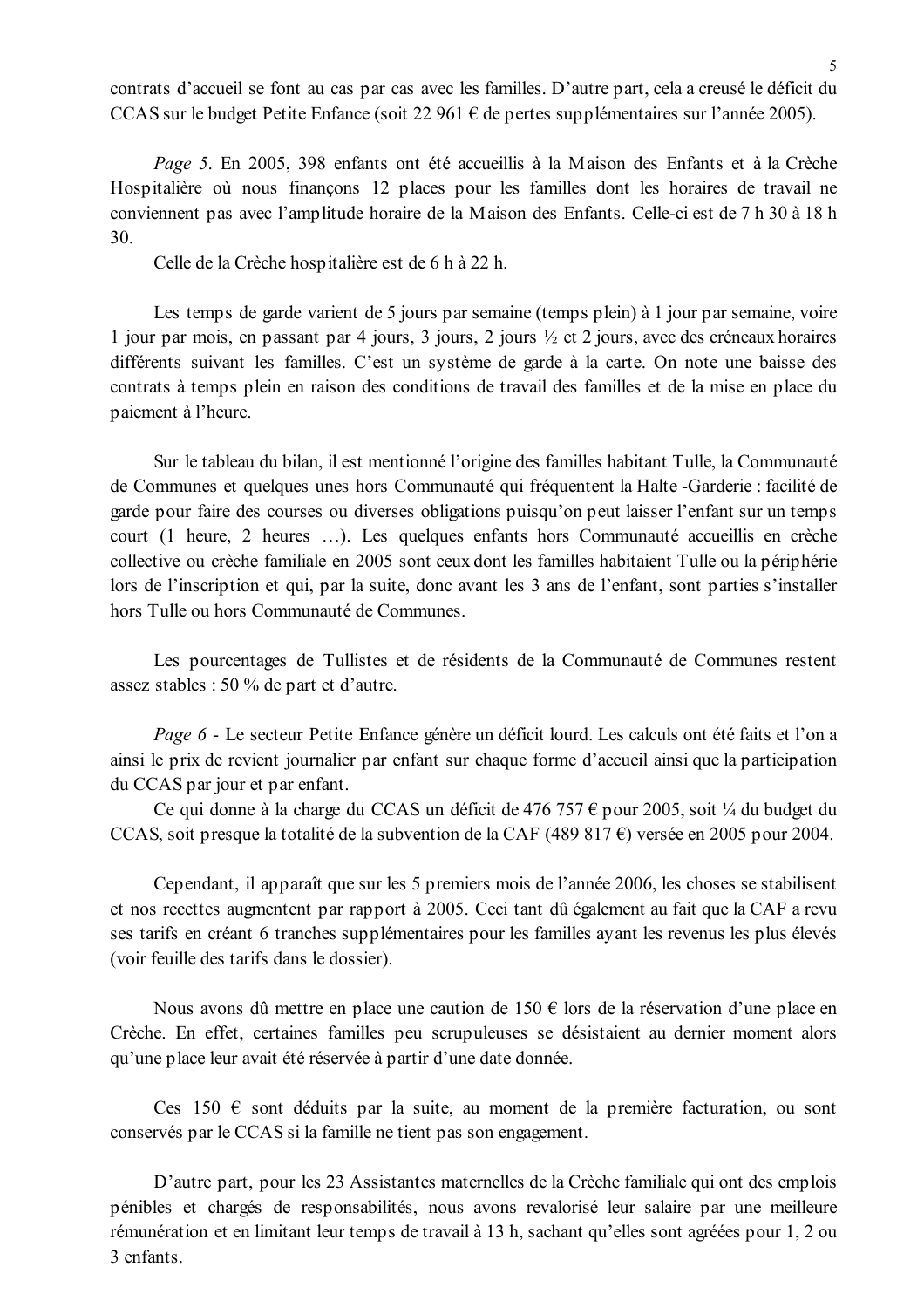Exemple du salaire net mensuel d'une Assistante maternelle agréée pour 3 enfants et qui les accueille à temps plein : 1 478 €, soit 500 € pour 22 jours de garde sur le mois (nourriture et entretien de l'enfant compris).

Pour aider au financement du secteur Petite Enfance, nous avons des subventions :

- CAF : 489 817  $\epsilon$  / partenaire important et rigoureux

- Communauté : 46 962  $\epsilon$
- $-MSA \cdot 17713 \in$

La Caisse d'Allocations Familiales devait aider à financer le Relais Petite Enfance (appelé Relais Assistantes Maternelles) selon le Contrat Enfance passé en 2000 entre le CCAS et la CAF. Nous comptions créer ce Relais en septembre, or la CAF nous a informé qu'elle ne peut s'engager financièrement au-delà de 2006 en raison des consignes de la Caisse Nationale d'Allocations Familiales.

Le partenariat sur cette action étant remis en cause, il n'est pas possible au CCAS de mettre en place ce Relais qui nécessite des dépenses supplémentaires en personnel donc en fonctionnement

Sur le secteur Petite Enfance, les problématiques apparaissent du fait du succès de la Maison des Enfants :

> - l'accueil d'urgence : pour une personne qui doit prendre très vite un emploi, un remplacement, un stage, une formation et qui, prévenue au dernier moment, n'a pas de solution pour la garde de son enfant

- les problèmes des mutations

Mais les responsables de la crèche règlent presque toutes les situations. Aussi faut-il souligner la qualité du secteur Petite Enfance à travers le service rendu aux familles par un personnel qualifié et dévoué ».

#### Madame Janine PICARD:

« Second établissement géré par le CCAS, il s'agit de la Résidence de Nacre que présente Pierrette DEZIER. »

#### Madame Pierrette DEZIER:

« Foyer-logements pour personnes âgées, réhabilité par l'OPHLM pour un montant de 600 000  $\epsilon$ , de nouveau ouvert le 16 Août 2005.

Lieu d'hébergement et de vie semi-collective qui compte 24 logements de type F1 et F2 pour des personnes retraitées valides et autonomes.

Une plaquette information, les tarifs des loyers et des prestations offertes aux résidents sont contenus dans le dossier remis aux Elus.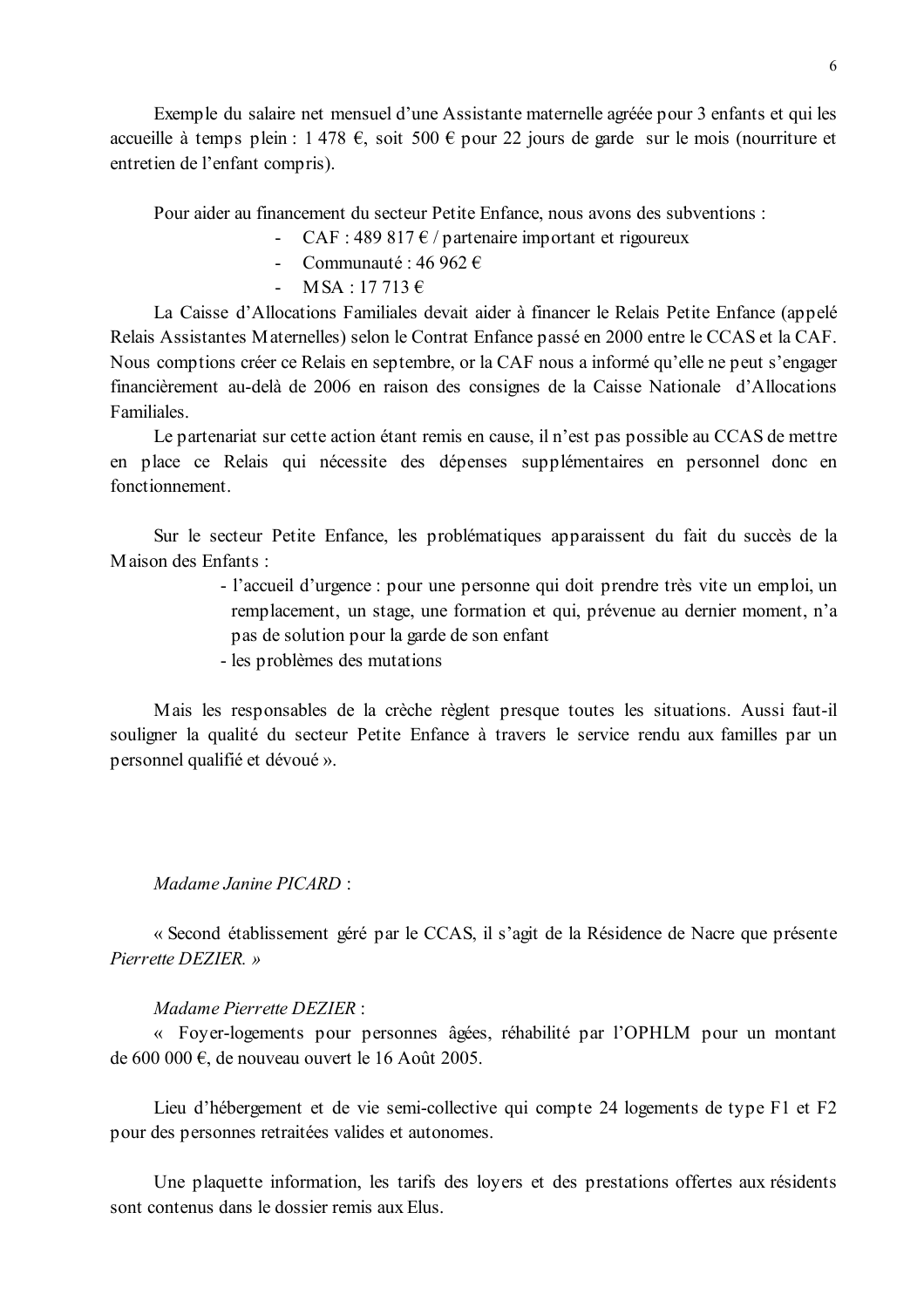Actuellement le taux d'occupation du Foyer est de 100 % : soit 80 % de femmes et 20 % d'hommes (dont un seul couple sur 25 résidents).

La movenne d'âge est de 78 ans.

Origine géographique des résidents :

- Tullistes  $\cdot$  48 %
	- Corréziens : 24  $\%$
	- Hors Département Corrèze : 28 %

Le personnel du foyer se compose d'une Directrice, infirmière de formation, et d'une gardienne assurant présence, sécurité et divers services.

Les résidents peuvent prendre leurs repas chez eux ou en salle à manger (repas fournis par le Centre Hospitalier de Tulle) ou cuisiner eux-mêmes :

- 84 % prennent le repas de midi fourni par l'Hôpital
- 8 % prennent aussi le repas du soir.  $\Delta \sim 10^4$

80 % des résidents ont une aide extérieure qui intervient dans leur appartement : Infirmière, Aide-soignante, Aide ménagère, Auxiliaire de vie.

Ces personnes interviennent à la demande des résidents ou de leurs familles.

Ceci nous a conduit à rencontrer les représentants de ces divers intervenants pour une mise en réseau afin de mieux coordonner les actions et d'améliorer la sécurité, le bien-être, voire le confort des résidents. Nous envisageons d'ailleurs de mettre en place un Conseil de Foyer et de travailler de manière plus rapprochée avec les différents intervenants.

Concernant la sécurité, 37 % d'entre eux bénéficient de la téléassistance ce qui est rassurant à la fois pour eux et pour nous.

Nous ne l'imposons pas, mais nous la recommandons.

Diverses activités sont offertes aux résidents : jeux collectifs, chant, gymnastique douce, sorties, repas, rencontres et échanges avec des enfants, des jeunes, des résidents en Maison de Retraite.

Ils sont bien sûr libres de participer à ces activités selon leur choix.

Leur installation Place Jean Tavé, en plein Centre Ville, près des commerces et du marché a redonné à beaucoup d'entre eux le goût de sortir et de participer à la vie de la Ville : les Nuits de Nacre, les Fêtes autour de Noël, la Saint-Clair ....

Nous notons avec satisfaction leur plaisir de se trouver dans des locaux clairs, rénovés totalement, dans un quartier commercial.

Toute personne intéressée par cette structure peut s'informer, venir la visiter, s'inscrire pour la demande d'un logement auprès de la Directrice sachant que ce Foyer n'est pas médicalisé et que les résidents doivent être valides et autonomes.

Un mot quant au loyer : 54 % des résidents bénéficient de l'APL.

Ainsi, pour une personne qui percoit le minimum vieillesse, soit 610  $\epsilon$  par mois, pour un lover de 295  $\epsilon$  elle percoit 267  $\epsilon$  d'APL.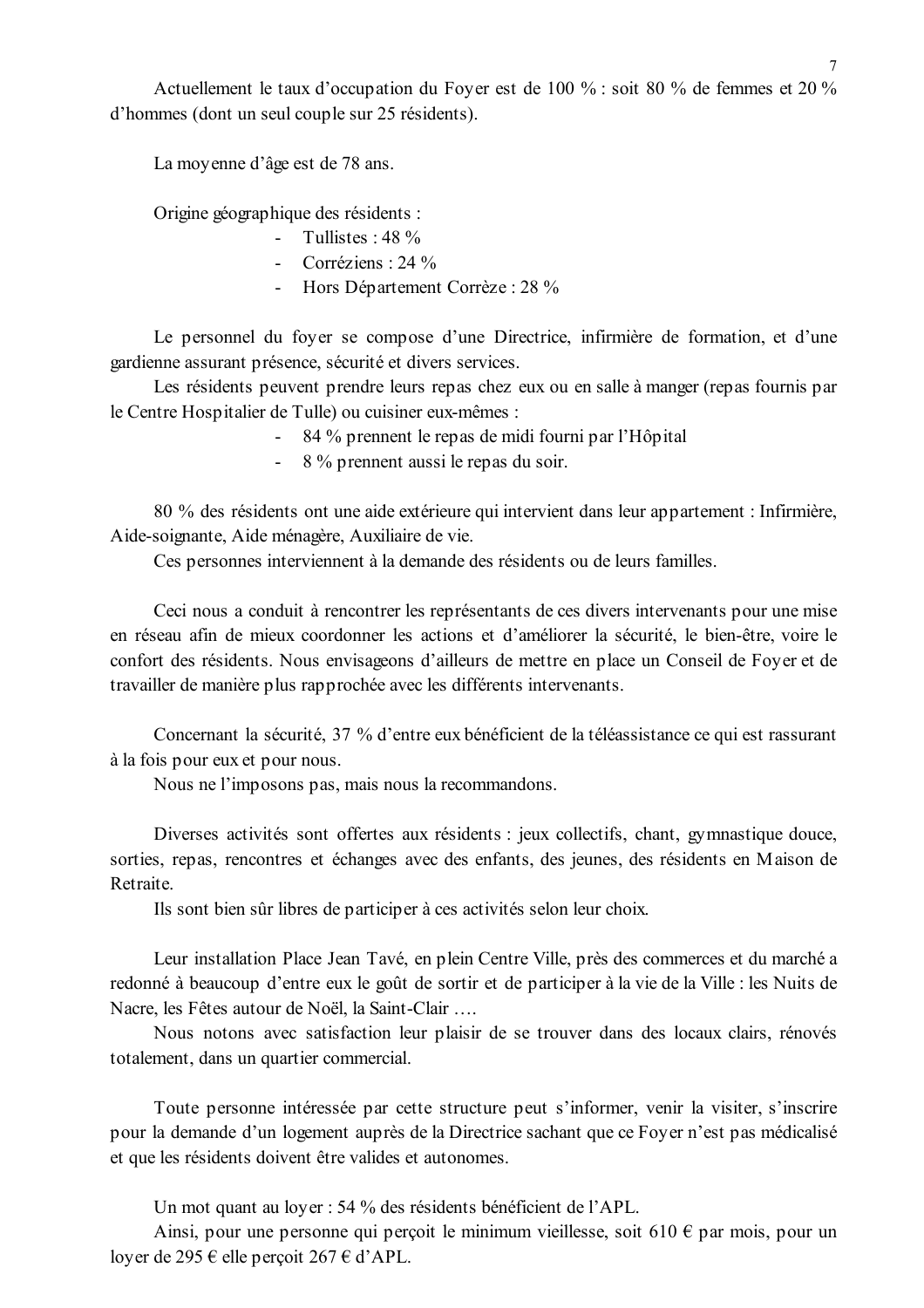Voilà donc une structure qui se situe entre la maison ou l'appartement et la Maison de Retraite, permettant par ce maintien à domicile de combattre les sentiments d'insécurité et de solitude qui sont trop souvent le lot des personnes âgées ».

#### Madame Janine PICARD:

« Pour cet établissement comme pour la Maison des Enfants notre souci est d'encadrer au mieux nos dépenses (déficit : 100 000  $\epsilon$ ) et d'assurer bien-être et sécurité aux uns et aux autres.

Sachant que pour la Petite Enfance davantage de places d'accueil c'est davantage de personnel, plus de dépenses, donc plus de charges pour la collectivité.

Il faudra cependant réfléchir à ce problème pour mieux répondre aux demandes des familles. Mais le CCAS c'est d'abord un service social qui intervient dans l'urgence en faveur des personnes et des familles en difficulté sur la Ville.

Pour celles et ceux qui pourraient croire que la précarité, la misère, n'existent pas à Tulle, il est nécessaire de montrer combien la situation de nombreuses personnes se dégrade car les difficultés de vie touchent de plus en plus de jeunes, de salariés précaires, de familles monoparentales, de chômeurs longue durée.

La page 7 nous donne un aperçu des chiffres de cette situation sur l'année 2005.

Ces informations sont données pour 2006 :

- le nombre des Rmistes : 196 allocataires pour 427 bénéficiaires (avec conjoints et enfants)
- le nombre des demandeurs d'emplois au 1<sup>er</sup> Juin 2006 est de 466 en 2006 contre 419 en 2003 dont 164 non indemnisés.

Autant que nous les connaissons par les travailleurs sociaux du secteur, les signalements divers ou leur arrivée directe au CCAS, nous aidons les personnes, les familles en difficulté de notre ville

Difficultés dues au chômage, au travail à temps partiel avec de très bas salaires, à l'augmentation du coût de la vie pour se nourrir mais aussi pour payer les loyers - l'EDF - le  $GAZ$  - le carburant ...

Aussi de 2003 à 2005 le nombre des familles aidées a augmenté de  $+$  12 %. le nombre des aides attribuées a augmenté de + 26 %.

Les aides alimentaires sont en progression soit sous forme d'aide financière, soit de chèques - services. De même les chèques énergie et l'aide au paiement de factures interviennent de plus en plus pour éviter les coupures EDF ou payer une partie d'une assurance, d'une mutuelle ou d'un loyer.

Les impayés de toutes sortes s'accroissent et les familles en situation de surendettement augmentent.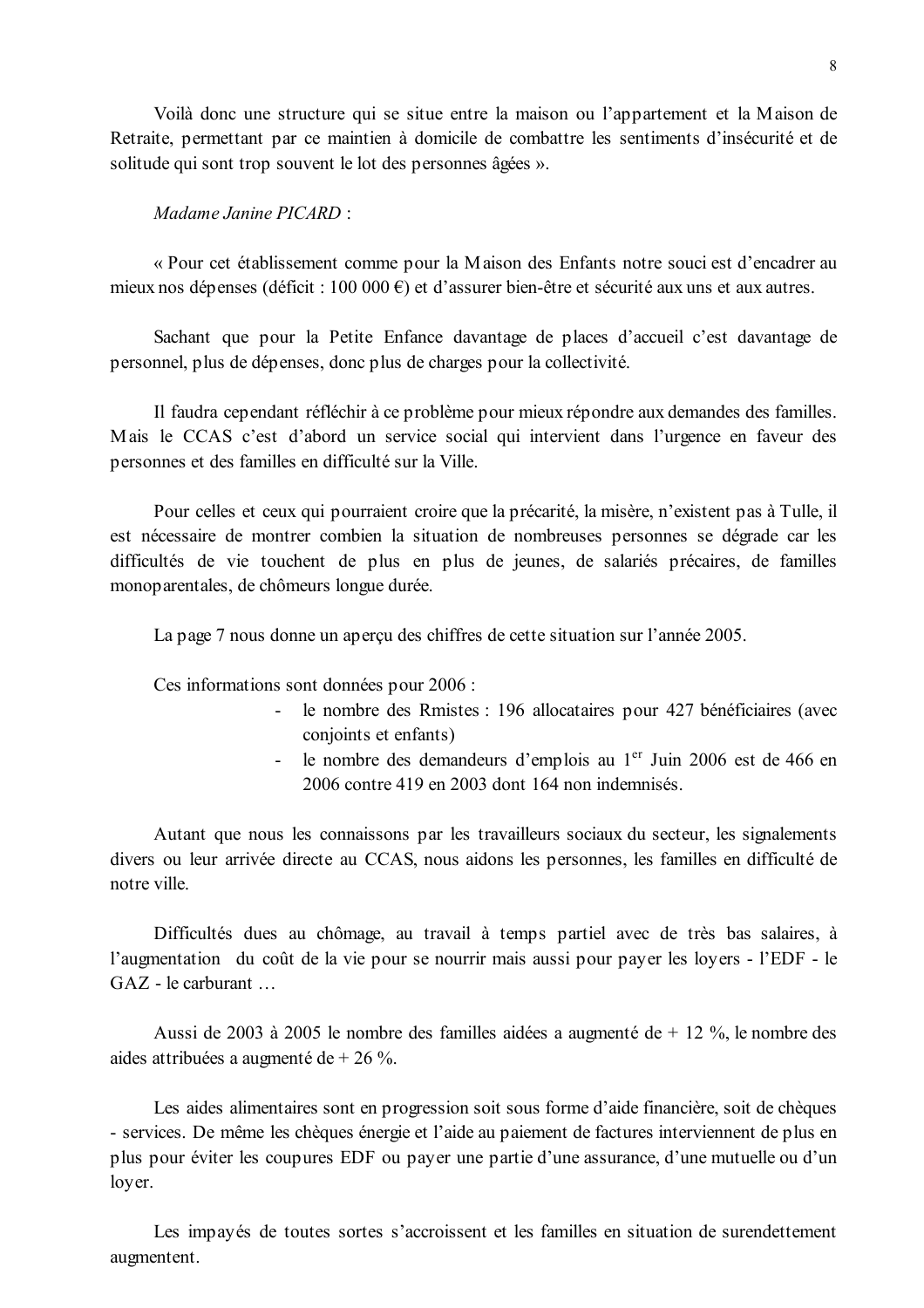Le CCAS agit dans l'urgence, au cas par cas, et peut aider tout public car il intervient tout de suite pour une personne, une famille, en situation de détresse. Nous n'avons pas de barème mais cependant une comptabilité rigoureuse est assurée quant aux personnes aidées, aux formes d'aides attribuées et aux montants de celles-ci. D'ailleurs tous les membres du Conseil d'Administration ont un état de ces aides à chaque réunion.

Sur cette page 7 une photographie des publics reçus et aidés a été faite.

Il y a 416 familles aidées (ne pas confondre avec familles bénéficiaires) soit une progression de 12 % par rapport à 2005 :

- pour le plus grand nombre, ce sont des personnes seules (44 %) dont des salariés précaires (18 %) et des jeunes de moins de 25 ans sans ressources (15 %)
- puis des familles monoparentales  $(23 \%)$  avec 1, 2, 3 enfants vivant des minima sociaux : prestations familiales, allocation parent isolé, allocation jeune enfant qui ont un rôle déterminant dans la vie de ces familles
- ensuite des couples avec enfants (22 %) dont 40 % sont des salariés pauvres
- et aussi des couples sans enfant (10 %) dont 32 % sont des salariés pauvres et 7 % des moins de 25 ans sans ressource.

Notre préoccupation c'est le nombre des salariés précaires qui augmente en raison du travail à temps partiel, des petits boulots mal rémunérés. C'est aussi la situation des jeunes sans ressources qui s'aggrave (Catherine CHAUMEIL va en parler tout à l'heure). Je citerai François HOLLANDE qui a écrit justement « Etre jeune devient une contrainte pour se loger, pour se former, pour s'employer, pour vivre ensemble. Ce moment de la vie synonyme de liberté est pour eux (les jeunes) une suite d'interdits matériels, concrets ». J'ajouterai que c'est aussi souvent la solitude, le désespoir. Alors où est l'égalité des chances ? Pour beaucoup, beaucoup trop la vie est faite des inégalités de notre monde, quant à la chance, ils n'y croient plus. Terrible constat : avoir 20 ans et être déjà désespéré. Il n'est qu'à voir le nombre effrayant de suicides chez les jeunes.

Pour information, l'INSEE communique les chiffres suivants sur le Limousin en 2004 : 33 800 enfants vivent dans des familles dont les ressources sont inférieures au seuil des bas revenus soit moins de 1 325  $\epsilon$ /mois pour un couple avec un enfant de moins de 14 ans.

12 % de la population du Limousin vit en dessous de ce seuil. Cela représente quant à la population enfantine un enfant sur cinq. D'ailleurs cette année, dans l'aide dite de fin d'année, nous allons l'étendre aux salaires précaires selon un barème que nous établirons.

Depuis 2 ans nos voyons aussi augmenter les demandes pour bénéficier de l'action Tempo du CCAS. En 2005, 28 enfants ou adolescents ont pu ainsi accéder à une activité sportive ou culturelle. Celles-ci sont source d'épanouissement, de meilleure intégration pour des enfants aux conditions de vie très modestes voire précaires.

Nous mentionnons aussi l'aide spécifique faite aux personnes âgées sous condition de ressources (aide au chauffage, colis de Noël), le repas de Noël et notre participation à des fonds départementaux.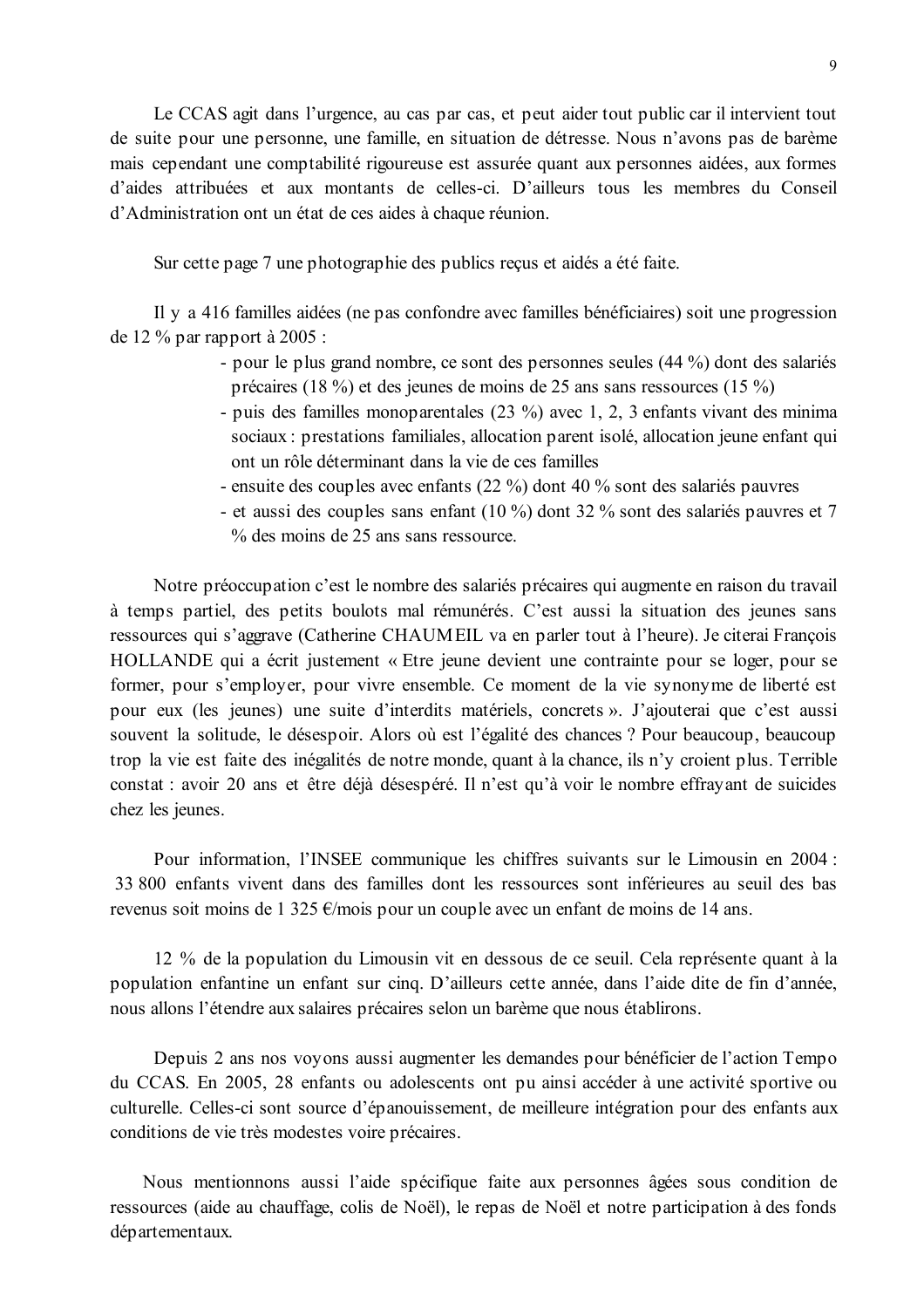4 751 personnes ont été accueillies en 2005. On vient aussi pour une information, un dossier, une carte bus ou arc-en-ciel, une élection de domicile (33 personnes ont une adresse au CCAS). Mais 1848 personnes ont été recues par les travailleurs sociaux du service dans le cadre de leur travail et de leurs missions diverses. »

#### Madame Janine PICARD  $\cdot$

Madame CHAUMEIL va faire le point sur les missions spécifiques de chaque travailleur social de ce service

#### Madame Catherine CHAUMEIL:

« Au cours de l'année 2005, les travailleurs sociaux du CCAS ont reçu 1 848 personnes. Ce service compte trois travailleurs sociaux depuis le 1<sup>er</sup> Février 2006 car il a été procédé au recrutement d'une Assistante Sociale supplémentaire.

Outre les permanences assurées au quotidien pour recevoir, écouter, conseiller, aider en urgence des personnes en difficultés, chaque travailleur social a en plus des missions spécifiques élaborées dans le cadre du Service en liaison avec les Services municipaux.

Une Conseillère en Economie Sociale et Familiale a en charge le suivi du personnel de la Mairie tant pour les actifs que pour les retraités. Cette mission se fait en liaison avec le Service des Ressources Humaines, le Médecin du Travail et les Chefs de service. Elle peut intervenir au CCAS, sur le lieu de travail ou au domicile de l'agent sur de nombreux domaines d'ordre professionnel, administratif, sanitaire, familial.

Ce travail est fait en toute discrétion. Actuellement 26 agents font l'objet d'un suivi.

Elle assure aussi depuis le 1<sup>er</sup> Février 2006 le suivi de 7 agents recrutés dans le cadre d'un Chantier d'Insertion municipal à travers des rencontres faites avec ces personnes et des contacts avec les responsables des Services Techniques et leur référent en Insertion professionnelle.

D'autre part, elle est à l'origine de l'organisation d'un projet qui, en 2005, a permis le départ en vacances de 8 familles en situation précaire. Les deux travailleurs sociaux ont coordonné les actions des Services Sociaux du Département, de la CAF, de la Préfecture, des PEP et des Associations caritatives qui interviennent sur la Ville. Ainsi, en mobilisant les énergies et les fonds, 8 familles (soit 13 adultes et 20 enfants) avec une participation modique, sont parties une semaine en village de Vacances près de Beaulieu (Juillet/Août 2005).

Ce projet est reconduit cette année pour 10 familles nouvelles (soit 13 adultes et 22 enfants) qui partiront dans le Lot, au Village de Vacances de Leyme et devrait connaître le même succès durant l'été 2006

Dans ce service, une des Assistantes Sociales assure un accompagnement social des jeunes de 18 à 25 ans en liaison avec la Mission Locale dans le cadre d'une Convention passée entre le CCAS et la Mission Locale

Cf feuille 8 - Ce document précise :

- la situation familiale, professionnelle et financière de 33 jeunes suivis sur 2005 et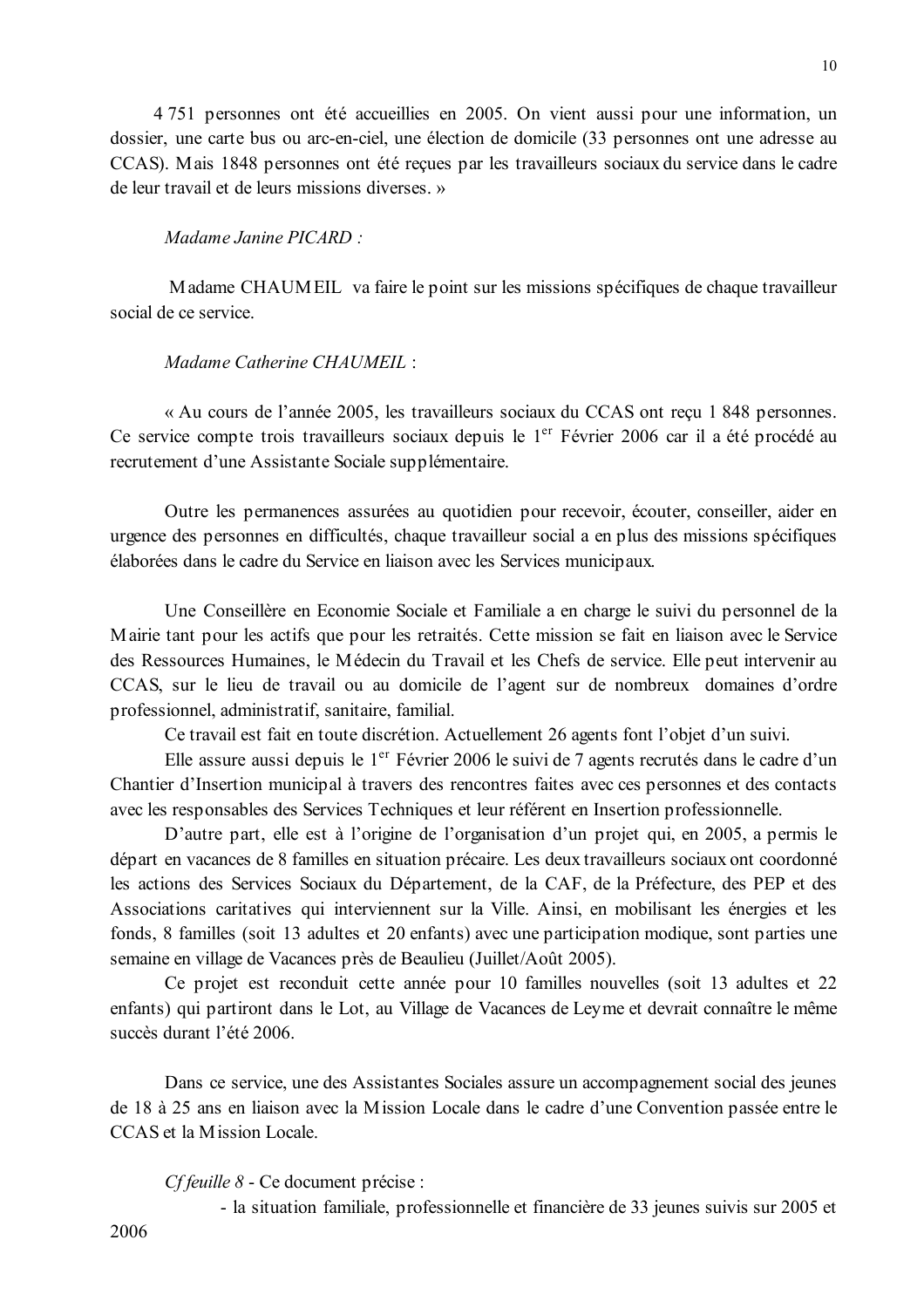- les raisons qui font que 19 de ces jeunes (soit 60 % d'entre eux) sont sans

ressources

Cela est lié au fait qu'il n'y a pas de possibilité de RMI avant 26 ans, pas assez de cotisations aux ASSEDIC ou fin de droits, pas de qualification, d'où la difficulté de trouver un emploi, pas de moyen de locomotion pour se rendre à un emploi, pas d'aide, pas de présence de la famille, grande solitude, problème de santé et de logement.

Beaucoup cumulent plusieurs problématiques.

Il s'agit d'un accompagnement important et d'un soutien au niveau du budget :

- plan d'apurement
- allocation d'insertion versée par le CCAS pour 15 jeunes d'un montant variable de 50 à 150  $\in$
- aides ponctuelles en chèques services alimentaire ou paiement d'une  $\omega_{\rm{max}}$ facture
- écoute et soutien psychologique

Actuellement 12 de ces jeunes sont accompagnés et bientôt 18 le seront.

C'est donc un suivi au cas par cas rigoureux, compréhensif et difficile qui ne peut aboutir sans un engagement personnel du jeune, la notion de contrat étant essentielle.

Outre cette mission, cette Assistante Sociale suit la situation des nomades sédentarisés sur 4 sites : Gibrande, Moulin de Feix, Bois de Bourrelou et un appartement avenue Lucien Sampeix, soit 23 adultes et 34 enfants

Elle est aidée par les Assistantes Sociales de secteur, ainsi que les Services de la Mairie : Services techniques, Environnement et Médiation Urbaine.

Il y a des difficultés de vie, la Mairie, la Communauté de Communes oeuvrent pour une intégration de toutes ces personnes.

Il y a encore des problèmes, mais :

- tous les enfants sont scolarisés régulièrement
- deux adultes ont une activité professionnelle (Contrat d'Insertion Contrat  $Aid\acute{e}$ :

- les adultes de la Gibrande et la mère de famille du terrain de Bourrelou ont intégré un stage d'alphabétisation à l'Ecole Joliot Curie.

Les solutions ne sont pas toujours faciles à trouver et à réaliser. Il faut veiller à la vie de ces personnes bien sûr, mais aussi au respect des voisins et de l'environnement. C'est une tâche de longue haleine.

Le troisième travailleur est une Assistante Sociale en poste depuis Février 2006. Elle est responsable de la mission Logement développée sur 4 axes :

### $1<sup>er</sup>$  axe : Le maintien dans le logement par :

- un travail de prévention des expulsions locatives pour des cas d'impayés de loyers, de dégradations, de nuisances,

- la participation aux Commissions d'aides au logement F.S.L. et F.C.L.

 $2^{\text{eme}}$  axe : Le logement décent :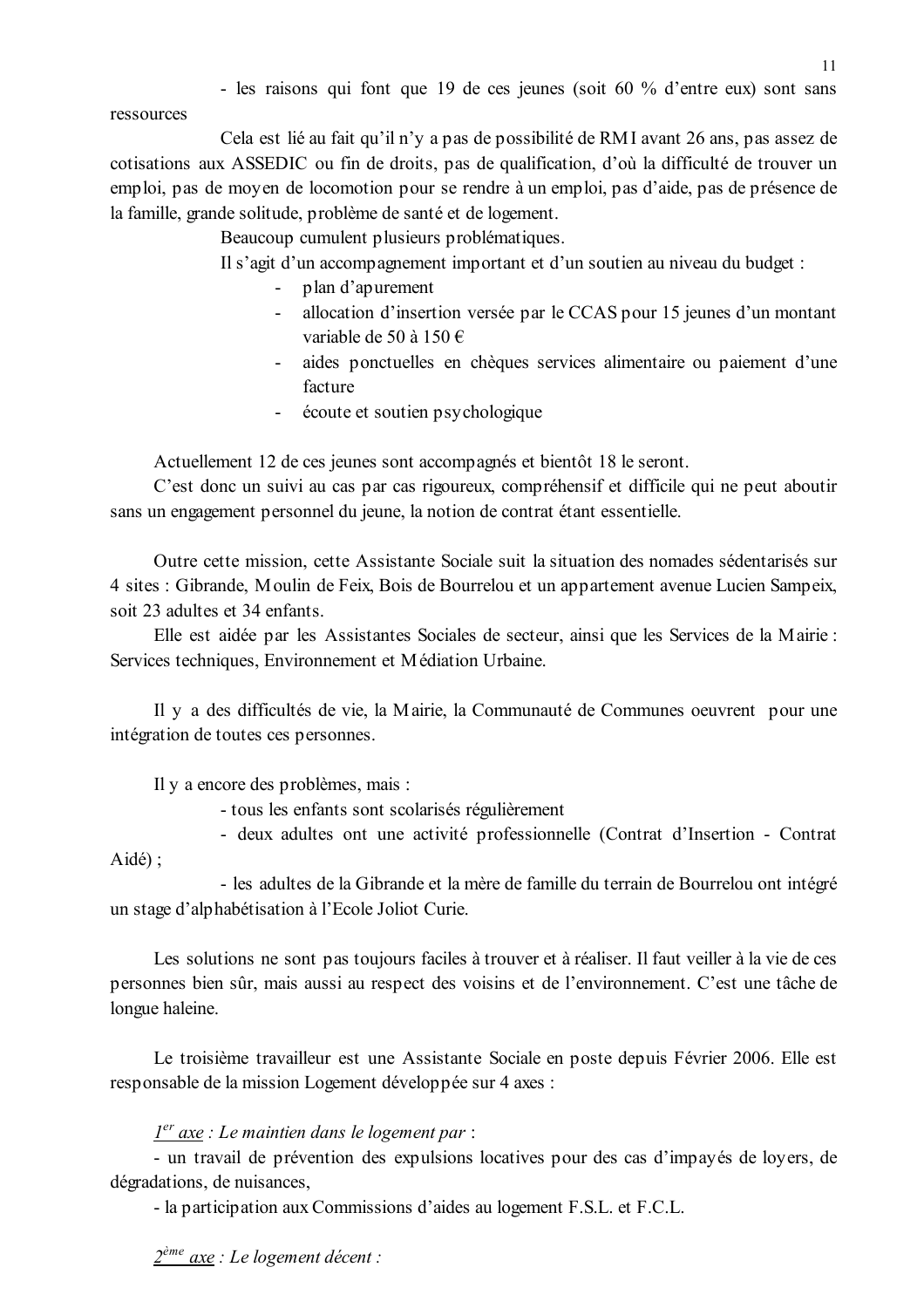Dans le cadre de la résorption de l'habitat insalubre et la prévention des coupures d'électricité, de gaz et d'eau (contacts avec les fournisseurs de ces énergies et mise en place de plans d'apurement).

### $3<sup>ème</sup>$  axe : le logement des jeunes :

Travail fait en liaison avec le Service Logement de la Mairie et le Foyer du Jeune Travailleur pour des publics jeunes défavorisés en vue d'une insertion par le logement.

#### $4^{\text{ème}}$  axe : Le partenariat avec l'OPHLM

Partenariat par le biais d'une Convention qui permet à l'Assistante Sociale du CCAS de participer aux Commissions d'attribution des logements, ainsi qu'aux réunions de « Mieux Vivre Ensemble » afin d'améliorer la vie des locataires en collectivité. Un projet est en cours pour la gestion d'un logement en vue de faire de l'hébergement d'urgence ».

#### $Madame\, Janine\, PICARD^{-}$

« Nous avons donc essayé de montrer l'importance et la diversité du travail accompli dans ce service à travers le suivi, l'accompagnement, l'aide, la prévention auprès de différents publics en évitant l'écueil de l'assistanat, mais aussi les objectifs et les projets.

Pour ce faire des partenariats nombreux, complémentaires existent. »

Madame Michelle PEYRAUD :

« Si aujourd'hui, sur la Ville de Tulle, il est difficile de faire une analyse exhaustive des besoins sociaux, il n'en est pas moins vrai qu'une réelle volonté politique existe :

- pour examiner au plus près les attentes des personnes et des familles en difficulté (constats des travailleurs sociaux);

- pour adapter cette politique d'action sociale aux problèmes les plus récurrents.

A ce titre, et depuis la dernière présentation du bilan de l'action sociale du CCAS  $(31.03.03)$ , des évolutions sensibles sont apparues.

La première est sans conteste la réponse apportée en terme d'efficacité, d'accès facilité aux droits et d'accueil des publics avec l'installation du CCAS à la Maison de la Solidarité (+ 37 % de public accueilli par les travailleurs sociaux de 2002 à 2005).

Viennent ensuite ·

- l'augmentation sensible du nombre de jeunes bénéficiant d'un accompagnement social spécifique individualisé.

- l'opération « Vacances » qui permet à des familles en difficulté de passer une semaine de vacances avec leurs enfants

- les missions autour du logement pour prévenir l'exclusion sociale.

- le Chantier d'Insertion : autre conception de l'aide ; reconnaissance sociale.

Autant d'exemples pour démontrer que la politique d'action sociale du CCAS est en fait une adaptation et un recadrage permanent par rapport aux réalités du terrain.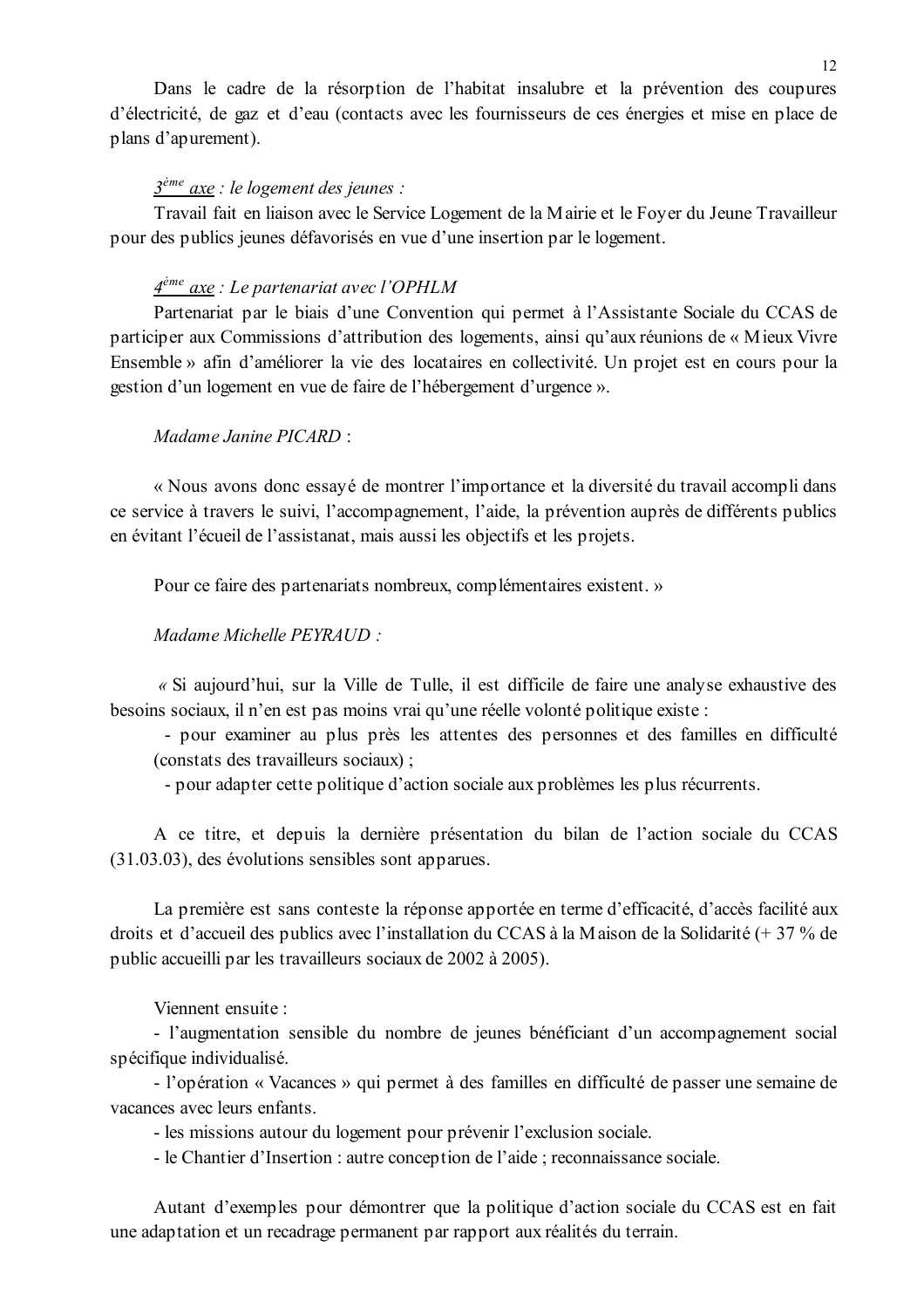Il faut cependant préciser que les travailleurs sociaux du CCAS ne peuvent pas tout faire et que le Service Social du Conseil Général de la Corrèze a des missions bien précises dans ce domaine.

D'autre part, il est bien évident que certaines de ces actions n'auraient pas pu voir le jour sans l'apport d'un partenariat solidement ancré sur le territoire de la Commune

- tant en interne, au niveau des Services Municipaux :

- Projet Educatif Local
- Prévention de la Délinguance...
- qu'en externe

Partenariat technique :

- quotidien avec les travailleurs sociaux du CMSD
- avec des travailleurs sociaux spécialisés
- avec les différents Services de la Maison de Solidarité (MLI, CAF, CAP Emploi, SPIP, FJT Formation...)

Partenariat financier :

 $\mathbf{L}^{(1)}$ Etat. Conseil Général de la Corrèze. DDTEFP. DDASS. CAF. FSE. les caritatifs

Je termineral ce commentaire en précisant que ces partenariats, gage d'une bonne coordination et d'efficacité ne doivent pas faire oublier que dans de trop nombreux cas, les travailleurs sociaux interviennent dans l'urgence, les familles ne pouvant pas trouver les capacités à anticiper compte tenu d'une situation sociale fortement dégradée. Se loger, manger, s'éclairer, se chauffer, c'est cela la « vraie vie » quotidienne des failles en difficulté, et dans ces conditions, il est très difficile de poser des principes et des méthodes ».

#### Madame Janine PICARD:

« Nous allons conclure. Excusez-moi si ce bilan a été un peu long mais ce domaine est vaste, trop souvent préoccupant, et nous souhaitions rendre compte de la situation sur Tulle, des problèmes rencontrés face à la précarité du travail de l'ensemble des services du CCAS.

Je tiens à remercier mes collègues, conseillers délégués, pour le contact et la coordination que nous avons mis en place depuis 2001 et qui fonctionnent bien ainsi que Madame PEYRAUD et l'ensemble des personnels du CCAS pour le travail au quotidien quel que soit le niveau d'intervention de ces 63 agents.

L'intervention dans l'accueil de tous les publics à travers les services que gère le CCAS, l'accompagnement des familles et des personne en situation précaire mais aussi des personnes âgées, isolées, handicapées, des jeunes en souffrance. Pour plus de compréhension et de solidarité, nous souhaitons que nos concitoyens aient connaissance de ces problèmes.

Certes le problème n'est pas à Tulle mais en France : c'est celui du chômage, des bas salaires, de la précarité, des inégalités.

Cependant à notre niveau, à la mesure de la Ville et de nos moyens nous faisons et ferons en sorte que l'aide alimentaire, financière soient là. C'est le quotidien, la priorité pour vivre mais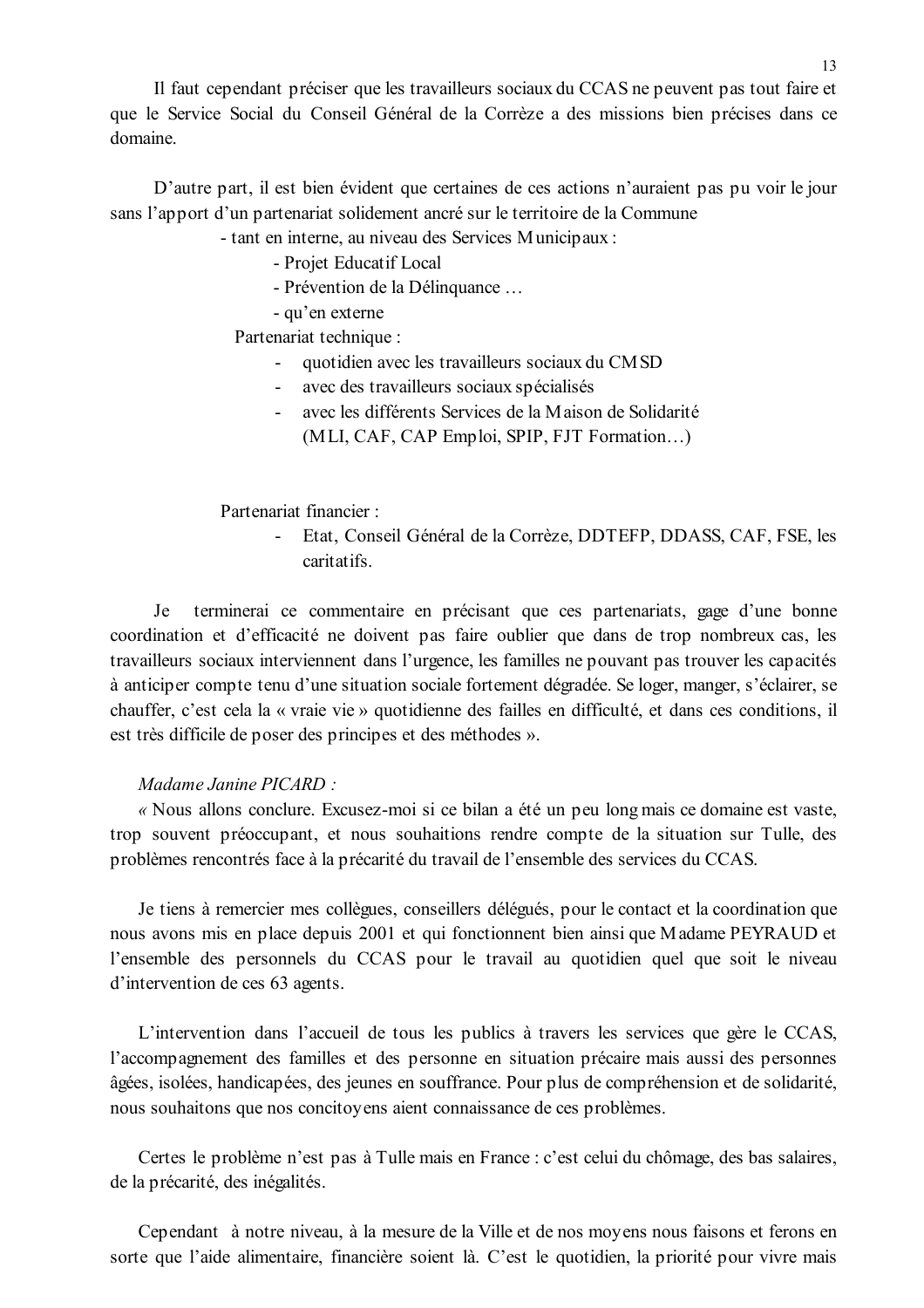nous souhaitons aussi que la prise de conscience, le contact, la relation sociale existent car ces liens vous le savez sont  $\hat{O}$  combien importants pour tous ceux qui souffrent et ils sont de plus en plus nombreux ».

Monsieur Christian PRADAYROL dit que le CCAS fonctionne bien.

Le fait d'avoir des nouveaux locaux, de s'être rapproché de la Mission Locale; les partenariats qui ont été conclus ont été bénéfiques.

Il faut saluer le travail des services

Sur la petite enfance, il pense qu'il y a encore à faire car il y a des listes d'attente.

Il y a des actes à engager au niveau de la Communauté de Communes car l'accueil de la petite enfance est essentiel et déterminant

Quand les gens trouvent du travail, ils souhaitent faire garder leurs enfants. Cela devient un critère déterminant d'une politique de développement économique. C'est même une priorité car avoir du travail suppose aussi de pouvoir faire garder ses enfants.

L'élargissement des compétences de la Communauté de Communes permettra des actions en ce sens. Cela ne peut être que favorable. Il y a urgence dans ce domaine.

La rénovation du foyer-logement était nécessaire. C'est une réussite. Son taux de fréquentation l'atteste.

Quant aux familles en difficulté, ce sont des considérations qui dépassent le cadre local. Il ne souhaite pas entrer dans ce type de débat.

A Tulle, le nécessaire est fait.

Monsieur François HOLLANDE demande aux agents du Service présents de se présenter :

- Agnès FONCHASTAGNER : Gardienne du Foyer Logement
- Isabelle BELLARDIE : Directrice du Fover Logement
- Odile BOURGEOIS : Coordonnatrice de crèche
- Michèle AUBRUN : Directrice crèche familiale
- Christiane ARNOULT  $\cdot$  Directrice crèche collective
- Laurence GOUT : Conseillère en Economie Social et Familiale
- Valérie VALADAS : Assistante Sociale
- Emilie LERICHE · Assistante Sociale

Monsieur François HOLLANDE remercie les personnels de l'action menée, souhaite dire combien l'équipe avec Janine PICARD se dévoue régulièrement pour cette cause.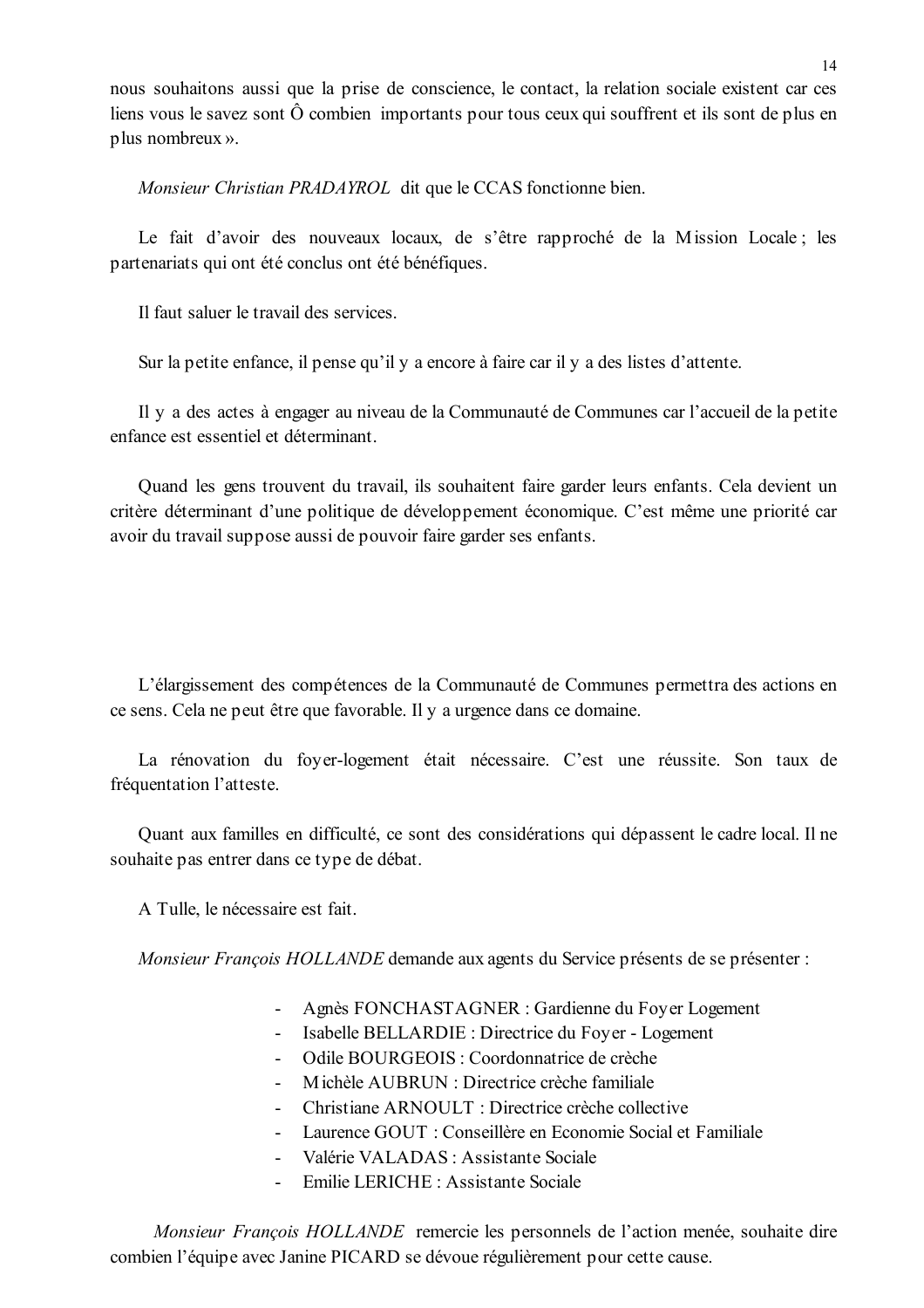Ces responsabilités sont déléguées au CCAS et ne font pas l'objet de débat au Conseil Municipal. Cela est un tort c'est pourquoi il a souhaité que soit examiné l'ensemble des politiques sociales de la Ville avec la contradiction expliquée par Janine PICARD avec des détresses, des difficultés sociales qui ne sont pas à la hauteur des ressources de la Ville et qu'elle ne peut régler.

Il faut en même temps assurer un soutien, un accompagnement, parfois une aide sans avoir la prétention de pouvoir toujours trouver une solution.

Le CCAS ce n'est pas seulement le secours. C'est d'abord des services à la population, ouverts à tous.

Le service social de la Ville est pour l'ensemble des Tullistes qui, à un moment, ont vocation à pouvoir bénéficier d'une intervention ou d'une place dans un établissement.

#### - OPHLM - Bilan d'activité

### Rapporteurs: Messieurs Jacques MARTHON, Jean-Paul DEVEIX (Cf document annexe)

Monsieur François HOLLANDE dit que l'on s'aperçoit combien la question du logement social est aussi posée au CCAS. Le logement social utilise quelquefois les services sociaux de la Ville pour régler certaines situations.

Monsieur Jacques MARTHON dit que lorsque le Maire a confié à Jean-Paul DEVEIX et à lui-même les rênes de l'Office en 2001, leur livre de chevet était le plan de redressement de l'OPHLM. Ce plan de redressement était un document qu'il fallait subir. Il a été cependant très utile quant aux tâches qu'ils ont eu à effectuer dans les premières années notamment lors de l'absence de directeur pendant un an.

Aujourd'hui, un des grands changements de l'OPHLM c'est de ne plus subir, à travers le plan de redressement, les orientations qui doivent être prises pour redresser cet office.

Un avenant vient d'être signé avec les partenaires que sont l'Etat, la Région, la Ville, la Communauté de Commune et la CGLLS. Il a été gagné de haute lutte lors d'une réunion en Préfecture où les services de l'Etat et ceux du Ministère leur disaient qu'il s'agissait désormais du 3<sup>ème</sup> plan de redressement, qu'ils n'étaient pas à même de le mener à bien et que la démarche ne devait pas être poursuivie.

Lors de cette réunion, ils leur ont montré qu'ils étaient capables, avec la restructuration et surtout la structuration mise en place, de mener à bien ce plan de redressement en en étant les acteurs doublement c'est-à-dire en sachant faire ce qui était prévu mais aussi en sachant faire faire à d'autres, dans le cadre de partenariats, ce qui était demandé dans le plan de redressement.

L'OPHLM n'est plus aujourd'hui passif devant un document mais est acteur d'un document coécrit avec tous les partenaires.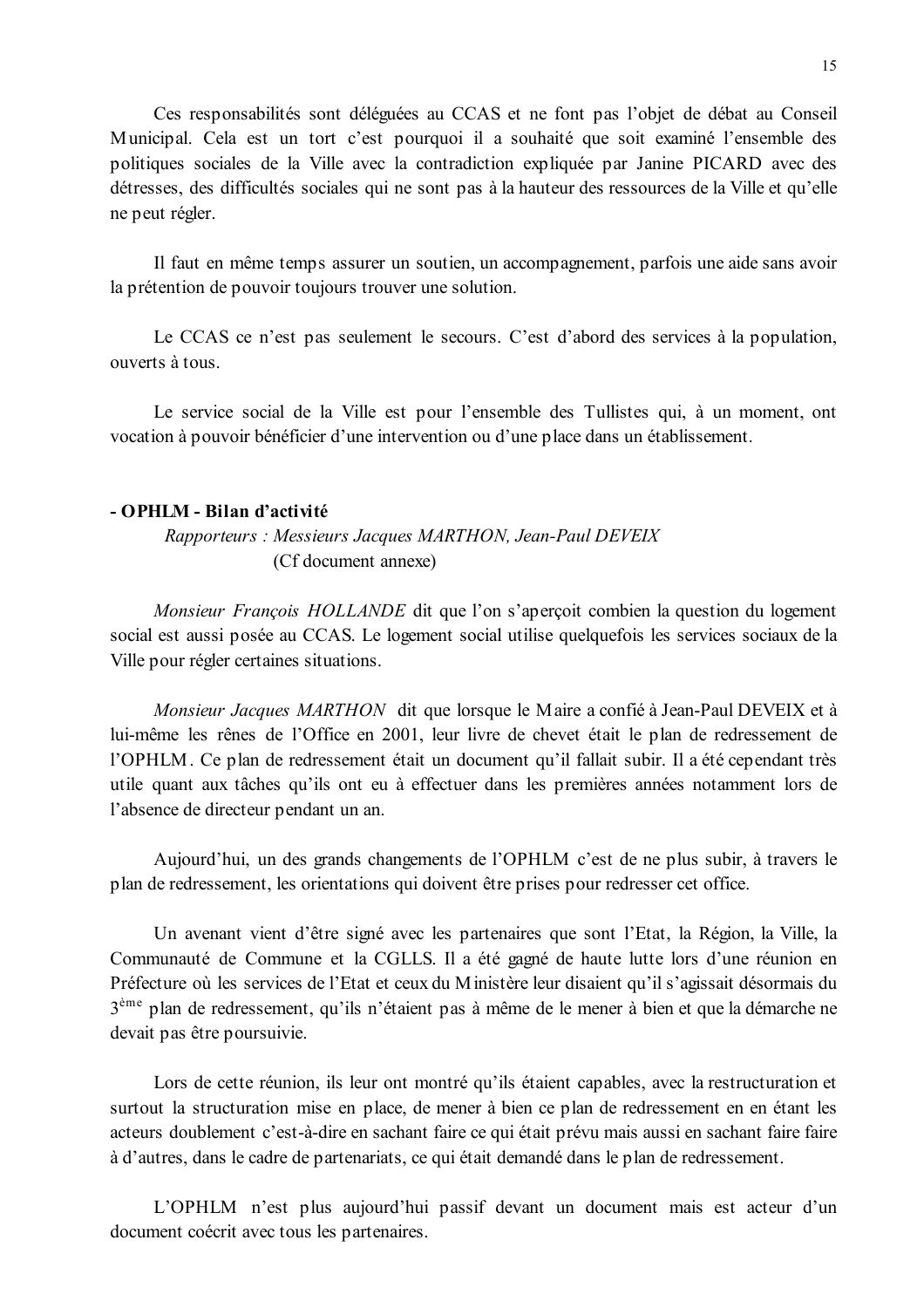L'OPHLM a recruté un directeur pour lui donner capacité à faire et à faire faire.

La structuration et la restructuration ne sont pas finies puisqu'au fil des départs en retraite, les services sont réorganisés en valorisant les salariés à travers des taches nouvelles et en les accompagnant par des formations.

Au titre du patrimoine, l'OPHLM se doit de rendre attractifs ses immeubles.

Les indicateurs financiers ont nécessité la prise de l'avenant.

Aujourd'hui, ils sont encourageants car ils montrent que d'année en année, l'OPHLM gagne des loyers en quittancement, améliore la situation quant à la valeur ajoutée.

L'insuffisance brute d'exploitation régresse.

Sur le plan social, l'Office a créé la Commission Mieux Vivre Ensemble.

Cette commission a pour objet de ramener la paix dans les immeubles. Le partenariat avec le CCAS est là très important dans la mesure où. l'Office étant le « censeur », il a besoin d'être soutenu par des gens qui n'ont pas le même discours que celui de l'Office mais ont la même finalité

Au niveau de la Commission et des impayés, il y a un partenariat avec la Trésorerie qui est très important et qui commence à porter ses fruits.

Il souhaite revenir sur quelque chose qui l'a choqué.

Un document faisant état de l'installation d'une antenne par un opérateur privé sur un immeuble de l'OPHLM : la Tour de Souilhac, a été distribué.

Le Conseil municipal a été très clair. L'engagement a été pris de façon unanime de ne pas mettre d'antenne de téléphonie mobile sur les immeubles de la Ville. L'OPHLM par l'intermédiaire de son Conseil d'Administration a acté cet engagement.

Il n'est pas question aujourd'hui qu'une antenne de téléphonie mobile soit installée sur un immeuble de l'Office

Monsieur Jean-Paul DEVEIX dit que la vacance correspond au nombre de logements non loués par rapport au patrimoine.

Il y a environ 50 logements vacants.

Aujourd'hui, 430 locataires bénéficient de l'APL (46 %). Les occupants sont souvent des personnes seules ou des familles monoparentales.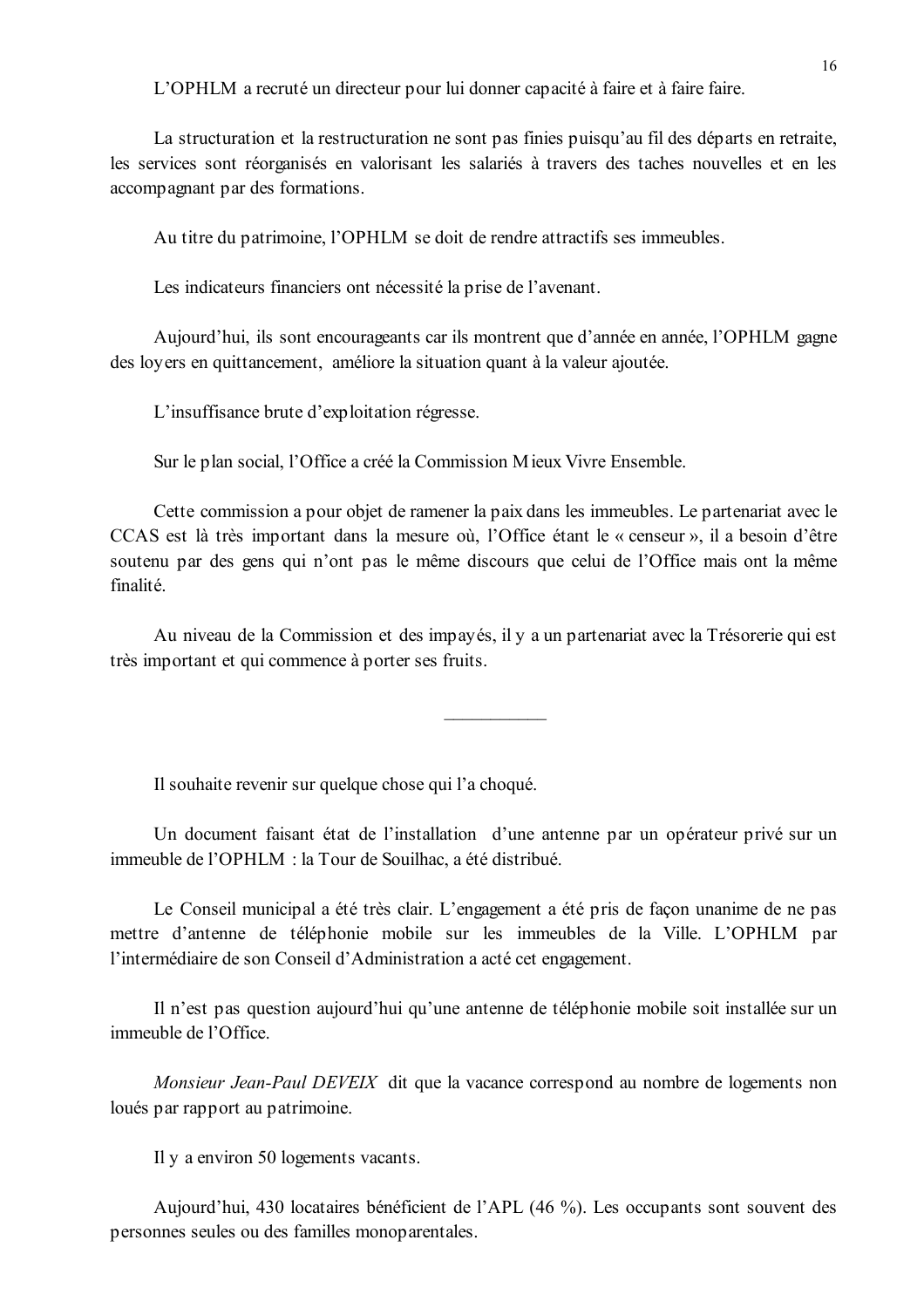C'est un phénomène qui a un fort impact sur l'organisation du patrimoine.

Les personnes âgées représentent plus de 23 % de locataires.

Il faut comparer la vacance avec les loyers facturables (logements pouvant être mis à disposition) et les loyers facturés (réellement facturés). Le nombre de loyers facturés progresse. Cela est lié à l'efficacité de la gestion. C'est aussi le fruit du travail de la Commission d'attribution qui sélectionne les locataires.

C'est aussi un travail en commun entre la Commission et le CCAS

Il faut accompagner les locataires pour éviter que les situations ne se dégradent.

C'est un outil indispensable de travail en commun entre la Ville et l'OPHLM.

Cette vacance est perturbée par la remise à niveau du patrimoine qui ne permet pas de louer aussi rapidement et l'ensemble des logements.

Parmi les sites les plus touchés, on trouve la Pièce Verdier.

Les impayés constituaient un chapitre majeur dans le redressement de l'Office.

Une commission a été mise en place. Elle travaille avec les services du Trésor.

Le taux d'impayés est dans la moyenne régionale voire nationale (2 à 3 %).

Des expulsions, des résiliations de baux, de transmission de dossiers à l'avocat, des suspensions d'expulsion ont eu lieu.

L'impact des impayés est important sur les finances de l'Office.

A la vue de ces informations, l'Office remplit sa mission sociale qui concerne les locataires de bonne fois, parfaitement insérés ou en voie de l'être dans le tissu social des immeubles de l'OPHLM.

Il ajoute que l'OPHLM vient d'accepter deux dossiers qui sont des dossiers de mise en redressement personnel. C'est l'OPHLM qui finance entièrement l'impayé du locataire.

Monsieur PINARDON dit que le patrimoine de l'OPHLM évolue à la faveur des démolitions (Gibrande, Cueille III, Fages). Le niveau actuel du patrimoine est à un point bas. L'OPHLM se relance dans la construction avec l'opération des Fages.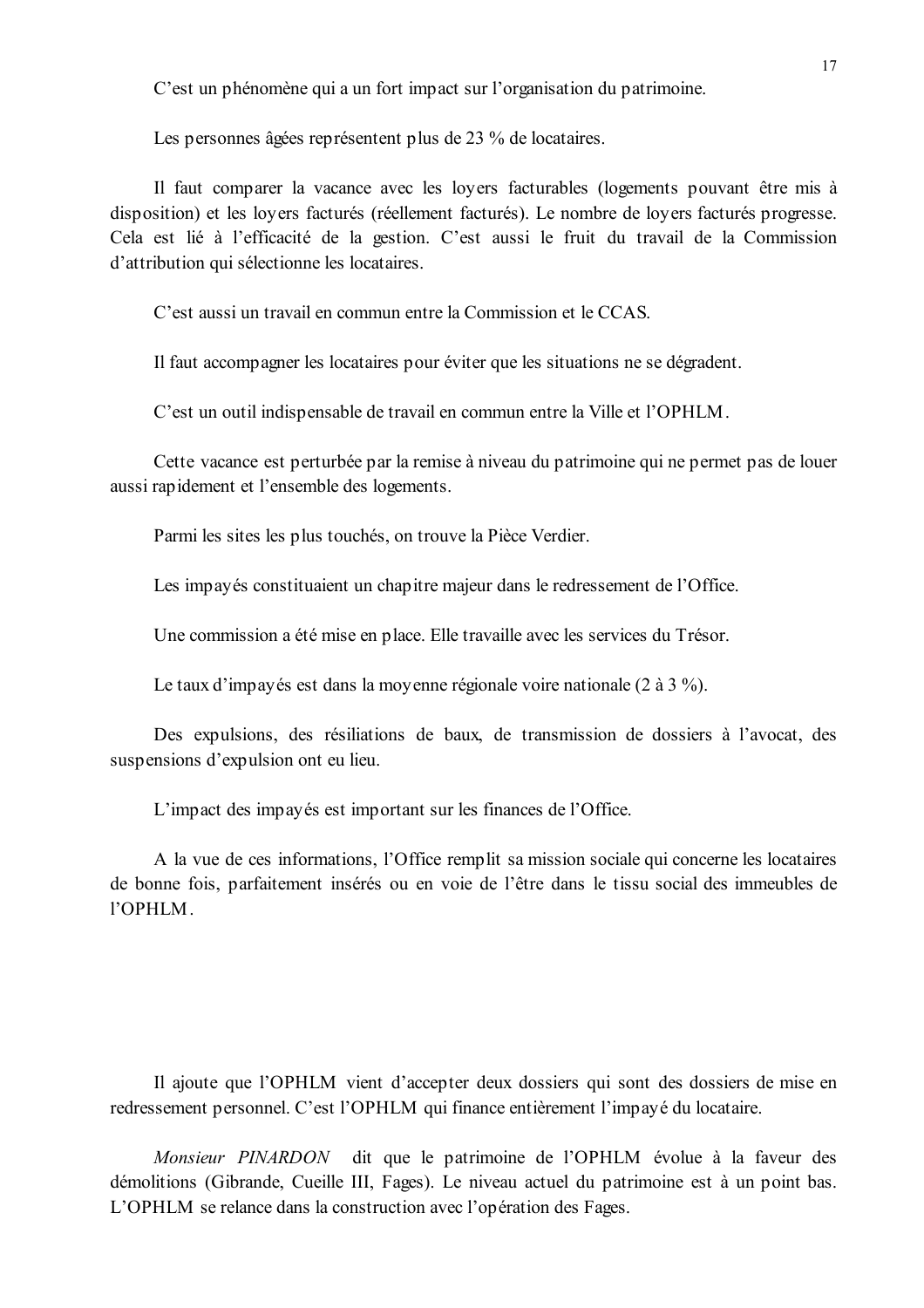Il faut ajouter au patrimoine 140 logements qui sont des logements foyers (CCAS, FJT, ADAPEI, CROUS).

 $1/5^{\text{eme}}$  du patrimoine est constitué de petits logements inférieurs aux T3  $\frac{1}{4}$  du patrimoine est constitué de T3  $2/5^{\text{eme}}$  du patrimoine sont constitués de T4 ou plus

L'OPHLM ne dispose pas à ce jour de pavillons, ce qui ne correspond pas aux attentes des ménages.

L'un des axes majeurs du plan de redressement était la réhabilitation du patrimoine.

Pratiquement l'ensemble du patrimoine est concerné.

Le taux de logement réhabilité est conséquent.

En fin d'année, on parviendra à 450 logements réhabilités dans le cadre du plan de redressement

Les opérations en cours sont : Vieille Préfecture, rue de la Barrière, Cueille III.

A la fin du programme de réhabilitation, le nombre de logements vacants sera de 25 ou 30 avec des problèmes notamment sur Pièce Verdier.

La maîtrise des coûts de gestion : Cf document annexe.

Monsieur Jacques MARTHON dit qu'aujourd'hui, l'OPHLM s'engage avec de nouveaux partenaires : le CROUS qui était aux Fages va intégrer le foyer logement de Souilhac libéré par le CCAS. Les étudiants seront près des sites universitaires.

Ce jour, l'OPHLM a signé un accord avec l'Ecole de Gendarmerie, qui va connaître une extension en Septembre, afin de lui louer les 20 logements qu'avait le CROUS aux Fages.

Une extension de l'Ecole de Gendarmerie est en projet. Il serait question de faire des logements individuels pour loger les nouvelles familles de gendarmes venant à Tulle.

Il cite le Préfet qui lors de la signature de l'avenant au plan de redressement leur a dit que l'OPHLM avait quitté le cercle vicieux pour entrer dans un cercle vertueux.

Monsieur François HOLLANDE dit qu'il est désormais possible de constater le redressement en terme d'entretien, de réhabilitation.

L'effort engagé est maintenant perçu. Il y a des demandes plus nombreuses pour l'accès aux logements HLM.

Il y a une baisse de la vacance qui est un critère pertinent.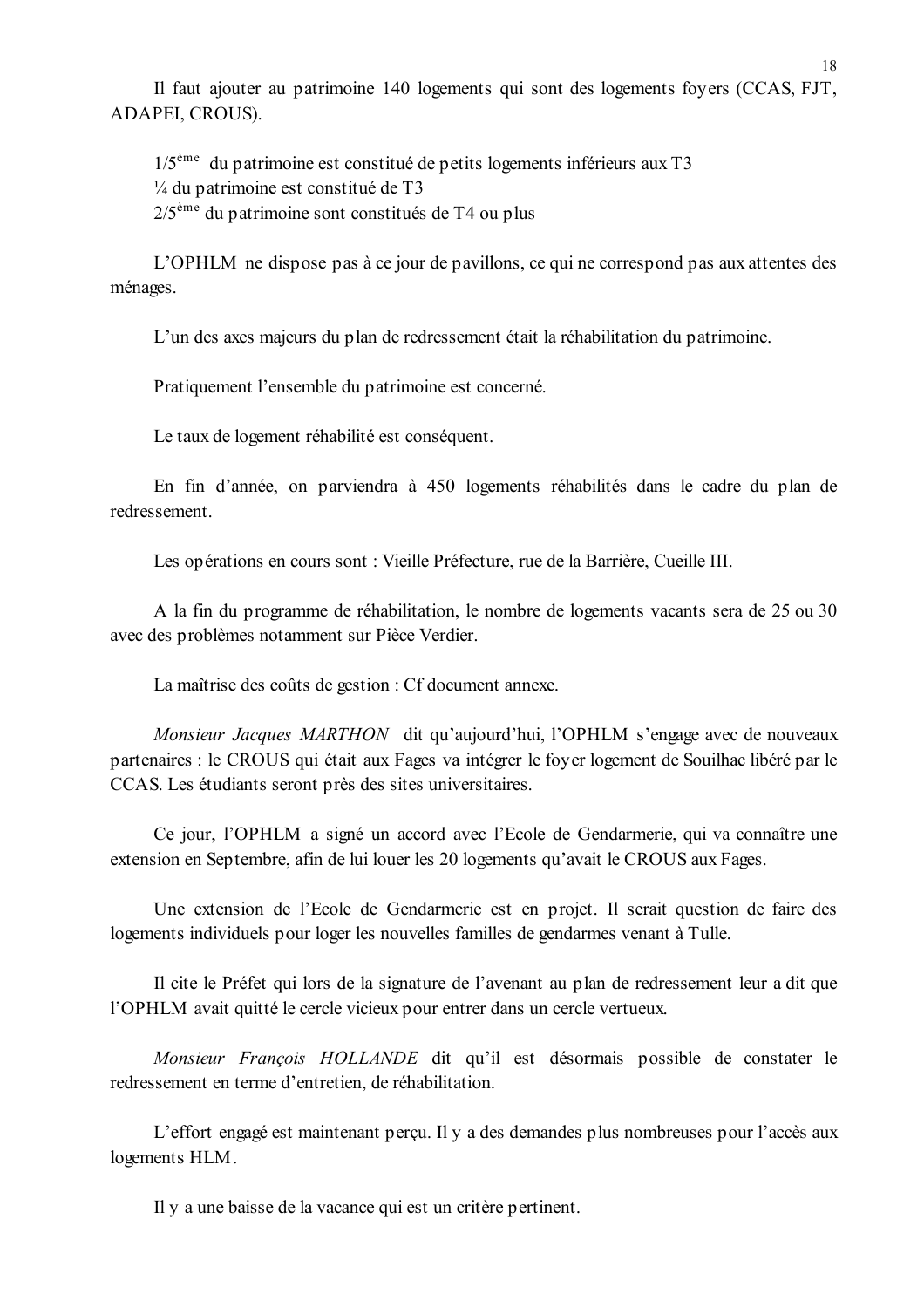Monsieur Jean-Pierre ROSSIN observe que la vacance au niveau du parc est peut être significative d'un parc non adapté. Il s'interroge en ouvre sur la politique d'augmentation des loyers.

Monsieur Jacques MARTHON dit qu'il y a effectivement encore des logements vacants. Cette vacance est liée :

- à des logements qui ne peuvent pas être loués car l'Office n'a ni les moyens financiers, ni les moyens techniques de refaire tous les logements

- dans le cas où il va y avoir une réhabilitation d'immeubles, les logements restent vacants jusqu'à ce que les travaux soient achevés

- l'Office se sert de logements dans des immeubles en cours de réhabilitation pour éviter de payer une installation de chantier avec la location d'un local de chantier.

Le parc n'est pas aujourd'hui parfaitement adapté. Il va l'être avec des constructions individuelles et le développement de programmes tel que celui liant l'OPHLM à l'Ecole de Gendarmerie pour faire de « mini - hameaux », pour faire du logement aidé et des locaux pour les gendarmes. Cela permettrait de favoriser la mixité sociale et une mixité de rentrée d'argent.

Ouant à l'impact du nouveau calcul de la hausse de lover, si l'indice d'augmentation des prix est de 3 % et que l'indice d'augmentation toléré est de 2 %, cela aura des conséquences, les charges augmentant.

Monsieur Jean-Pierre ROSSIN s'interroge quant à la variation des charges.

Monsieur Jacques MARTHON dit que les charges sont payées par le locataire. Quand il y a une augmentation du prix du gaz, cela est répercuté sur le locataire.

Pour la variable d'ajustement, c'est l'office qui se trouve pénalisé dans la mesure ou le coût de la construction évoluera de 3 % alors que les loyers seront bloqués à 2 %.

*Monsieur Jean-Paul DEVEIX* dit qu'en ce qui concerne la politique d'augmentation des loyers, l'Office est engagé dans une démarche d'augmentation annuelle des loyers calée sur les augmentations autorisées par les décrets et les indices.

Cependant, l'Office essaie de faire une augmentation de loyer à la carte. Les immeubles qui ont été réhabilités dernièrement ont une augmentation de loyer importante. Ceux qui n'ont pas été réhabilités ont une augmentation de loyer moindre.

Ceux qui sont en cours de réhabilitation ont une augmentation de loyer très réduite de l'ordre de  $1\%$ .

Le Conseil d'Administration travaille depuis 2 ans sur ce point.

Monsieur Jean COMBASTEIL observe que la Communauté de Communes participe aussi au financement

*Monsieur Christian PRADAYROL* dit que sur le fond, l'Office est devenu plus vertueux.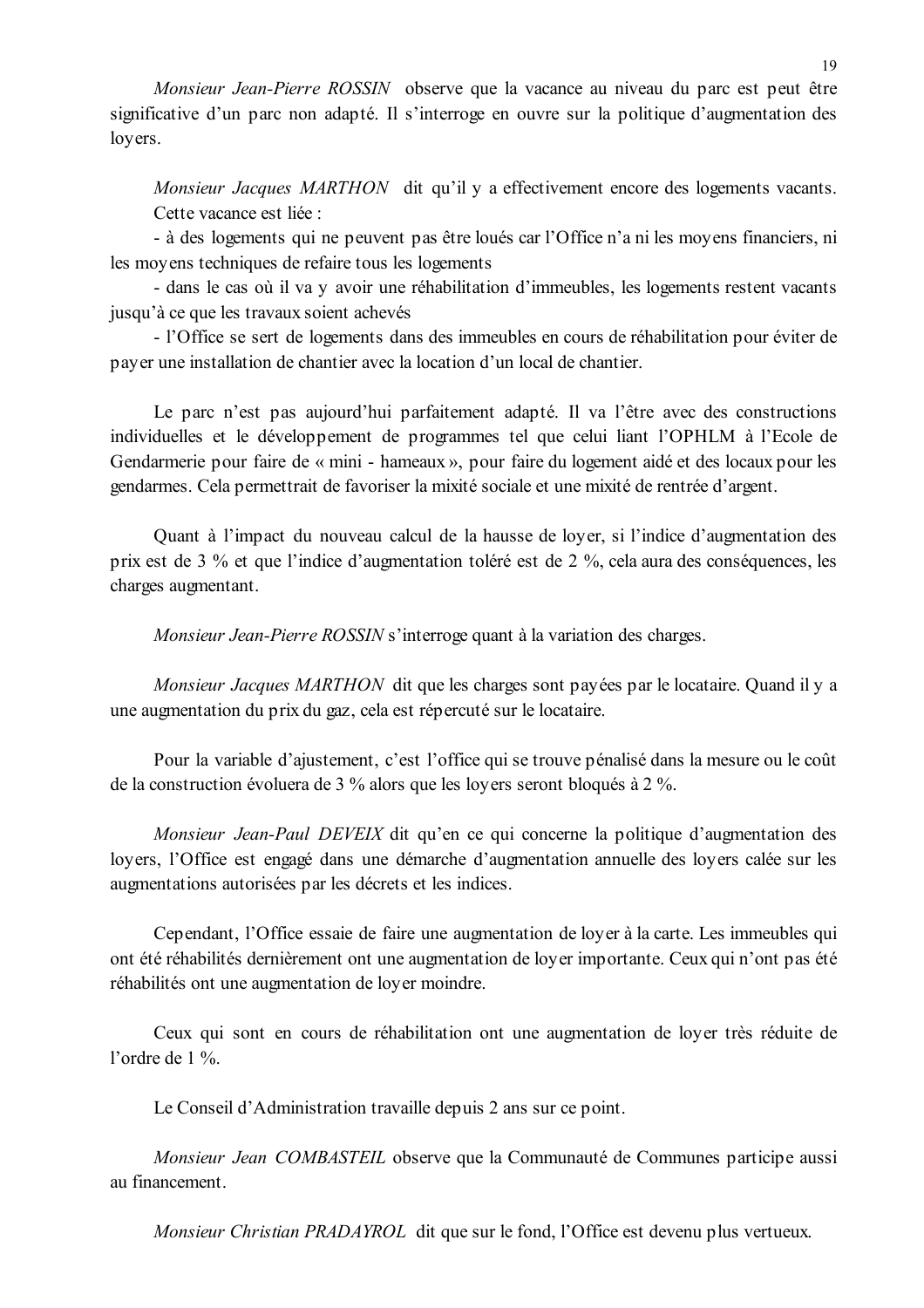Il y a cependant des équilibres qui sont très fragiles. La préoccupation plus générale est la stabilisation du taux de rotation et des demandes d'entrée

Compte tenu de tous les programmes développés (avec Polygone, avec les restaurations dans le cadre privé) ne va-t-il pas falloir stopper ces opérations voire procéder à d'autres déconstructions et développer une diversification plus importante que celle engagée compte tenu de la demande de maisons individuelles ou des programmes de mixité envisagés.

Le choix pour le rééquilibre de 2009 est là : il faut savoir si on poursuit la réhabilitation ou si on se lance dans une politique de diversification beaucoup plus volontaire.

Monsieur Jacques MARTHON dit qu'il y aura effectivement des choix à faire.

Il y avait le plan de redressement. Il y a eu un avenant dont ils sont les acteurs.

Le prochain avenant pourrait concerner l'achat de cages d'escaliers.

L'Office rachète aujourd'hui des appartements pour diminuer des colocations dans certains immeubles car cela est lourd à gérer, pose des problèmes dans le cadre des réhabilitations.

Ensuite, l'objectif serait de pouvoir construire 10 maisons individuelles par an. Il faut savoir si cela permettrait de capter une nouvelle population.

Il faut cependant conserver les logements en centre-ville car il existe une population qui est très intéressée par ces logements d'une qualité reconnue et pas chers.

Monsieur François HOLLANDE dit qu'il est nécessaire d'avoir une diversité de logements. Il faut offrir des logements nouveaux à une population qui a d'autres besoins.

Le patrimoine sis en pleine ville peut intéresser une population âgée sans forcément beaucoup de ressources.

Cela lui permet de rester en centre ville ce qui est précieux.

Il n'est pas non plus possible d'empêcher des jeunes ménages de rechercher un habitat individuel y compris dans le patrimoine HLM.

D'autres peuvent être dans le logement privé qui, compte tenu du conventionnement privé, peut être très compétitif, c'était le sens de la question de Monsieur PRADAYROL.

Tout n'est pas réglé. Il faudra de nombreuses années mais il y a tout de même des progrès. Il faut s'en féliciter.

### Finances -

Rapporteur: Monsieur Michel BREUILH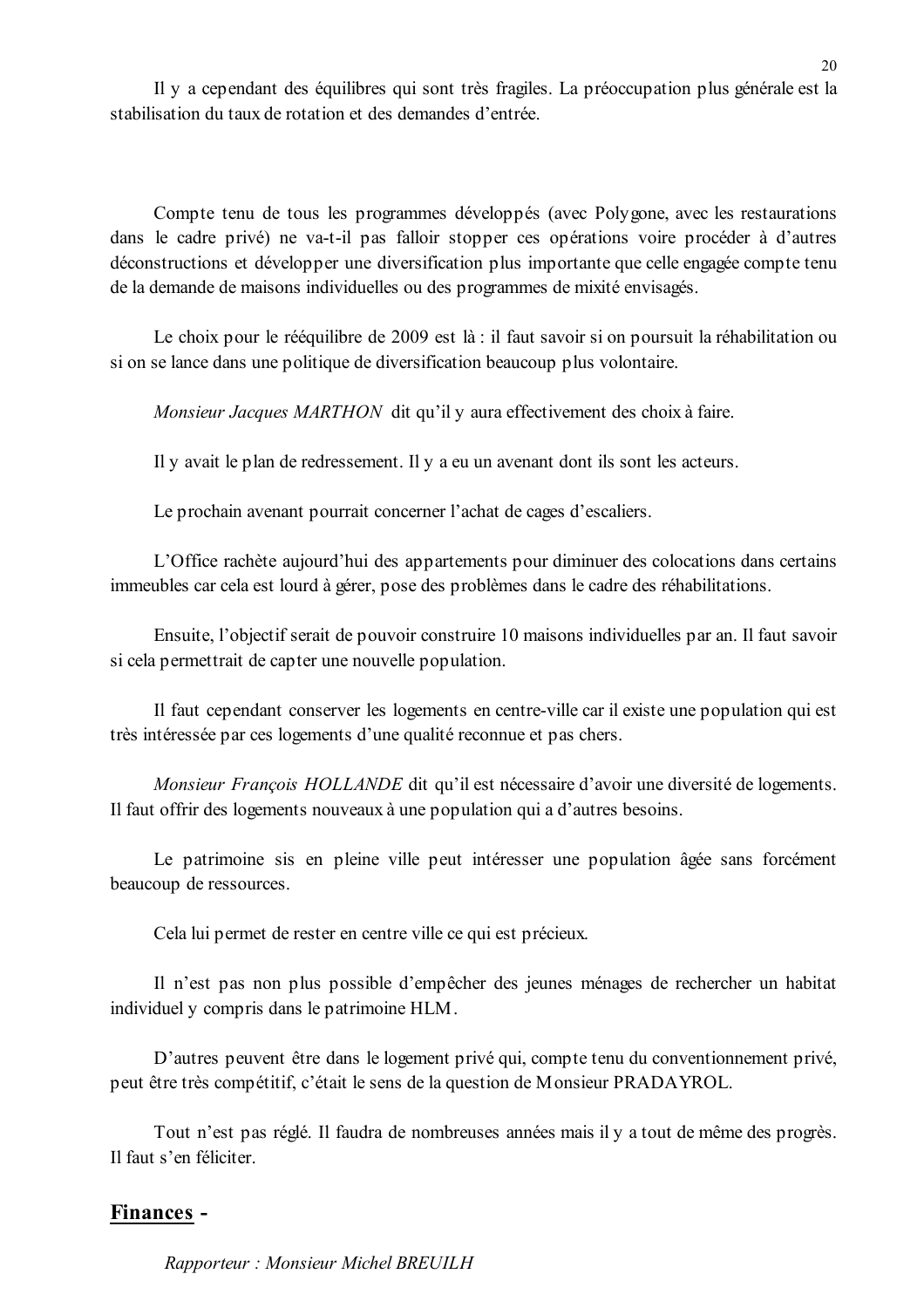# 1- Approbation de l'avenant n°1 au Contrat de Site et autorisation donnée au Maire à le signer

Par décision du 26 mai 2003, le CIADT a donné mandat au Préfet de la Corrèze, en liaison avec le Préfet de la Région Limousin, pour finaliser, avec les acteurs locaux, un programme de redynamisation du bassin de Tulle.

Le Contrat de Site en résultant a été signé le 23 décembre 2004 par les partenaires locaux, le Préfet de la Région Limousin et le Préfet de la Corrèze.

Le Contrat de Site arrête les actions à mettre en œuvre pour la redynamisation du bassin de Tulle et les moyens financiers à mobiliser en complément des crédits spécifiques alloués à parité sur le FRED et le FNADT pour un montant total de 2 000 000  $\epsilon$ .

L'article 4 du Contrat de Site prévoit « qu'une révision du programme d'actions peut être effectuée chaque année si nécessaire par avenant au contrat initial à l'initiative de chaque partenaire ». Il doit être validé par chaque partenaire financier.

Des porteurs de projet ont demandé, au vu de ce dernier, des modifications portant sur les modalités de mise en œuvre de certaines actions.

Le Comité Technique a émis, le 28 février 2006, un avis favorable à ces requêtes.

Un avenant au Contrat de Site précisant les nouvelles modalités de mise en œuvre de ces actions a été élaboré.

# Il est proposé au conseil municipal d'approuver cet avenant et d'autoriser Monsieur le Maire ou son représentant à le signer.

Monsieur Michel BREUILH dit qu'il s'agit simplement d'une actualisation financière nécessitée par un certain nombre de dotations qui sont légèrement modifiées et par la demande de divers maîtres d'ouvrage qui sont principalement la Ville, le SYMA ou la Communauté de Communes qui essaient de « calibrer » au plus près les actions au fur et à mesure de leur avancement.

APPROUVE à l'unanimité

# 2- Décisions modificatives a-Budget Ville

Monsieur Michel BREUILH dit que cette décision modificative est peu importante au niveau de ses conséquences.

Page 3 – Il s'agit de dépenses concernant :

- le plan de jalonnement de Poissac pour éviter la traversée de certains camions principalement au niveau de la rue des Martyrs
- le financement d'une étude énergie  $-20\%$ , qui doit être intéressante dans les années qui viennent par rapport à des coûts d'exploitation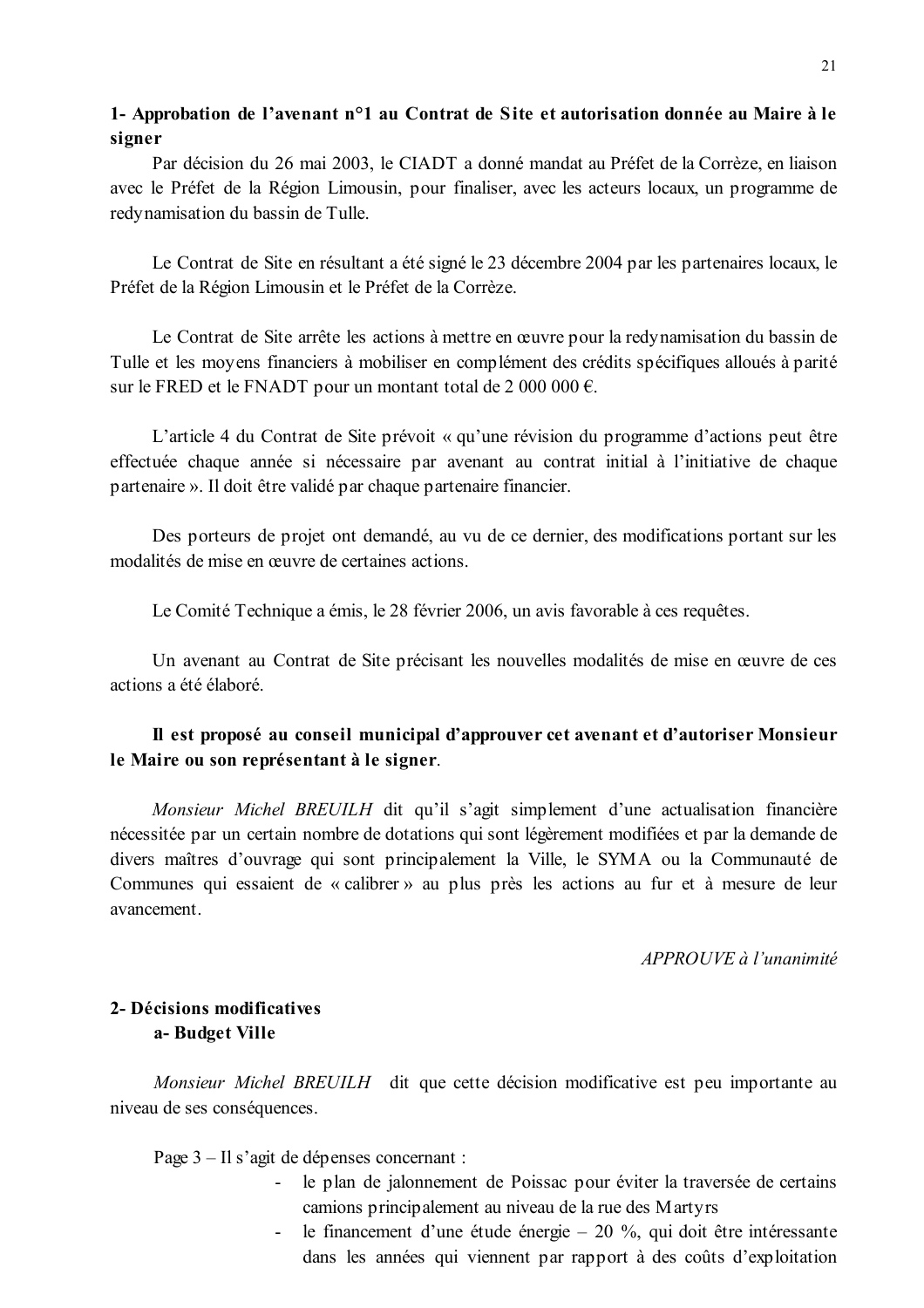notamment de chauffage des bâtiments communaux financée par l'ADEME et le Conseil Régional.

- des subventions pour la rue du Tir
- des subventions dont une à Vivre et Entreprendre en Pays de Tulle liée à des dépenses imprévues. Cela correspond à la dotation habituelle dans la mesure où, au niveau du budget primitif, la Ville n'avait prévu que 30 000  $\epsilon$
- des remboursements de frais de personnel.  $\sim 10^{-1}$

L'emprunt est inchangé.

Il n'y a pas de répercussion financière particulière sauf un virement complémentaire symbolique de  $609 \in \hat{a}$  la section de fonctionnement.

APPROUVE par 25 voix pour et 7 abstentions

#### **b-Budget Installations Economiques**

*Monsieur Michel BREUILH* dit que la vente d'un bâtiment à Mulatet a rapporté plus que prévu au niveau du budget primitif (270 000 € contre 120 000 € prévus). Cette somme sera utilisée pour compléter le désendettement du budget. Cette somme servira à rembourser des emprunts de façon à ce que la participation de la Ville puisse être minorée.

APPROUVE par 25 voix pour et 7 abstentions

3- Adhésion au titre de l'année 2006 aux associations et organismes suivants et versement de la cotisation correspondante

a- Association des Communes Jumelées du Limousin **b-ALCOL** c-FACLIM

#### a - Association des Communes Jumelées du Limousin : 815.25  $\epsilon$

Cette cotisation ayant été augmentée en 2004, l'association a décidé de ne pas l'augmenter pour l'année 2006.

APPROUVE à l'unanimité

#### $\mathbf{b}$  - ALCOL: 46 $\boldsymbol{\epsilon}$

Il est précisé que le montant de cette cotisation est identique à celui de 2006.

 $APPROIIVE \d{d} l'unanimit \d{e}$ 

c - FACLIM (Fonds d'Art Contemporain des Communes du Limousin) :  $2\,332.95 \cdot \text{c}$  soit  $0,15 \in$  par habitant.

 $APPROUVE \d{d} l'unanimit \d{e}$ 

#### 4- Attribution d'une subvention exceptionnelle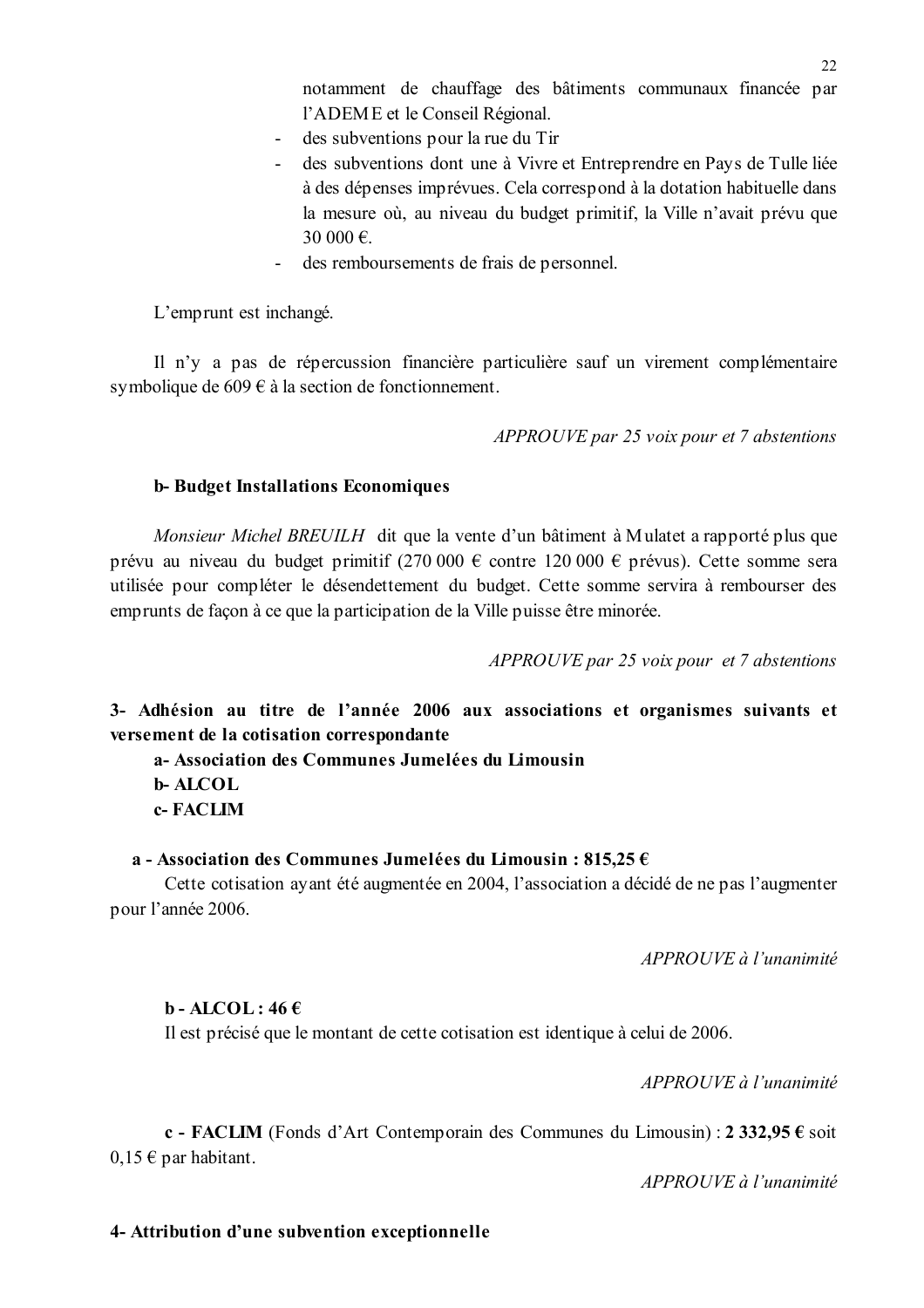#### a - à l'Association des Anciens Elèves du Lycée Edmond Perrier

L'association des Anciens Elèves du Lycée Edmond Perrier et le Souvenir Français ont décidé de restaurer le monument aux morts du lycée.

L'association des Anciens Elèves du Lycée Edmond Perrier en est le propriétaire et en a été le maître d'œuvre dans les années vingt.

Malgré des entretiens ponctuels, ce monument se trouve en mauvais état et il convient de procéder à des travaux de rénovation de ce dernier. Les travaux auront pour objet le changement de plaques en granit, la gravure d'inscriptions sur ces plaques et leur pose.

Le coût des travaux est estimé à 5 333, 26 €.

Compte tenu du montant de l'opération, l'association a sollicité le soutien financier de la Ville

Il est proposé au Conseil municipal d'allouer à l'Association des Anciens Elèves du Lycée Edmond Perrier une subvention à hauteur de 1 000  $\epsilon$ 

 $APPROIIVE$  à l'unanimité

### b - au Bridge Club Tulle Argentat Egletons

### 1 - Pour le financement de travaux

Le plancher d'une salle de jeu sise dans les locaux abritant le siège social du Bridge Club Tulle Argentat Egletons s'est effondré.

Le montant des travaux nécessaires pour la réhabilitation du plancher s'élève à 5 600 €.

Cette dépense fait suite à un déficit de 6 958  $\epsilon$  pour l'année 2005 résultant de la réalisation de travaux d'entretien indispensables qui avaient été financés par un prélèvement sur les fonds de réserve du club et par un appel de fonds exceptionnel auprès des adhérents.

L'association reversant l'intégralité des bénéfices de ses tournois à des associations caritatives, elle n'a pas de trésorerie et ne peut pas assumer cette nouvelle dépense.

Elle a donc sollicité le soutien financier de la Ville.

Il est proposé au Conseil municipal d'allouer au Bridge Club Tulle Argentat Egletons une subvention à hauteur de 1000  $\epsilon$ .

APPROUVE à l'unanimité

### 2 - Pour le financement d'un tournoi humanitaire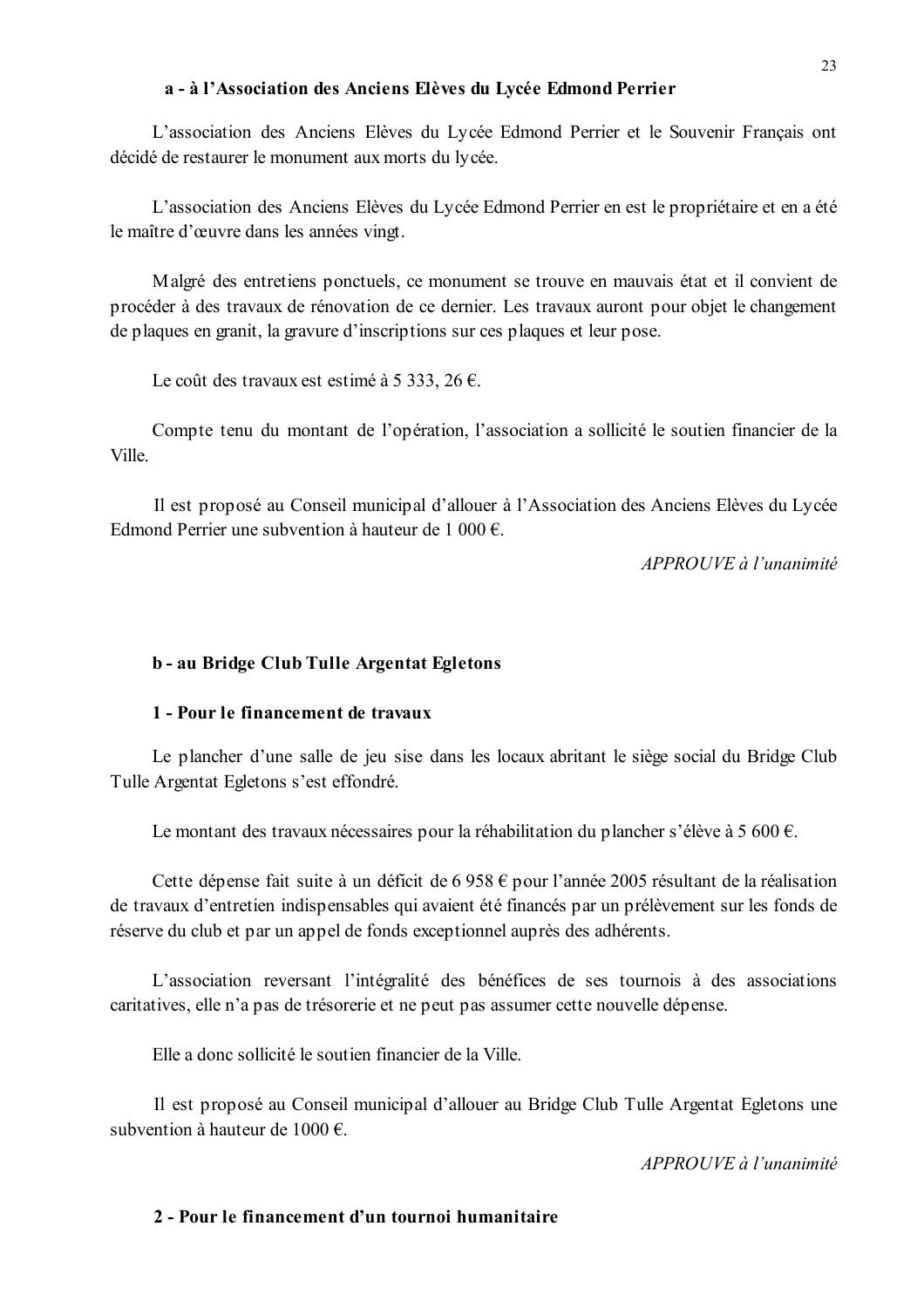Le Bridge Club Tulle Argentat Egletons a organisé le 18 Juin 2006 le 15<sup>ème</sup> tournoi au profit de la Ligue contre le Cancer.

L'association sollicite une subvention de la Ville pour couvrir une partie des frais engagés par le club à cette occasion.

# Il est proposé au Conseil municipal d'allouer au Bridge Club Tulle Argentat Egletons une subvention à hauteur de 350  $\epsilon$ .

APPROUVE à l'unanimité

## $c - \grave{a}$  l'APAT

Dans le cadre de la procédure de recrutement d'un archiviste en vue de la mise en place de la structure muséale Armes/Résistance- Déportation/9 juin 1944, l'offre d'emploi afférente a été publiée sur le site Internet de l'Association des Archivistes Français.

La dépense inhérente à cette publication (100  $\epsilon$ ) a été prise en charge par l'APAT.

Il est proposé au Conseil municipal d'attribuer une subvention à hauteur de 100 € à l'APAT pour lui rembourser cette somme.

 $APPROUVE \d{d} l'unanimit\acute{e}$ 

### d - à l'Association Pupitre

L'association Pupitre a donné un concert à l'occasion de la cérémonie des vœux du Maire au personnel municipal qui s'est tenue le 6 janvier 2006.

Il est proposé au Conseil municipal d'allouer une subvention à hauteur de 931  $\epsilon$  à l'Association Pupitre en vue du règlement de cette prestation.

APPROUVE à l'unanimité

# e - à la Société Historique et Régionaliste du Bas Limousin

L'association sollicite une subvention pour financer :

- les travaux d'aménagement de son local sis aux Fauvettes abritant les collections **LEMOUZI** 

- le n° 178 bis de Lemouzi sur « Les Enfants de Tulle »

# Il est proposé au Conseil municipal d'allouer à la Société Historique et Régionaliste du Bas Limousin une subvention de 1 000  $\epsilon$ .

Monsieur Pierre DIEDERICHS précise que le n° 178 de la revue comporte un article de M. KRAUS Cet exemplaire a été édité dans le cadre du 150ème anniversaire des Enfants de Tulle.

APPROUVE à l'unanimité

# f-à l'Association AMIISE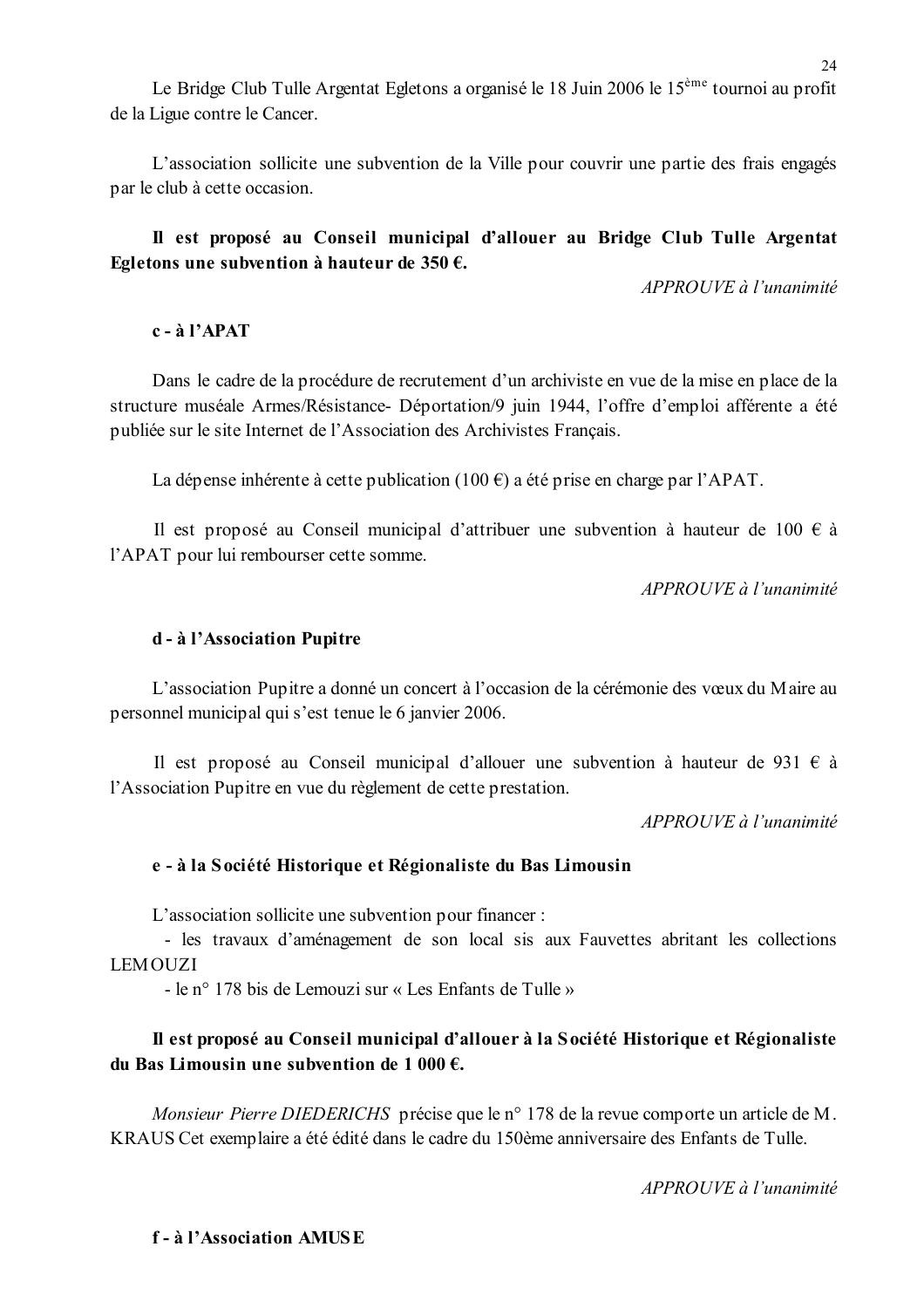L'association AMUSE souhaite aménager le jardin jouxtant le Service de Pédiatrie du Centre Hospitalier de Tulle afin d'offrir aux enfants et adolescents hospitalisés un lieu de détente et de plein air complémentaire aux réponses en place avec la salle de jeux et avec le salon des adolescents.

Par ailleurs, cette opération permettra aux beaux jours d'organiser l'enseignement dispensé au sein du service à l'ombre de la pergola.

Enfin, les enfants et leur famille pourront s'y ressourcer.

Le coût de cette opération s'élève à 50 000 €.

Elle est financée :

- à hauteur de 25 000  $\epsilon$  par la Fondation des Hôpitaux de France Hôpitaux de Paris

- à hauteur de 8 000 par le Lion's Club Tutella

- à hauteur de 4 000  $\epsilon$  par le Crédit Agricole Centre France

# Il est proposé au Conseil municipal d'allouer une subvention à hauteur de 5 000  $\epsilon$  à l'association « AMUSE » pour contribuer au financement de cette action.

APPROUVE à l'unanimité

### g - à l'I.S.M.I.S.

Cette association a pour but de favoriser, en France et à l'Etranger :

- la formation professionnelle ou personnelle continue, initiale, par alternance ou selon toute autre modalité, aux métiers de la sécurité,

- la préparation des examens et concours se rapportant aux métiers de la sécurité

- l'information et la diffusion d'informations sur ces métiers et les thèmes s'v rapportant

- le développement d'outils pédagogiques et le document se référant aux thèmes en rapport avec les métiers de la sécurité

- la diffusion à titre gratuit ou onéreux des supports pédagogiques, des documents écrits, vidéo ou sonores réalisés dans le cadre ou avec le soutien de l'ISMIS, et ce dans le respect de la réglementation sur les droits d'auteurs

- le développement ou le soutien au développement de tout dispositif technique ou organisationnel en rapport avec les métiers de la sécurité

- la diffusion à titre gratuit ou onéreux des dispositifs techniques ou organisationnels développant l'achat, la distribution et la vente de dispositifs techniques ou organisationnels en rapport avec les métiers de la sécurité

- la promotion des métiers de sécurité et toutes activités liées à l'objet social cidessus désigné favorisant la réalisation de l'objet de l'association.

Les métiers de l'intervention et de la sécurité sont actuellement en pleine mutation et demandent des personnes de mieux en mieux formés et de plus en plus nombreux. Il existe, de ce fait, à l'heure actuelle une pénurie d'agents répondant aux critères de formation obligatoire et ce, à tous les niveaux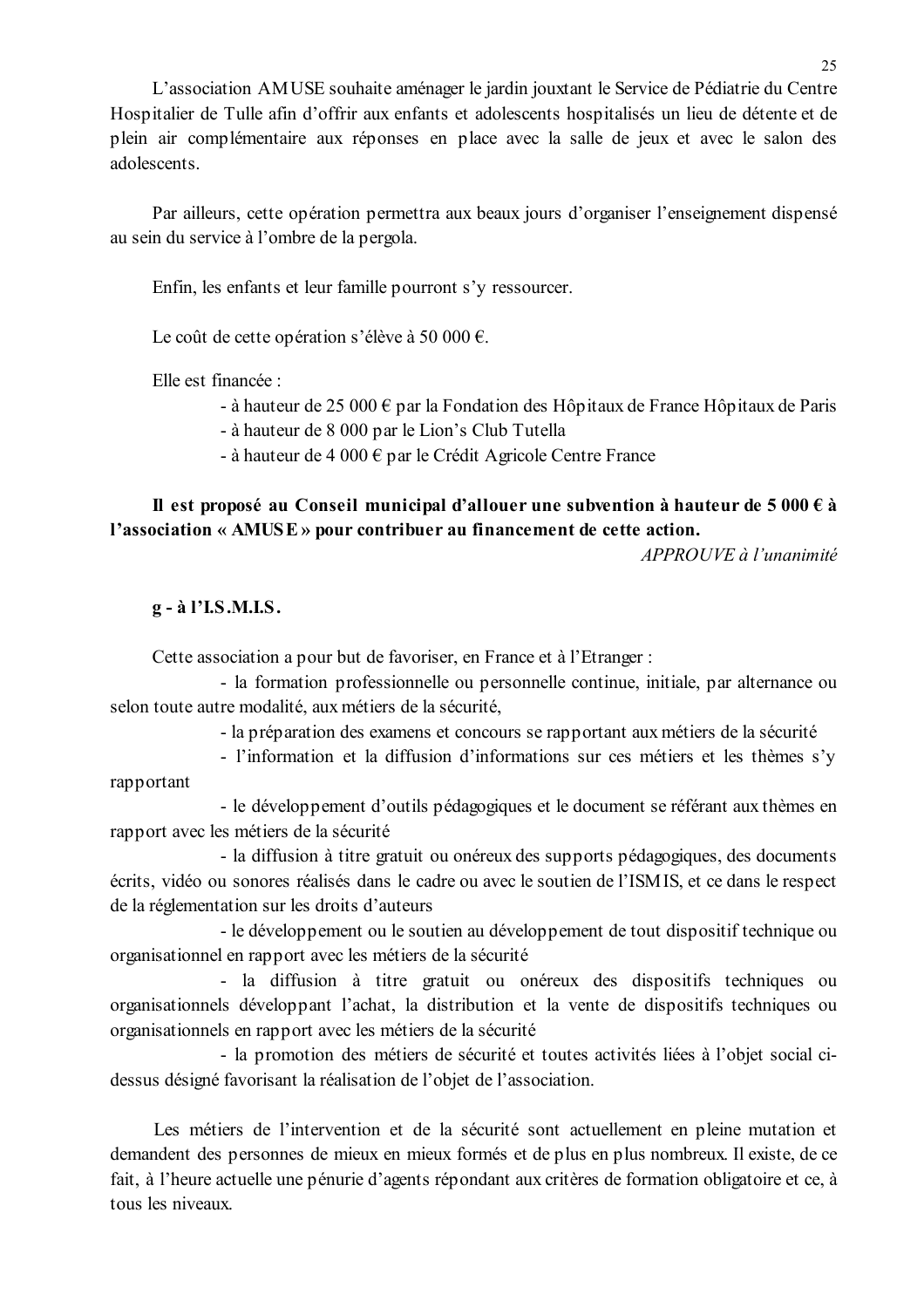Il est apparu, de plus, que l'I U.T de Tulle pouvait constituer une base solide de par les enseignants en poste autour de laquelle pouvait s'envisager une formation plus précisément axée sur ces métiers sans négliger un enseignement théorique avec des acteurs locaux parfaitement compétents en la matière prêts à dispenser ces formations à un public non étudiant.

De cette synergie est donc née l'idée de cet institut dont très peu d'établissements de cette nature existent en France Malgré une demande en personnel qui sera croissante.

Les premiers contacts confirment cette approche puisque les candidats intéressés se manifestent depuis de très nombreuses régions.

Les activités de l'association sont déclinées sous forme de trois départements distincts :

 $A - La$  formation pour les entreprises

- Cycle A Sécurité des installations et des personnes
- Cycle B Hygiène et contrôle des installations
- Cycle C Protection des biens et des personnes

 $B -$ Les services aux entreprises

Rédaction du document unique de l'entreprise Audit de sûreté M ise en place d'autocontrôle d'hygiène

 $C - Recherche et développement$ 

Développement de matériels et installations de sécurité Développement de procédures adaptées Publications scientifiques dans les revues de haute qualité scientifique

L'association a principalement pour tâches l'administration générale de l'institut, d'assurer son suivi comptable et d'effectuer sa communication ainsi que de décider des stages à organiser tout en établissant un calendrier des formations. En fait, elle assure la logistique des formations, fonction indispensable au bon déroulement de son activité.

Comme toute association qui démarre son activité, cette dernière ne dispose d'aucune trésorerie et une aide de départ est sollicitée auprès de la Ville de Tulle pour les raisons ci-après :

- activité d'enseignement très peu développée en France à l'heure actuelle, celle-ci pourrait certainement constituer un atout non négligeable au niveau de l'image économique de la Ville dans un secteur porteur et dont la facette recherche et développement pourrait susciter une activité très originale dans une branche encore assez peu explorée.

- la proximité de l'IUT de Tulle permettrait une synergie intéressante entre secteur public et secteur privé avec un investissement de départ modeste mais qui peut comporter un investissement d'avenir appréciable.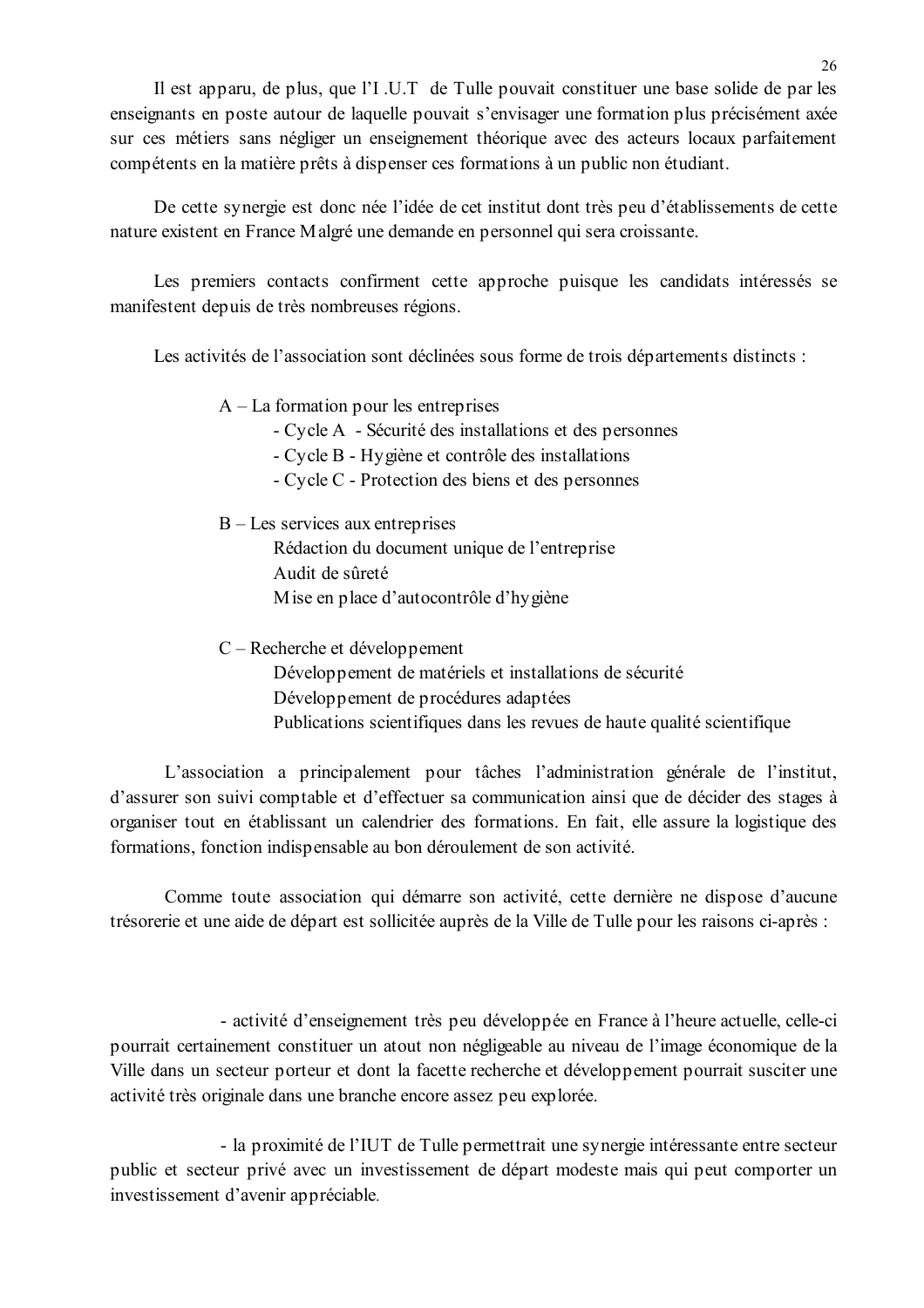A ce sujet, une convention est en cours de signature avec le Rectorat de Limoges et l'association

Il est proposé au conseil municipal d'allouer à l'ISMIS une subvention à hauteur de 5 000 €.

APPROUVE à l'unanimité

# 5- Garanties d'emprunts a-à l'OPHLM pour la réalisation de 9 pavillons Les Fages 3

Il est proposé au Conseil municipal d'accorder la garantie d'emprunt de la Ville pour 2 emprunts PLUS contractés par l'OPHLM pour la réalisation de 9 pavillons « Les Fages III ».

Ces emprunts sont contractés auprès de la Caisse des Dépôts et Consignations.

Leur montant total s'élève à 939 947  $\epsilon$  selon les caractéristiques suivantes :

Emprunt  $1$  :

Prêt PLUS Montant  $\cdot$  845 336  $\in$ Durée : 40 ans Taux d'intérêt : 3,25 %

Emprunt 2:

Prêt PLUS Montant:  $85611 \in$ Durée : 50 ans Taux d'intérêt : 3,25 %

APPROUVE à l'unanimité

# b- à la SEMABL pour la construction d'immeubles dans le cadre de la Convention Publique d'Aménagement

Il est proposé au Conseil municipal d'accorder la garantie d'emprunt de la Ville à la SEMABL pour un emprunt d'un montant de 1 050 000  $\epsilon$  contracté par cette Société auprès de la Caisse d'Epargne et de Prévoyance d'Auvergne et du Limousin pour la construction d'immeubles dans le cadre de la Convention Publique d'Aménagement.

Les caractéristiques du prêt sont les suivantes :

| MONTANT                     | 1 050 000 €                                         |
|-----------------------------|-----------------------------------------------------|
| <b>TYPE D'AMORTISSEMENT</b> | Progressif à partir de la $2^{\text{eme}}$ échéance |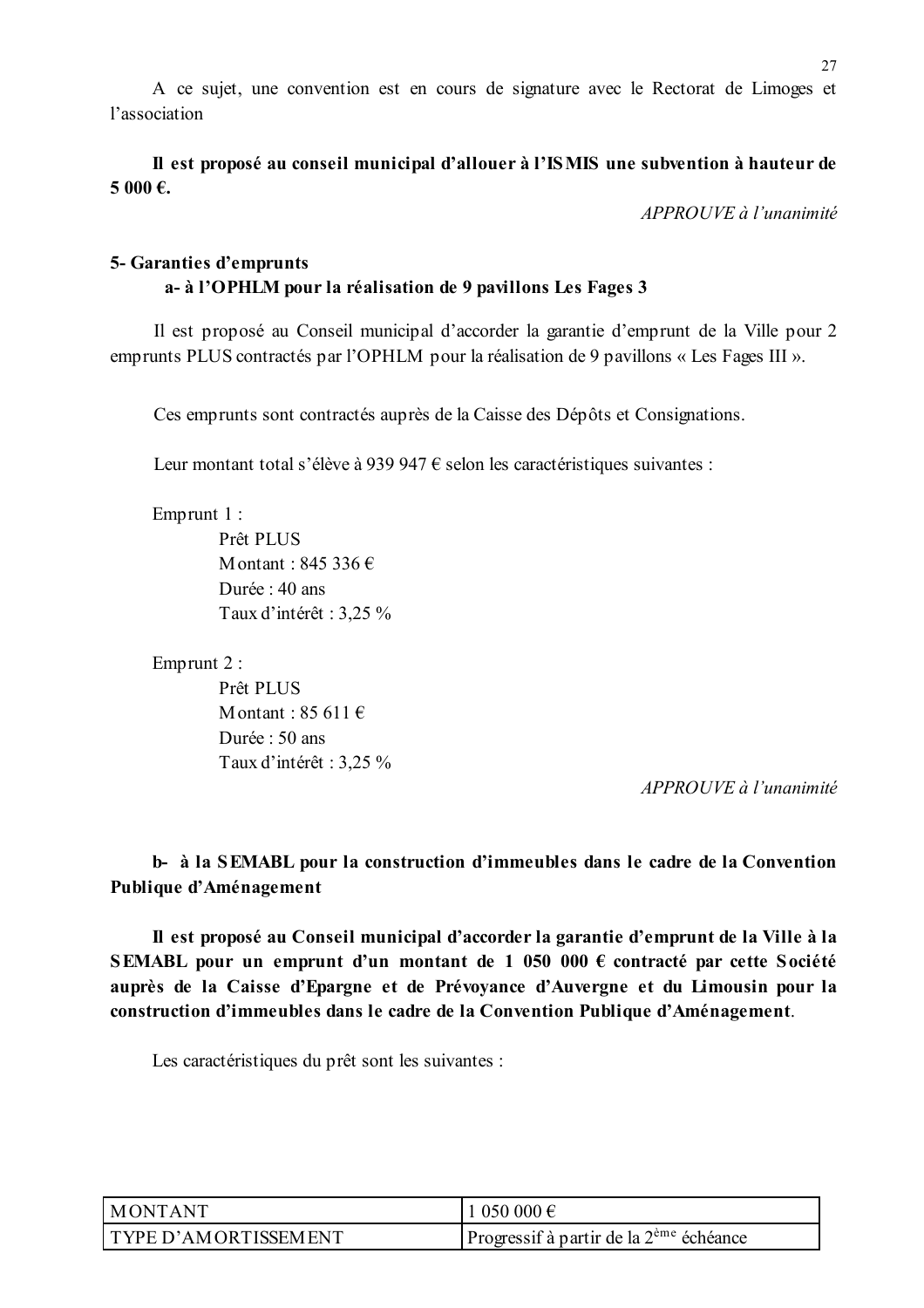| <b>TAUX D'INTERET</b>        | $4,27\%$                  |
|------------------------------|---------------------------|
| DUREE D'AMORTISSEMENT        | 24 ans 1 mois et 12 jours |
| PERIODICITE DE REMBOURSEMENT | Annuelle                  |
| NOMBRE D'ECHEANCES           | 25 échéances              |
| DATE DE P.D.A.               | 20/12/2006                |
| DATE DE 1ERE ECHEANCE        | 1/02/2007                 |
| DATE DES ECHEANCES SUIVANTES | le 1/02 de chaque année   |
| DATE DE LA DERNIERE ECHEANCE | 1/02/2031                 |
| <b>FRAIS DE DOSSIER</b>      | 1 050€                    |
| <b>TAUX EFFECTIF GLOBAL</b>  | $4,27\%$                  |

APPROUVE à l'unanimité

28

### 6- Redevance au titre de l'occupation du Domaine Public due par France Télécom

### a - pour l'année 2005

Par délibération du 10 Novembre 1998, visée par les Services du Contrôle de Légalité le 17 Novembre 1998, le Conseil Municipal a approuvé un protocole d'accord relatif aux permissions de voirie liant la Ville et France Télécom

Ce protocole avait pour objet de déterminer les règles de mise en place des demandes de permission de voirie relatives à la construction d'ouvrages de télécommunications complétées par le décret n° 97-683 du 30 mai 1997 publié au Journal Officiel du 30 Juin 1997.

Il était précisé dans les clauses de ce protocole qu'il était établi pour une durée d'un an et qu'il était renouvelable chaque année par tacite reconduction.

La Ville a donc, à compter de cette date, sollicité auprès de France Télécom les redevances d'occupation du domaine public dues.

Elle a renouvelé cette demande au titre de l'année 2005 mais n'a pu percevoir la recette correspondante.

En effet, par délibération du 16 Décembre 2005, le Conseil municipal a approuvé l'inventaire des réseaux transmis par France Télécom et a sollicité le versement de la redevance pour l'année 2005 d'un montant de 13 316,29 €.

Cet acte administratif a été visé par les Services du Contrôle de Légalité de la Corrèze le 27 Décembre 2005 et notifié à France Télécom le 29 Décembre 2005.

Le Service Financier de la Ville a émis, en date du 25 Janvier 2006, au vu de la délibération du 16 Décembre 2005 rendue exécutoire, le titre de recette n° 3740 et l'a transmis accompagné de cet acte à la Perception pour recouvrement.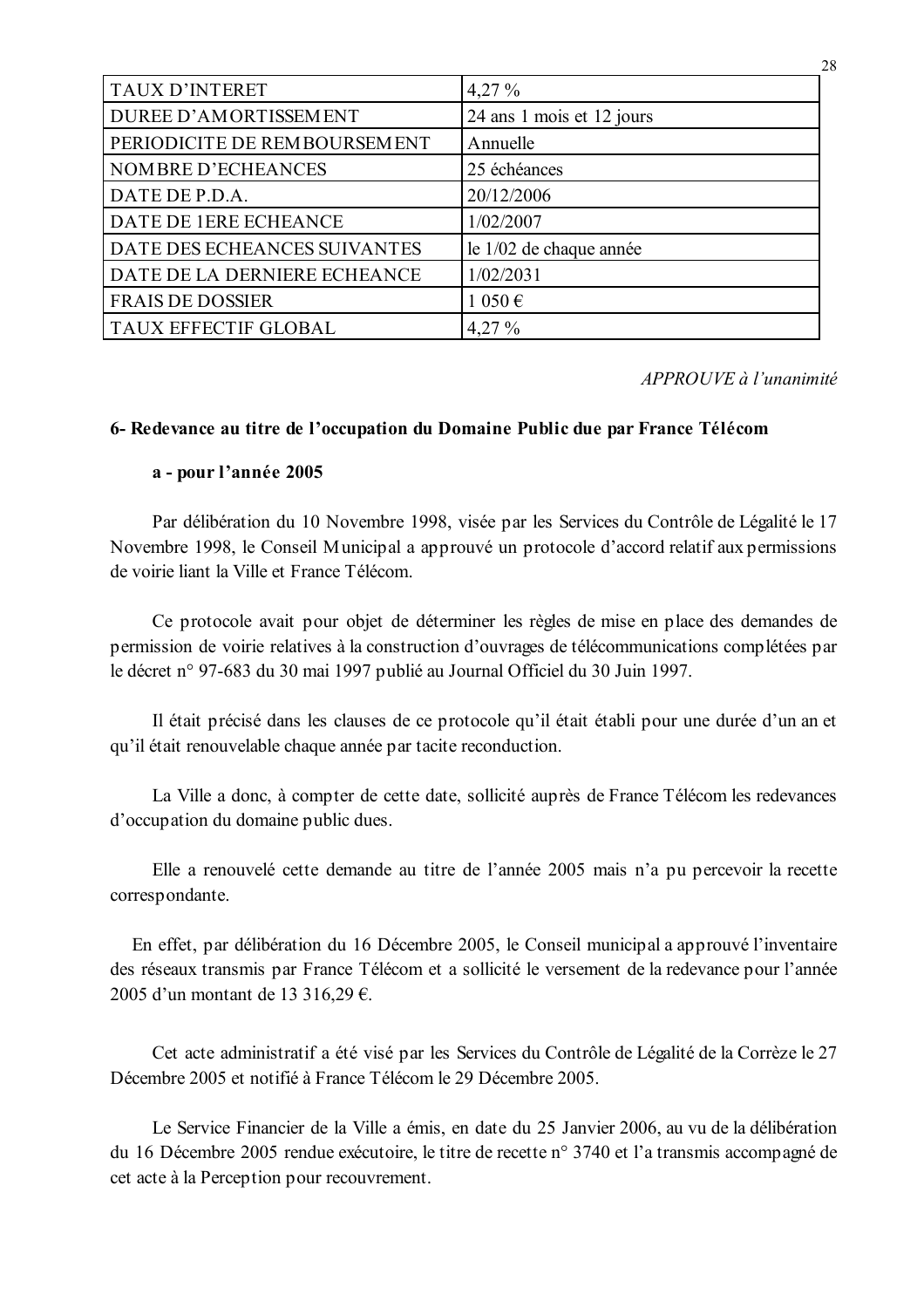Le Trésorier Principal a informé la Ville par courriers des 30 janvier et 3 Février 2006 que le décret du 30 Mai 1997 fixant le montant des redevances pour occupation du domaine public par France Télécom avait été annulé le 21 mars 2003.

Il résultait donc de cette disposition que les collectivités locales ne pouvaient désormais plus s'appuyer sur aucun texte réglementaire pour émettre les titres destinés à encaisser une telle redevance

Le décret n° 2005-1676 du 27 Décembre 2005 relatif aux nouvelles modalités de calcul des redevances d'occupation du domaine public dues par les opérateurs de communications électroniques modifie le dispositif antérieur puisqu'il s'applique à une partie du domaine public non routier et exclut de son champ d'application les équipements de téléphonie mobile installés sur le domaine public routier.

Les montants des redevances fixés par le gestionnaire du domaine doivent tenir compte de la durée de l'occupation, de la valeur locative de l'emplacement occupé et des avantages matériels, économiques, juridiques et opérationnels qu'en tire le permissionnaire.

Le montant des redevances sera indexé chaque année.

Le décret n° 2005-1676 du 27 Décembre 2005 a pris effet le 1<sup>er</sup> Janvier 2006.

Il n'est pas rétroactif et ne peut en aucun cas permettre la perception de la redevance au titre de l'année 2005

Compte tenu des éléments ci-dessus évoqués et en vertu des pouvoirs dont dispose la Commune en matière de gestion de son patrimoine, il est proposé au Conseil municipal de solliciter France Télécom pour le versement de la redevance d'occupation du Domaine Public au titre de l'année 2005 pour un montant de 13 316, 08 € et d'autoriser Monsieur le Maire à entreprendre les démarches afférentes.

Calcul du montant de la redevance (sur la base du décret du 30 juin 1997) :

- artères aériennes : 104, 944 km x 26, 839 € = 2 816, 59 €

- artères en sous sol : 363, 156 km x 26, 839  $\epsilon$  = 9 746, 74  $\epsilon$ 

- emprises au sol : 42, 1 m<sup>2</sup> x 17, 88  $\epsilon$  = 752, 748  $\epsilon$ 

soit 2 816, 59 + 9 746, 74 + 752, 748 = 13 316, 078  $\epsilon$  montant arrondi à 13 316, 08  $\epsilon$ 

APPROUVE à l'unanimité

#### b - pour l'année 2006

Conformément aux termes du décret n° 2005-1676 du 27 Décembre 2005, il est proposé au Conseil municipal de solliciter France Télécom pour le versement de la redevance d'occupation du domaine public au titre de l'année 2006 pour un montant de 15 931, 08  $\epsilon$  et d'autoriser Monsieur le Maire à entreprendre les démarches afférentes.

Calcul du montant de la redevance (application du décret du 27 décembre 2005) : - artères aériennes : 104, 944 km x 40 € = 4 194, 40 €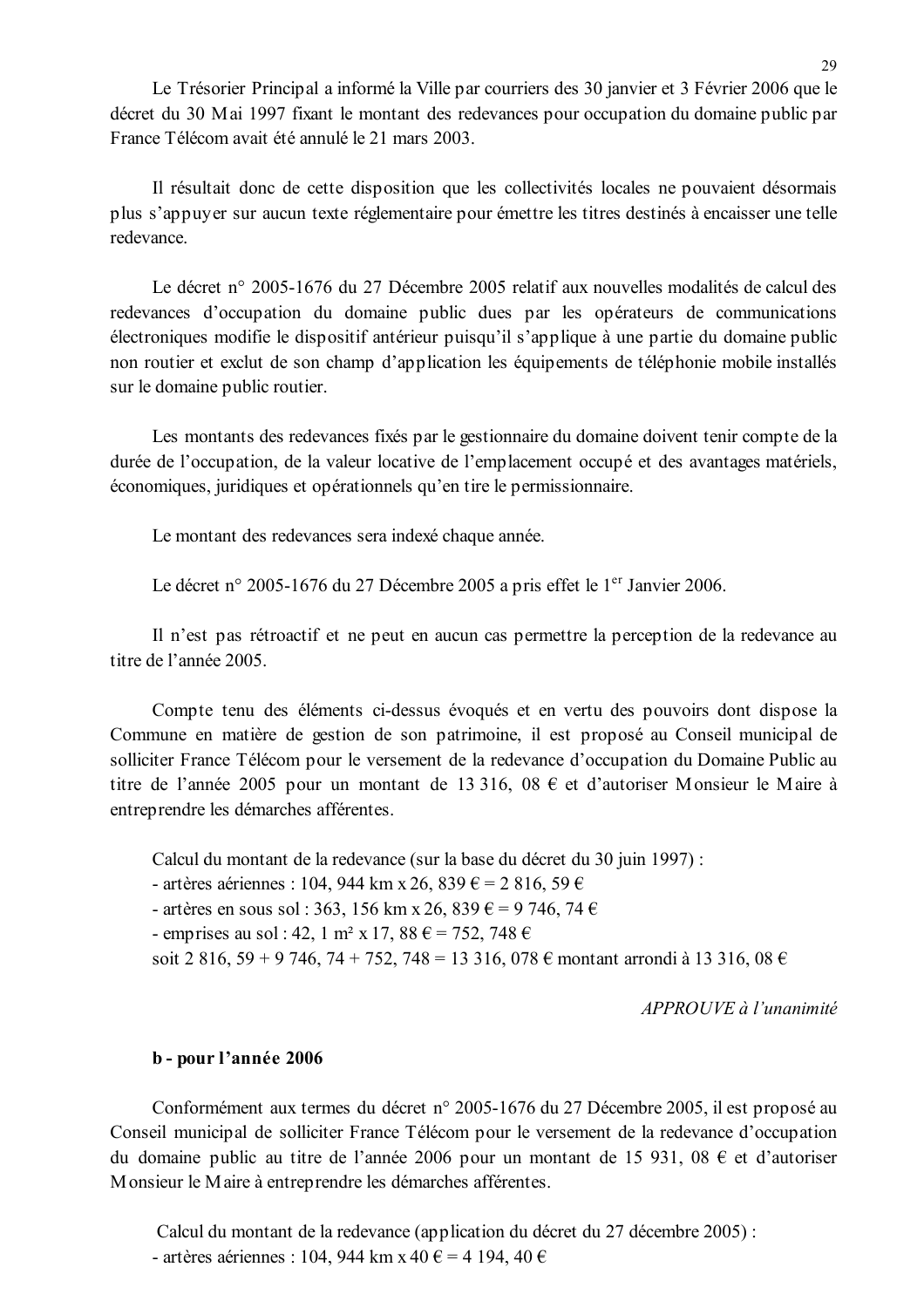- artères en sous sol : 363, 156 km x 30 € = 10 894, 68 € - emprises au sol : 42.1 m<sup>2</sup> x 20  $\epsilon$  = 842  $\epsilon$ soit 4 194, 40 + 10 894, 68 + 842 = 15 931, 08  $\epsilon$ 

 $APPROIIVE$  à l'unanimité

### Personnel-

Rapporteur: Monsieur Alain LAGARDE

#### 7- Créations et suppressions de postes

\* Pour pouvoir procéder à l'intégration de trois emplois jeunes dont les contrats s'achèvent le 30 septembre 2006, il est demandé au Conseil municipal de créer

#### à compter du 1<sup>er</sup> octobre 2006 :

- trois postes d'agents des services techniques

\*\*\*\*\*\*\*\*\*\*

\* Suite aux commissions administratives paritaires, il est nécessaire de procéder à des transformations de postes sur le tableau des effectifs afin de pouvoir nommer les agents concernés. Il est demandé au Conseil municipal

#### - de supprimer :

#### à compter du 30 juin 2006 :

- un poste d'attaché territorial.
- un poste d'agent technique principal.
- de créer :

à compter du 1<sup>er</sup> juillet 2006 :

- un poste d'attaché principal de 2<sup>ème</sup> classe,
- un poste d'agent de maîtrise
- de supprimer :

à compter du 30 septembre 2006 :

- un poste d'éducateur des APS hors classe.
- un poste de puéricultrice de classe normale,
- un poste d'adjoint administratif principal de deuxième classe,
- deux postes de contrôleur territorial de travaux,
- un poste de technicien supérieur territorial,
- un poste de technicien territorial supérieur principal,
- un poste d'agent technique principal.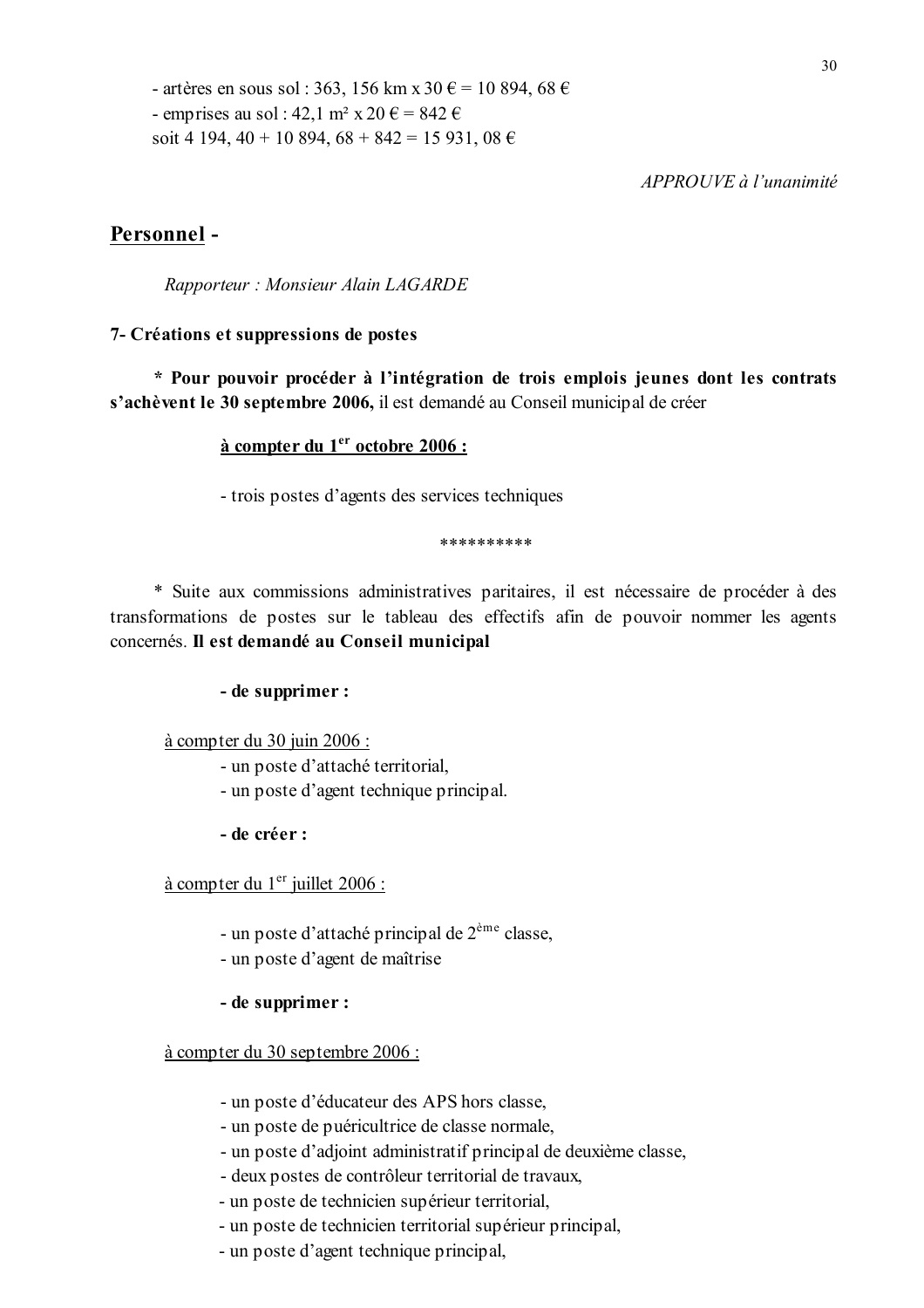- un poste d'agent des services techniques,
- deux postes d'adjoints administratifs,
- un poste d'agent de maîtrise qualifié,
- trois postes d'agent de maîtrise,
- quatre postes d'agent technique qualifié,
- un poste d'agent technique principal,
- un poste d'auxiliaire de puériculture,
- de créer :

#### à compter du 1<sup>er</sup> octobre 2005 :

- un poste de conseiller des APS,
- un poste de puéricultrice de classe supérieure,
- un poste de rédacteur,
- deux postes de contrôleur principal de travaux,
- un poste de technicien territorial supérieur principal,
- un poste de technicien territorial supérieur chef,
- un poste d'agent de maîtrise,
- un poste d'agent technique qualifié,
- deux postes d'adjoint administratif principal de deuxième classe,
- un poste d'agent de maîtrise principal.
- trois postes d'agents de maîtrise qualifié,
- quatre postes d'agents techniques principaux,
- un poste d'agent technique en chef,
- un poste d'auxiliaire de puériculture principal.

\*\*\*\*\*\*\*\*\*\*

\* Afin de procéder à l'intégration de plusieurs agents, il est demandé au Conseil municipal

#### - de créer :

à compter du 1<sup>er</sup> juillet 2006 :

- trois postes d'agents des services techniques.

\*\*\*\*\*\*\*\*\*\*

\* Suite à la réussite à concours d'un agent, il est demandé au Conseil municipal :

#### - de supprimer :

à compter du 31 août 2006 :

- un poste d'opérateur des Activités Physiques et Sportives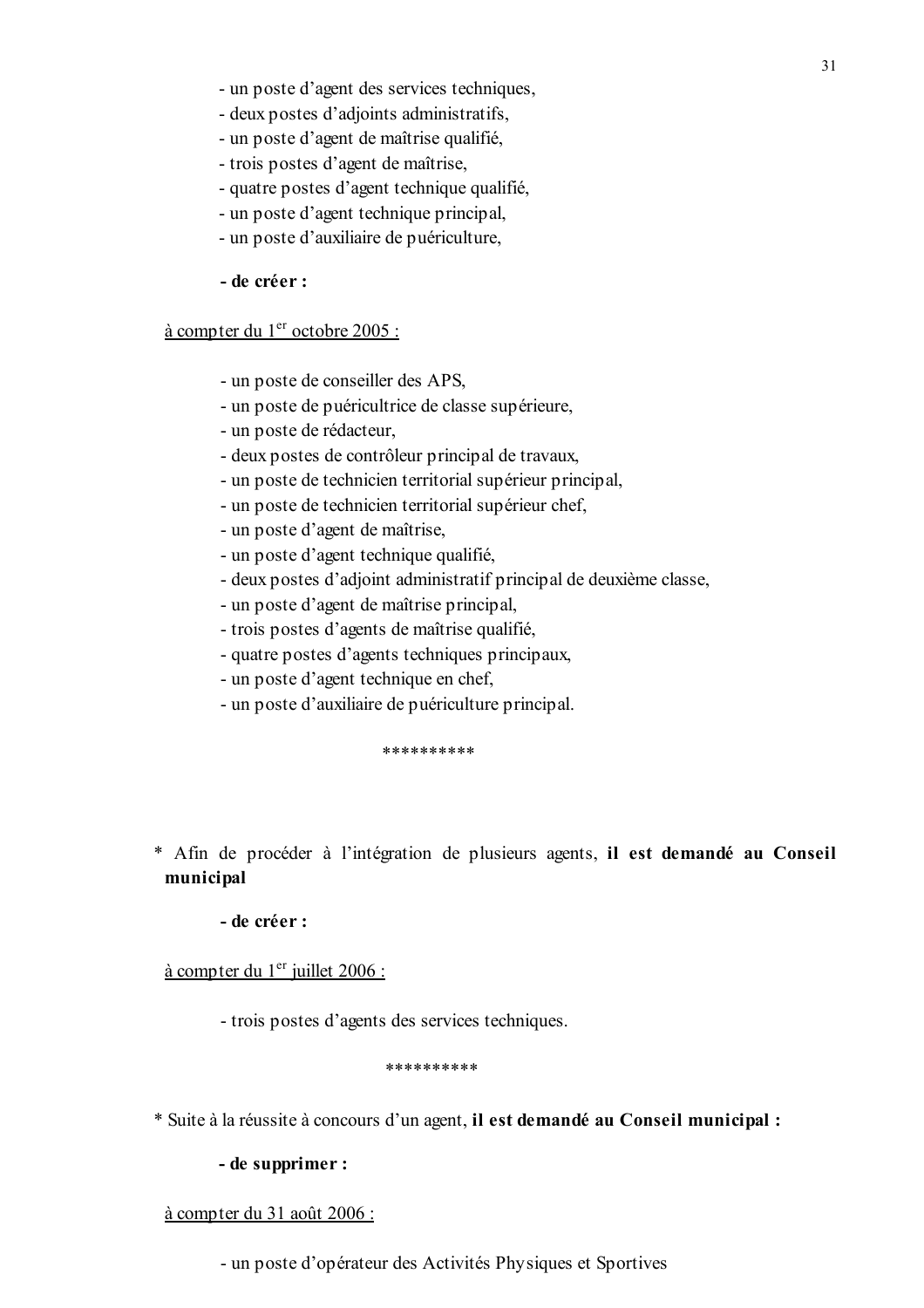- de créer :

à compter du 1 $er$  septembre 2006 :

- un poste d'Educateur des Activités Physiques et Sportives.

\*\*\*\*\*\*\*\*\*\*

\* Dans le cadre de la réorganisation des activités du Centre de loisirs, il est créé une équipe d'animation composée de 4 agents qui sont intégrés dans la filière.

C'est pourquoi, il est demandé au Conseil municipal

- de supprimer :

à compter du 31 août 2006 :

- 4 postes d'agents des services techniques

- de créer

à compter du 1<sup>er</sup> septembre 2006 :

- 4 postes d'agents d'animation

Monsieur Alain LAGARDE précise que trois emplois - jeunes sont intégrés.

Durant le mandat 2001-2007 quasiment tous les emplois jeunes ont été intégrés.

APPROUVE à l'unanimité

# 8- Modification de la délibération portant création d'un poste de chargé de communication

A compter du 1<sup>er</sup> juillet 2006 :

- Le chargé de communication sera rémunéré en référence au 5<sup>ème</sup> échelon (IM : 430) du grade d'attaché territorial (catégorie A).

 $APPROIIVE$  à l'unanimité

### Affaires générales -

Rapporteur : Monsieur Jean COMBASTEIL

9- Modification des statuts de la Communauté de Communes - Approbation de la modification des statuts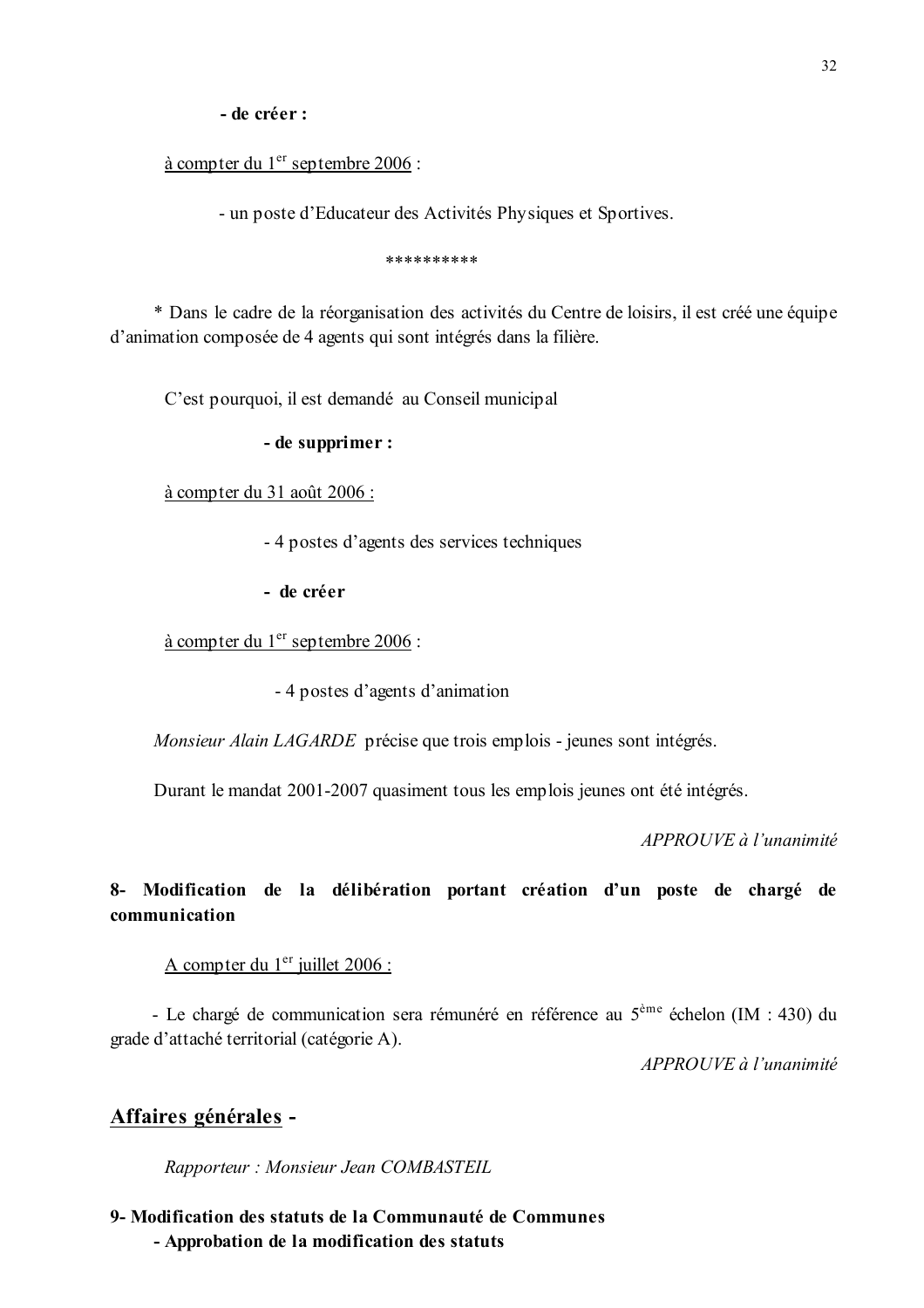# - Désignation de 5 délégués titulaires et de 5 délégués suppléants de la Ville supplémentaires pour siéger au Conseil d'Administration de la Communauté de **Communes**

#### a - Approbation de la modification des statuts

La loi du 13 Août 2004 modifiée relative aux libertés et responsabilités locales prévovait l'établissement d'une ligne de partage entre les actions relevant de la Communauté de Communes du Pays de Tulle et celles relevant des communes.

Il en résultait, en outre, la nécessité de définir l'intérêt communautaire.

Par délibération du 14 Décembre 2005, le Conseil Communautaire a arrêté la composition d'une commission de travail chargée de définir l'intérêt communautaire.

Cette commission a proposé une modification des statuts de la Communauté de Communes.

Par délibération du 11 Mai 2006, le Conseil Communautaire a décidé à l'unanimité de modifier les statuts de la Communauté.

Le Président de la Communauté a notifié le 22 mai 2006 les nouveaux statuts à chacune des communes membres afin que leurs conseils municipaux se prononcent sur ces derniers.

Les modifications portent sur trois articles des statuts :

Article 1 : La Communauté de Communes prend la dénomination de Communauté de Communes, Tulle et Cœur de Corrèze.

Article 4 : La Communauté exercera de plein droit, en lieu et place des communes membres, la conduite des seules actions d'intérêt communautaire relevant des compétences énumérées dans le document ci-joint.

*Article 5* : La Communauté de Communes sera administrée par un Conseil composé de 55 délégués titulaires contre 50 préalablement, le nombre de délégués titulaires de la Commune de Tulle passant de 5 à 10.

L'arrêté préfectoral entérinant cette modification des statuts sera pris si l'accord de la majorité qualifiée des communes concernées est obtenu.

# Il est proposé au Conseil municipal d'approuver la modification des statuts de la Communauté de Communes.

*Monsieur Jean COMBASTEIL* dit qu'en ce qui concerne les nouvelles compétences, de nouveaux points ont été introduits.

Pour l'aménagement de l'espace, sera prise en charge et réalisée la numérisation des documents cadastraux communaux.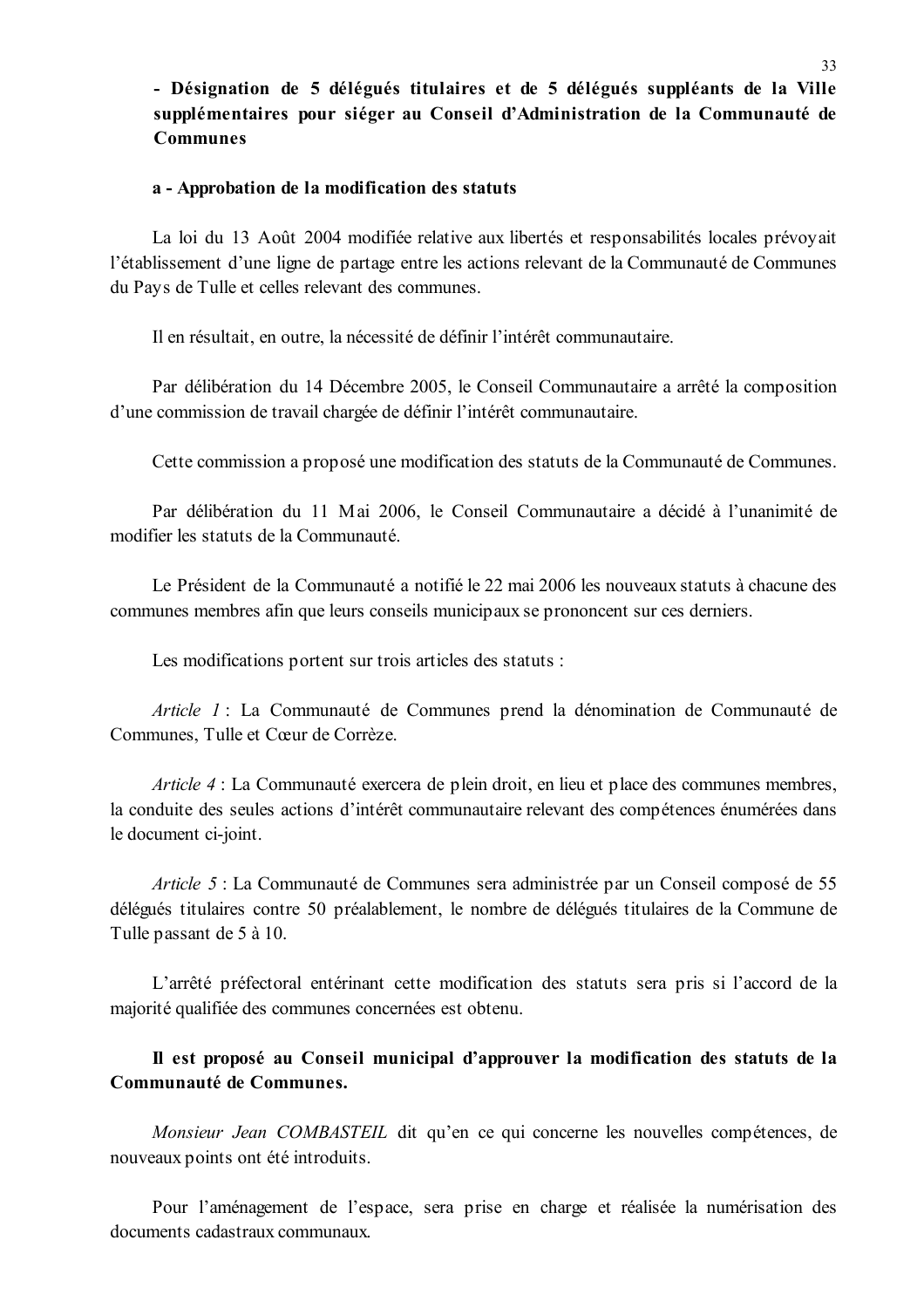Pour le développement économique, la Communauté interviendra sur les zones d'activités que le futur SCOT définira.

Elle envisage de gérer des équipements d'accueil pour des activités industrielles, tertiaires, artisanales en zone communautaire c'est-à-dire répondre à des besoins immobiliers.

La Communauté vient de décider de participer à la SEM mise en place par Corrèze Expansion, SEM de constructions immobilières d'entreprises à hauteur de 70 000 € dans le capital. La Communauté participe conjointement avec la Ville à la mise en place d'un agenda 21.

Pour les interventions sur les routes, il convient d'intervenir sur les chaussées mais aussi leurs dépendances.

Pour le tourisme, il est prévu de pouvoir instaurer de nouveau la taxe de séjour.

La Ville participe aussi à des études de faisabilité pour des aménagements de type touristique.

Pour le sport, il est prévu la réalisation et la gestion d'équipements permettant la pratique ou le développement dépassant le cadre communal. Il s'agit de participer à la réalisation d'équipements sportifs ne pouvant pas être multipliés sur le territoire.

Il est indiqué la réalisation d'un espace multi-fonctionnel avec les autres partenaires. Le choix des prestataires de service pour l'étude de faisabilité est en cours.

Une communication sur ce sujet sera faite le 5 Juillet 2006 avec le Maire de Brive.

Pour l'action sociale, un centre de loisirs sans hébergement est très demandé par les communes, cela est étudié.

Il y aura sans doute une prise en charge totale mais une participation ou une offre particulière.

Des actions pourront être menée s en matière d'accueil de la petite enfance dans la mesure où l'accueil accompagne le développement de l'emploi (l'association d'une crèche à une entreprise).

Il est prévu la collecte du traitement des ordures ménagères. Cela entraînerait la disparition des syndicats dont le périmètre est entièrement situé sur la Communauté de Communes.

Initialement, la Communauté voulait pouvoir intervenir en matière de traitement des ordures ménagères dans un but mercantile afin d'améliorer le coefficient d'intégration fiscale (c'est-à-dire en retour la DGF).

Compte tenu des difficultés que générerait la disparition des syndicats, cette compétence s'est transformée en « Etude en vue de la prise de la compétence collecte et traitement des ordures ménagères ».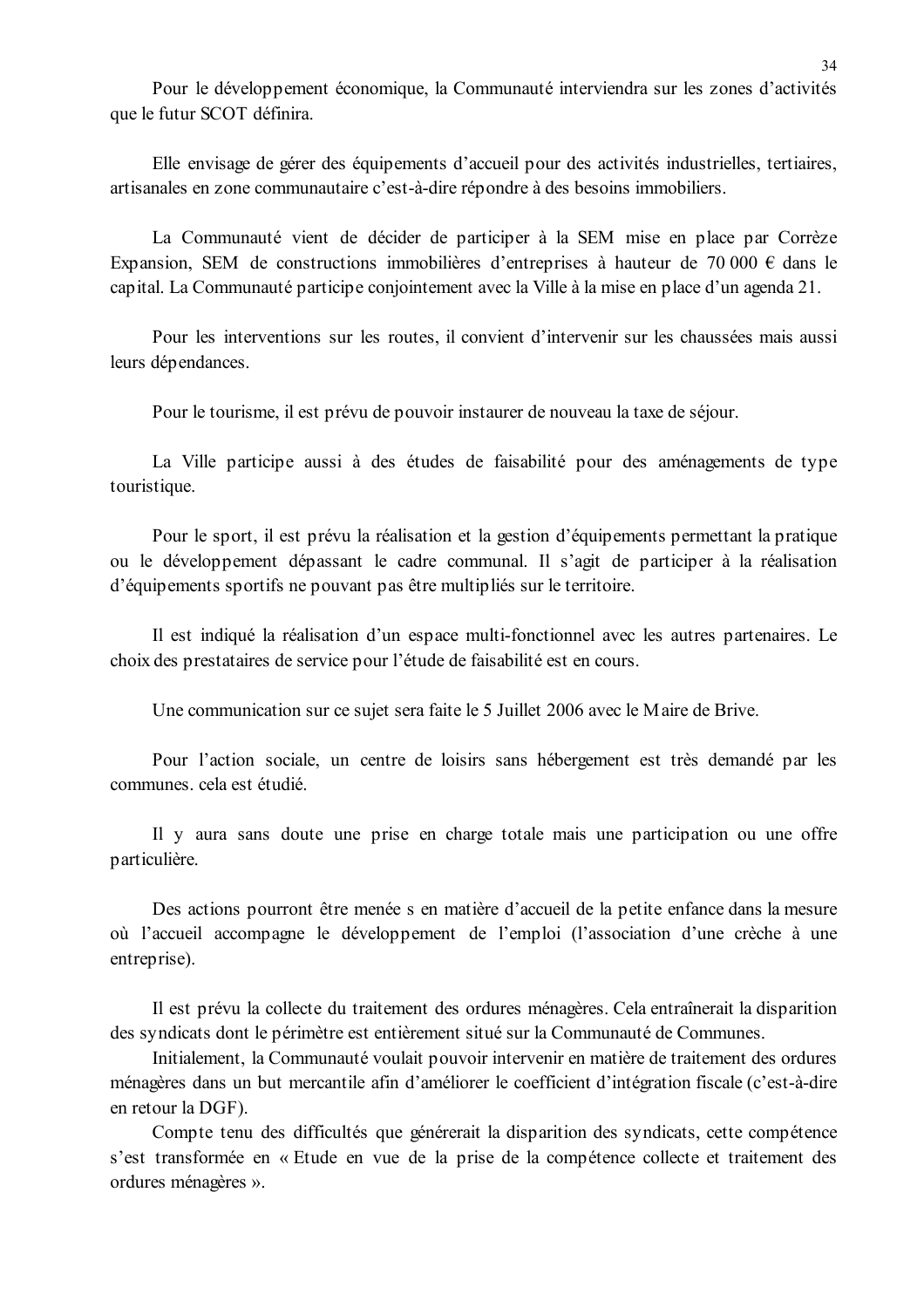Monsieur François HOLLANDE dit que les compétences ne peuvent plus être modifiées. C'est une étape nouvelle pour la collectivité. Ce n'est pas une révolution mais une évolution. Cela a des conséquences sur la participation de la Ville de Tulle au Conseil communautaire.

APPROUVE à l'unanimité

# b - Désignation de cinq délégués titulaires et cinq délégués suppléants de la Ville supplémentaires pour siéger au Conseil communautaire de la Communauté de Communes.

Les délégués de la Ville de Tulle à la Communauté de Communes seront désormais :

**Titulaires** 

Mr Jean Combasteil Melle Christèle Coursat Mr Alain Lagarde Mr Philippe Bernis Mr Michel Caillard M me Dominique Grador Mr Yves Juin Mr Pierre Diederichs Mr Michel Breuilh M. Christian Pradayrol

### Suppléants

Mme Nelly Ibarz Mr Jean Louis Soulier Mr Jean Michel Claux M me Annie Martinie Mr Jean Paul Dussourd M me M agali Lachassagne Mme Annie Bastié M me Pierrette Dézier Mr Jacques Virefléau Mme Sylvie Noni

APPROUVE à l'unanimité

# Travaux -

10- Réhabilitation du Centre Culturel et Sportif - Approbation d'avenants aux marchés de travaux

a-Lot n°8 « Plâtrerie - Peinture » attribué à l'entreprise Rivière b-Lot n°9 « Serrurerie » attribué à l'entreprise David Rapporteur: Monsieur Jean COMBASTEIL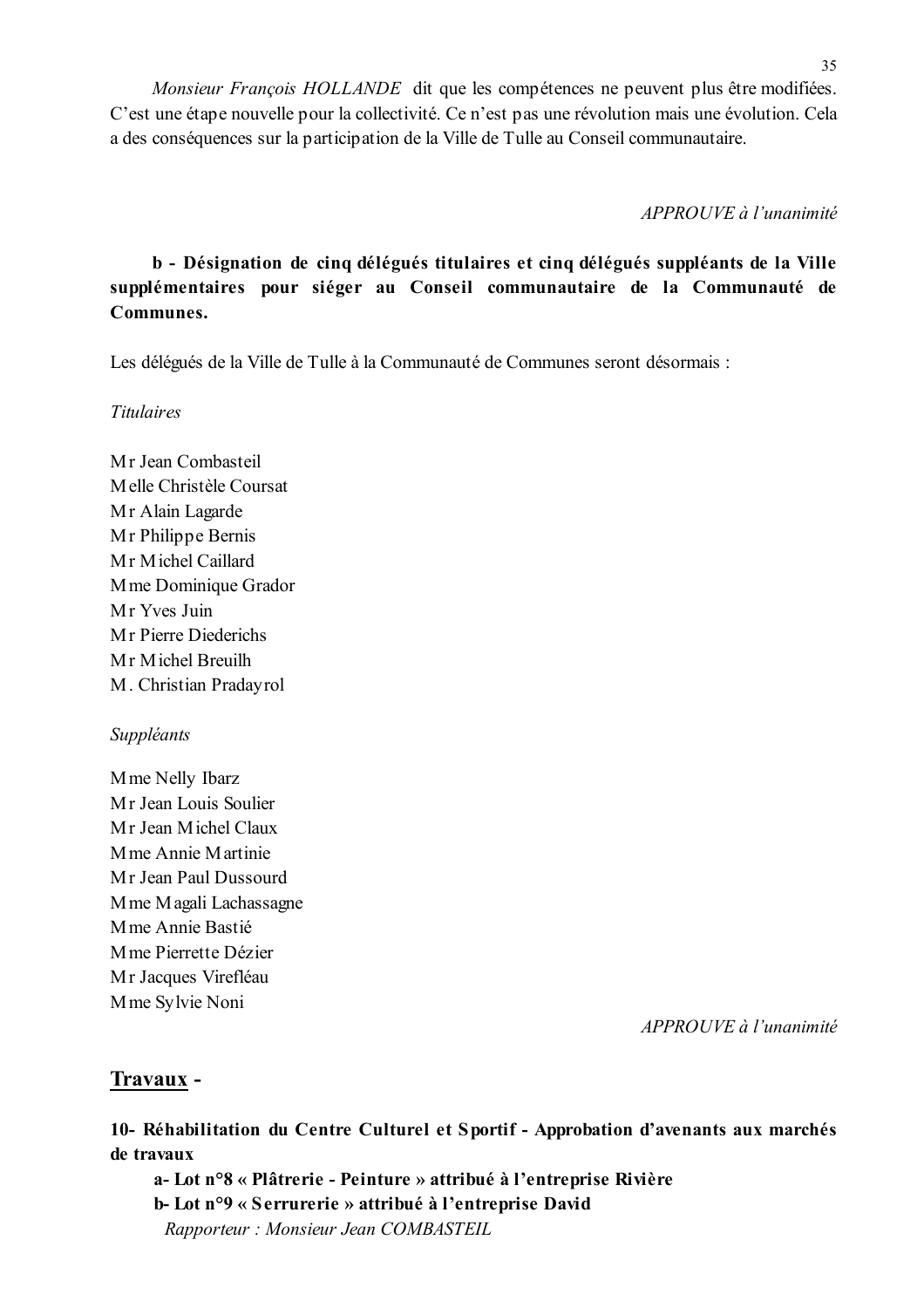Phase travaux Tranche Ferme

Dans le cadre des travaux de réhabilitation du Centre Culturel et Sportif de TULLE et spécifiquement dans la Salle Omnisports, les démolitions des habillages intérieurs ont fait apparaître des murs existants sains mais impropres à recevoir des revêtements finis.

Il est donc proposé avec les entreprises de second - œuvre, et ce en accord avec les Services Techniques de la Ville de TULLE ainsi que le Bureau de Maîtrise d'œuvre R3i, la solution suivante :

#### Reprendre les pignons NORD et OUEST aux endroits les plus dégradés.

Pour cela, les travaux à réaliser sont les suivants :

 $\blacktriangleright$ Réalisation d'un doublage haute dureté sur les murs du pignon NORD et OUEST pour les élévations intérieures de la Salle Omnisports permettant un degré de finition optimum. Visibilité depuis les tribunes.

 $\blacktriangleright$ Mise en place d'une grille de finition en sous - face du caisson de ventilation dans la Salle Omnisports pour cacher les réseaux techniques initialement prévus visibles.

Ces travaux concernent les lots n°7 (Serrurerie) et n° 8 (Plâtrerie Peinture).

En ce qui concerne, le lot N°7, les travaux supplémentaires s'élèvent à 1 000 € HT. Il convient donc de conclure *un avenant*  $n^{\circ}2$  avec le titulaire de ce lot à savoir *l'EURL DAVID*, Frères, 2 Rue d'Arsonval 19000 TULLE.

En ce qui concerne le lot N°8, les travaux supplémentaires s'élèvent à 5 400 € HT. Cela entraîne la passation *d'un avenant*  $n^{\circ}3$  avec la **SARL RIVIERE**, 42 Rue Maurice Caquot 19000 TULLE.

La Commission d'appel d'offres dans sa séance du 22 juin 2006 a émis un avis favorable à la passation de ces 2 avenants.

Il est demandé au Conseil Municipal d'autoriser le Maire à signer ces avenants.

 $APPROUVE \d{d} l'unanimit$ 

Monsieur Alain LAGARDE souhaite faire des remarques sur une lecture qu'il a faite dans la lettre de l'opposition datée de Mai - Juin 2006 qui se trouvait dans un lieu public.

Eu égard au contenu, à la forme, au tissu d'approximations, d'informations inexactes et d'attaques sans fondement, il ne peut ne pas réagir sur ce point et sur ce point il s'exprime au nom de la majorité qui partage de toute évidence ce point de vue.

Il se doit de rétablir la vérité.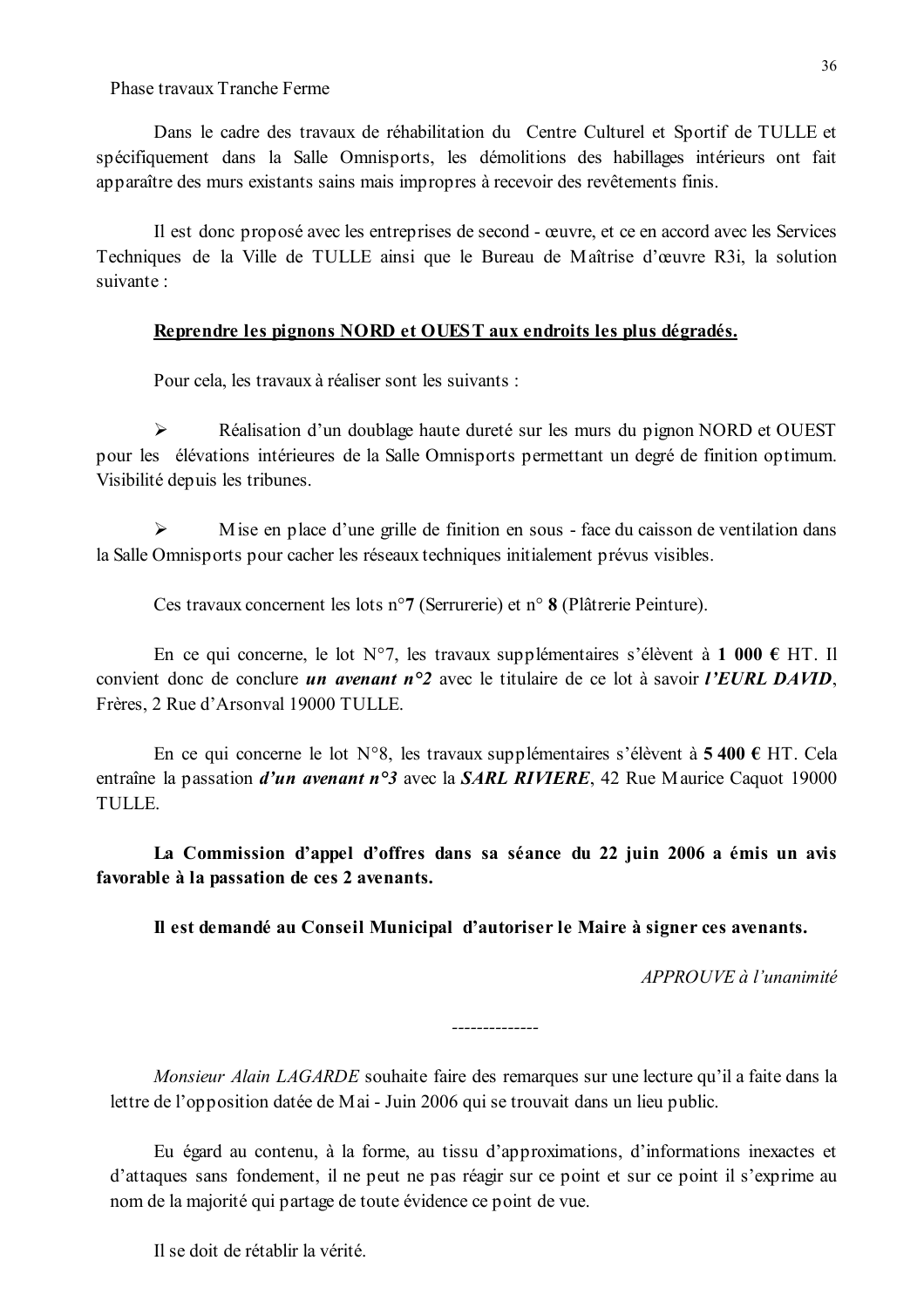Ces méthodes concourent à discréditer l'action publique à un moment où il conviendrait de donner une autre image.

La critique si elle est fondée, étayée et constructive et nourrit l'action politique. Cela n'a pas été l'option retenue par l'opposition et il le déplore.

L'opposition écrit que dans le monde associatif et la jeunesse, la révolte n'est pas loin et que dans l'univers sportif des feux se déclarent, le mécontentement monte, les subventions municipales ne sont pas à la hauteur de l'engagement des projets.

Il rappelle que le signe fort donné en 1995 par la majorité conduite par Raymond - Max AUBERT en direction des associations était de réduire de 25 % le montant des subventions et de supprimer le repas des personnes âgées.

Au niveau des subventions du secteur sportif, l'enveloppe globale votée en 2001 était de 163 000 € composée comme suit :

 $-91000 \in$  en subventions ordinaires

 $-72000 \in$  en subventions exceptionnelles

En 2006, l'enveloppe globale est de 188 000 € dont 132 000 € de subventions ordinaires et 56 000  $\epsilon$  de subventions exceptionnelles soit une augmentation globale de 15 % pour les subventions ordinaires ce qui sécurise l'aide apportée par la Collectivité aux clubs.

C'est l'engagement pris et tenu dans le cadre de la politique sportive. Il porte sur les niveaux de pratiques, les besoins réels des clubs et s'inscrit dans des contrats d'objectifs que tous les acteurs ont validé.

Une fois encore l'opposition se lance dans une vaine polémique en déclarant qu'à la piscine, par manque de lignes d'eau, le Maire laisse s'opposer vivement public et nageurs de la principale association.

Ce projet a été mal pensé, a fait l'objet d'une absence de concertation qui a conduit la majorité à modifier le programme pour le plaisir de tous les usagers.

Si la majorité a pu, à sa demande, faire apporter des modifications sur la profondeur du bassin initialement prévue à 1,80 m et portée à 2,80 m, il n'a pas été possible de pousser les murs pour disposer de 6 lignes d'eau ce qui aurait permis d'accueillir des compétitions régionales : la Majorité paie l'incurie de la précédente municipalité sur ce dossier. Il n'y a pas de « pugilats » au bord du bassin et la concertation qui n'est pas la communication stigmatisée à l'envie a joué pleinement.

Il faudrait, sur cet équipement, éviter les vaines polémiques qui risquent de la desservir à terme alors qu'il est unanimement reconnu comme étant très attractif (93 000 entrées « public » et 140 000 entrées si l'on compte tous les publics.

C'est un équipement cité en exemple au niveau régional et bien au-delà puisque sont accueillis de nombreux élus hors région Limousin.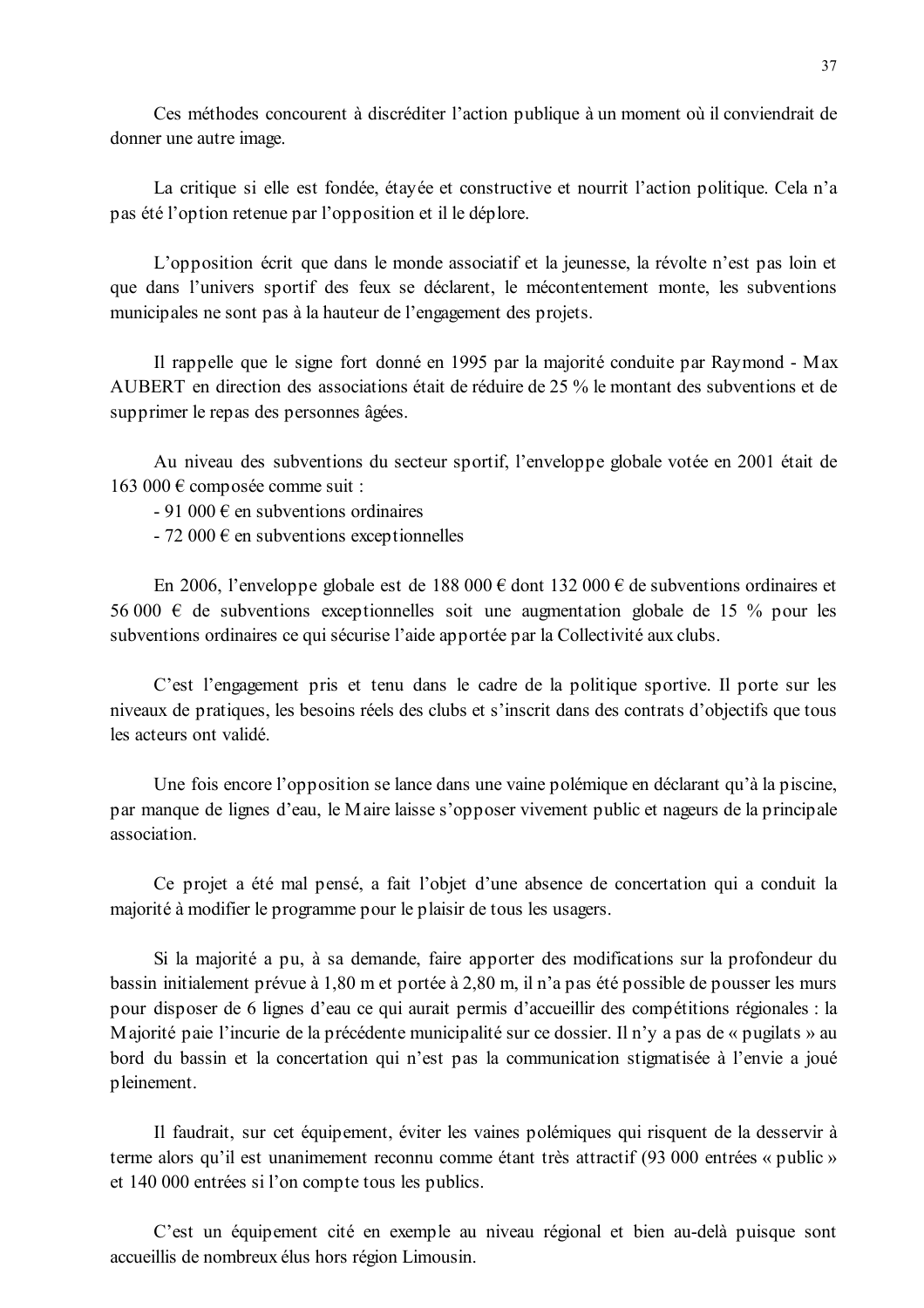Une fois encore l'opposition excelle au niveau des informations inexactes qu'elle livre puisqu'elle écrit qu'une réflexion serait menée sur l'opportunité de bâtir un gymnase pour accueillir des archers.

Les archers se trouvent bien installés au boulodrome et souhaitent y rester.

Il s'agit d'un équipement de tir au pistolet.

Il est sans doute utile de rappeler que la Communauté de Communes a inscrit au budget 2006, 30 000  $\epsilon$  pour des études portant sur des projets sportifs.

Sans doute est-ce aujourd'hui l'échelon le plus pertinent pour porter ce type de projets structurants sur un territoire.

Encore faut-il faire œuvre de pédagogie, c'est ce à quoi s'attache Jean COMABSTEIL, Président

Ce centre de tir pourrait avoir une vocation nationale, un seul existant en France, implanté à Troyes.

La tradition tulliste des armes, la présence d'une Ecole de Gendarmerie sont des éléments, sont des arguments qui plaident en faveur de ce dossier. Il pourrait d'ailleurs s'inscrire dans un projet plus vaste incluant le tennis d'autant que le lieu d'implantation « Le Puy Montory » sis à Laguenne présente des atouts non négligeables.

L'athlétisme ne dispose pas de structures adaptées mais il faut admettre que tout ne peut pas être réalisé en même temps.

Le poids de l'histoire locale a sans doute retardé le projet d'une piste synthétique évaluée à 600 000 € voire 700 000 €. L'échelon communautaire semble là aussi être le plus pertinent pour le porter. Les clubs du plateau pratiquent cette discipline sans oublier les collèges, les lycées, l'Ecole de Gendarmerie, l'IUT avec lequel une concertation est déjà engagée depuis 2 ans.

L'Opposition semble s'inquiéter sur l'avenir du boulodrome. Cet équipement dont le coût s'est élevé à 670 700 € HT a pu bénéficier grâce au concours de l'Etat (FNADT, FNDS, Ministère Intérieur) d'un financement de 50 % ce qui est exceptionnel pour ce type d'équipement.

La Ville a vivement encouragé avec l'ensemble des utilisateurs, les cinq clubs de pétangue, de boules et les archers à une gestion partagée ce qui a conduit les acteurs bénévoles à créer une association qui fonctionne au mieux aujourd'hui.

Les réactions aux écrits de l'Opposition sont vives.

30 concours ont été organisés l'an passé par les clubs de pétanque avec 3 000 participants dans le boulodrome. L'utilisation du boulodrome à d'autres fins ne peut être qu'exceptionnelle.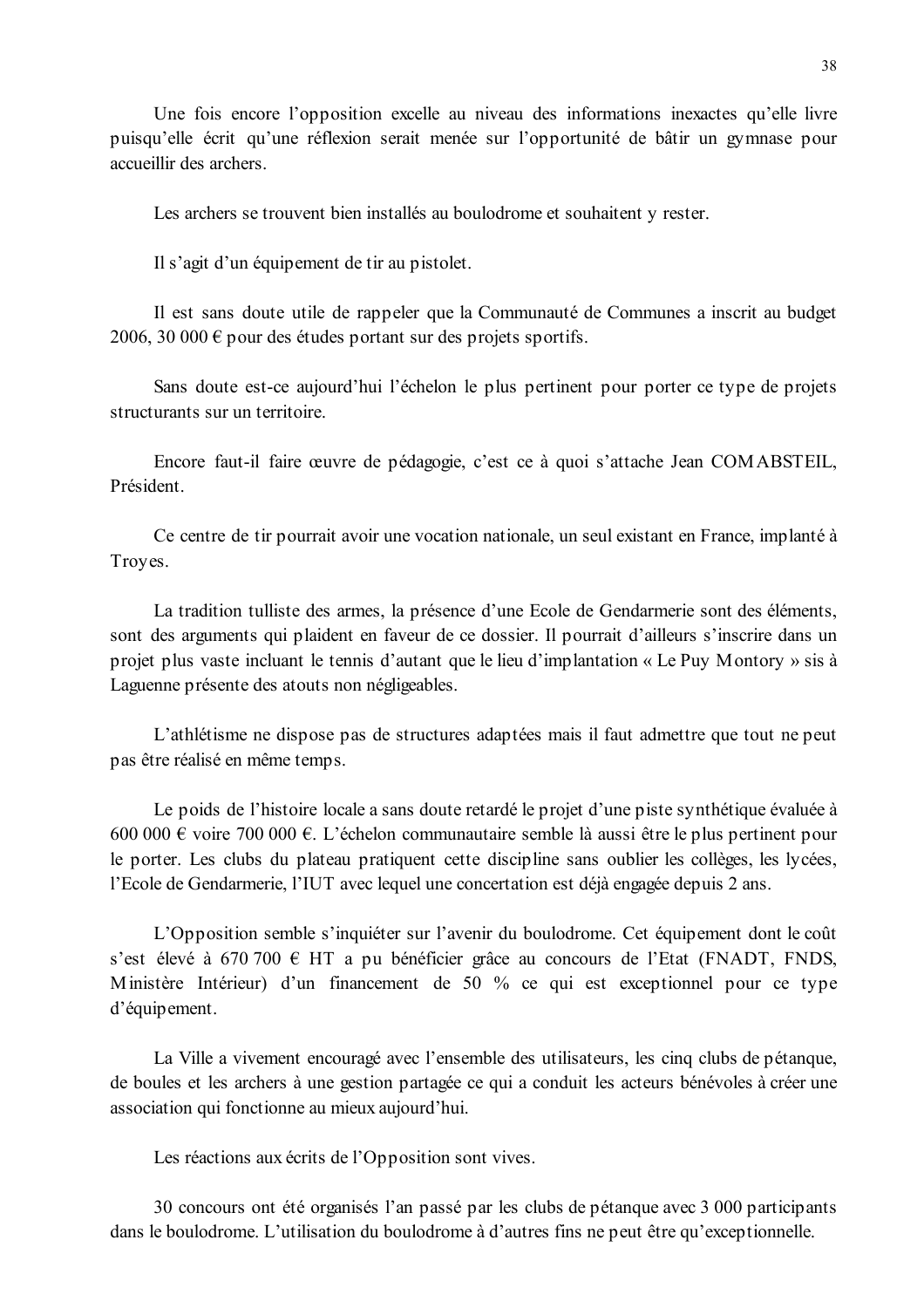Il évoque aussi le site de Laval Verdier pour lequel la Ville de Tulle a apporté une aide conséquente à hauteur de 11 000  $\epsilon$  par an pendant deux ans.

Elle a été suivie par Saint Mexant, Saint Clément et Naves. Il s'est grandement impliqué dans le dossier de requalification du site sans en tirer un bénéfice.

Le Stade Alexandre Cueille a été rénové : les guichets, les peintures, l'étanchéité, depuis deux ans.

La réhabilitation complète du Stade Annexe a eu lieu l'an passé. L'escalier de liaison pour le Stade d'Honneur et le Stade Annexe a été réhabilité cette année pour un montant de 80 000 €.

Après concertation avec les clubs, il a été : fait de la Cible un pôle football, créé un terrain engazonné, drainé, effectué un auto arrosage intégré pour un montant de 180 000 €, réhabilité le terrain, éclairé le terrain de foot à 7.

Quant aux cours de tennis couverts qui ne sont pas revêtus d'un parquet mais d'un sol synthétique, leur réhabilitation représente 350 000 €.

Il a été programmé de la réaliser en deux tranches compte tenu du coût important.

Il est étudié avec l'ensemble des clubs des solutions alternatives dès lors que le Conseil Général n'a pas cru bon depuis 3 ans d'accompagner ce dossier.

Malgré cela, un terrain en terre battue synthétique a été réalisé pour un coût de 45 000  $\epsilon$ . Ajouté à cela la réhabilitation des gymnases Victor Hugo, Turgot, du CCS, la création d'un skate park, le confortement des berges qui jouxtent le dojo, ce sont plus de 4 600 000  $\epsilon$  réalisés en 5 ans sur l'ensemble des équipements sportifs et plus de 10 000 000  $\epsilon$  si on compte le centre aquarécréatif.

Pour l'information des Tullistes, dans la période 1997-2000, 186 000  $\epsilon$  comprenant des frais d'études pour le centre aquarécréatif ont été investis pour les équipements sportifs.

La période de 1995-1997 n'a pu être analysée avec précision compte tenu d'un changement de nomenclature

Pour conclure le film à épisodes dans l'éditorial du Maire dans Tul'Mag, la remarque de l'opposition qui indique que la majorité aurait comme seul objectif de conduire vers le rêve s'avère bien être une réalité tangible.

Monsieur Christian PRADAYROL dit que cela n'était pas à l'ordre du jour et il s'étonne que soit évoqué un point non inscrit à l'ordre du jour.

L'action publique peut être critiquée.

Des contre-arguments ont été avancés. Certains sont valables, d'autres moins. S'arrêter à si peu de choses fait plaisir à Monsieur LAGARDE.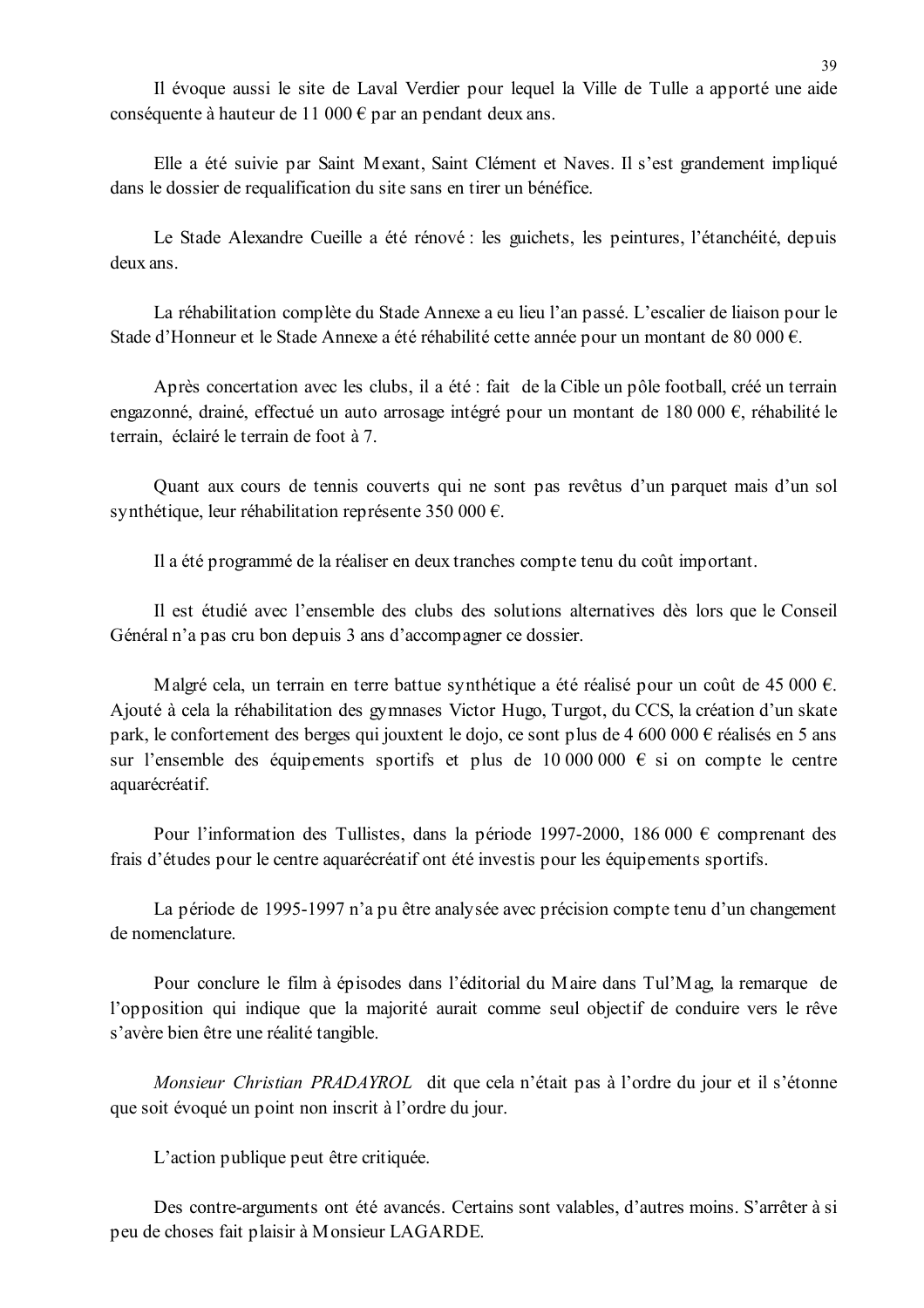Il n'est pas l'auteur de cet écrit. Il n'est même pas au Comité de rédaction.

Il défend cependant l'auteur de ces propos qui n'a jamais dépassé les limites de l'incorrection même s'il a dit certaines choses qui déplaisent et qui ne sont pas totalement justes.

Monsieur Francois HOLLANDE pense que Monsieur PRADAYROL a raison de défendre ses collègues. Cette attitude est tout à fait estimable.

Monsieur LAGARDE a voulu rétablir les faits et la vérité.

La critique est toujours possible mais il n'est pas possible d'accepter la déformation des faits notamment sur les lignes d'eau. On ne peut pas être responsable d'une décision et ensuite mettre en cause ceux qui sont obligés de l'appliquer.

Il était bien de rétablir les faits

# Urbanisme -

# 11- Révision du POS sous la forme d'un PLU - Délibération modifiant celle du 16 décembre 2005

### **Rapporteur: Monsieur Jean COMBASTEIL**

Par délibération en date du 16 décembre 2005, le Conseil municipal a décidé de :

- $\mathbf{L}^{\mathbf{r}}$ prescrire la révision du POS sous la forme d'un PLU,
- $\Delta \phi$ fixer les modalités de la concertation.
- donner délégation au Maire pour engager les études afférentes,  $\sim$
- lancer les consultations en vue du choix des bureaux d'études.  $\sim$

Il s'avère qu'après transmission au Contrôle de légalité, il est nécessaire de compléter la délibération du 16 décembre 2005 en précisant que cette décision sera notifiée à l'ensemble des personnes publiques associées suivantes conformément à l'article L 123-6 du code de l'urbanisme :

- Mr le Préfet  $\mathbb{R}^2$
- Mr le Président du Conseil Régional
- Mr le Président de la Chambre de Commerce et d'Industrie
- Mr le Président de la Chambre des Métiers
- Mr le Président de la Chambre d'Agriculture  $\mathbf{r}$
- Mr le Président de la Communauté de Communes du Pays de Tulle  $\overline{a}$

Mrs les Maires des communes limitrophes de Naves, Gimel, Chanac les Mines, Laguenne, Sainte Fortunade, Chameyrat

Mr le Président du Schéma de Cohérence Territoriale du Pays de Tulle  $\mathbf{r}$ 

Il est proposé au Conseil Municipal de modifier la délibération du 16 décembre 2005 en ce sens.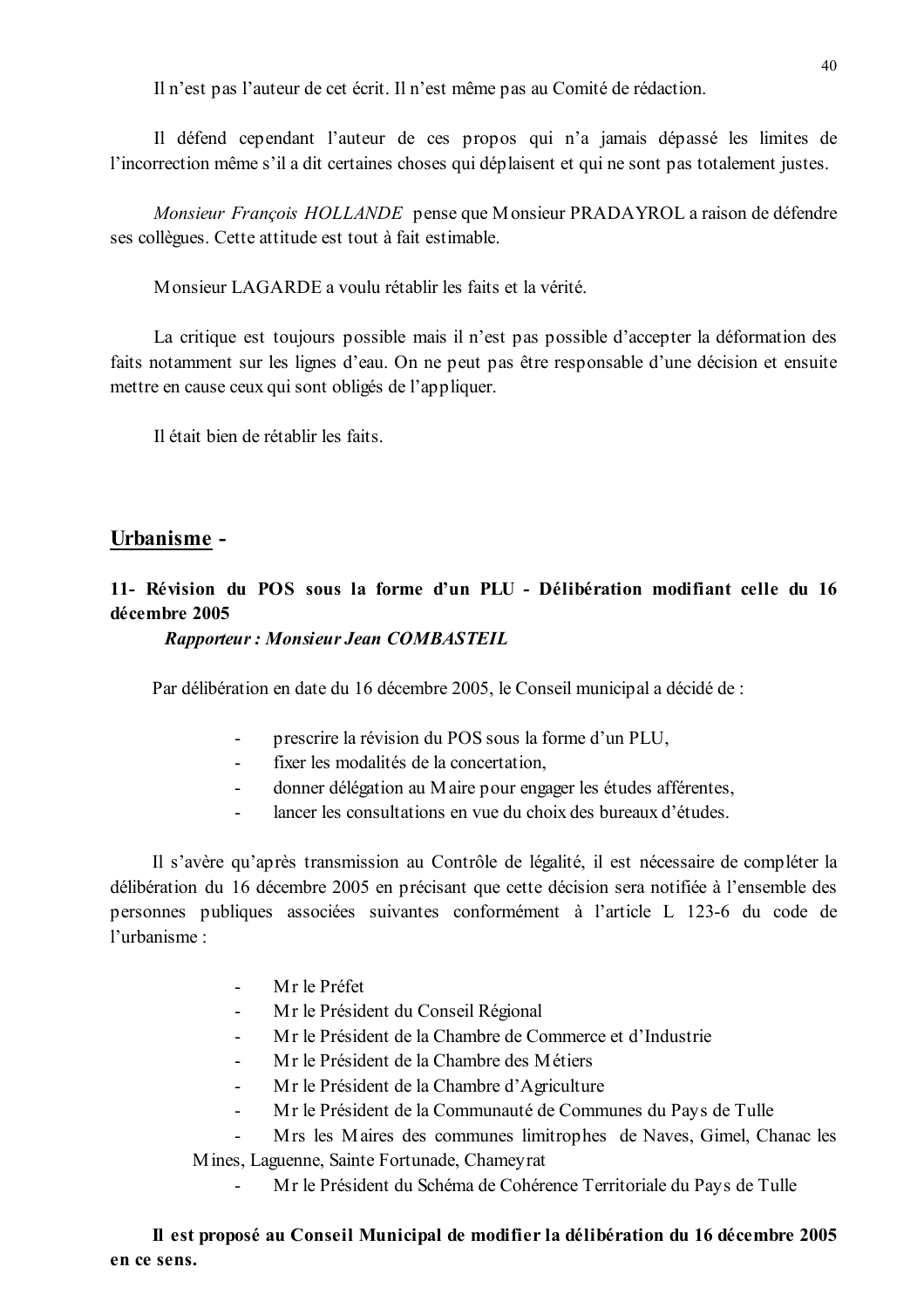### 12- Parking Saint Pierre

a-Rétrocession du Parking Saint - Pierre et de ses abords

b- Cession d'emplacements de stationnement sis Parking Saint - Pierre -Approbation du prix de vente

Rapporteur: Monsieur Jean COMBASTEIL

### a-Rétrocession du Parking Saint Pierre et de ses abords

La construction du Parking Saint Pierre et l'aménagement de ses abords ont été réalisés dans le cadre de la Convention Publique d'Aménagement liant la Ville de Tulle à la Semabl via l'avenant n°2 signé en date du 19 mars 2002.

La rétrocession de cet ouvrage intervient en amont de la clôture financière de l'opération afin de permettre à la Ville de céder une trentaine de places de stationnement, soit deux demi niveaux du bâtiment

La clôture financière de l'opération (récupération totale des subventions et remboursement du Prêt de Renouvellement Urbain) se poursuivra par la Ville et par la Semabl postérieurement à la rétrocession

Le montant total de l'opération s'élève à 4 413 120, 30 € TTC. Le montant total de subventions pour l'opération s'élève à 1 593 303, 77  $\epsilon$ .

Il est proposé au Conseil Municipal d'approuver la rétrocession par la SEMABL du Parking Saint Pierre et de ses abords à la Ville de Tulle.

Monsieur Jean COMBASTEIL dit qu'il y a des demandes et que les intéressés souhaitent désormais savoir à quel moment ils pourront bénéficier de ces emplacements.

17 personnes on confirmé leur souhait d'acquérir un voire deux emplacements.

Il avait été décidé de vendre environ 30 places de stationnement au prix de 10 000 € hors frais d'acte

> APPROUVE à l'unanimité Monsieur Christian PARDAYROL ne participant pas à la discussion et ne prenant pas part au vote

# b- Cession d'emplacements de stationnement sis parking Saint Pierre - Approbation du prix de vente

Lors du Conseil municipal du 16 décembre 2005 une information avait été donnée sur la cession à venir de places sur le parking Saint Pierre.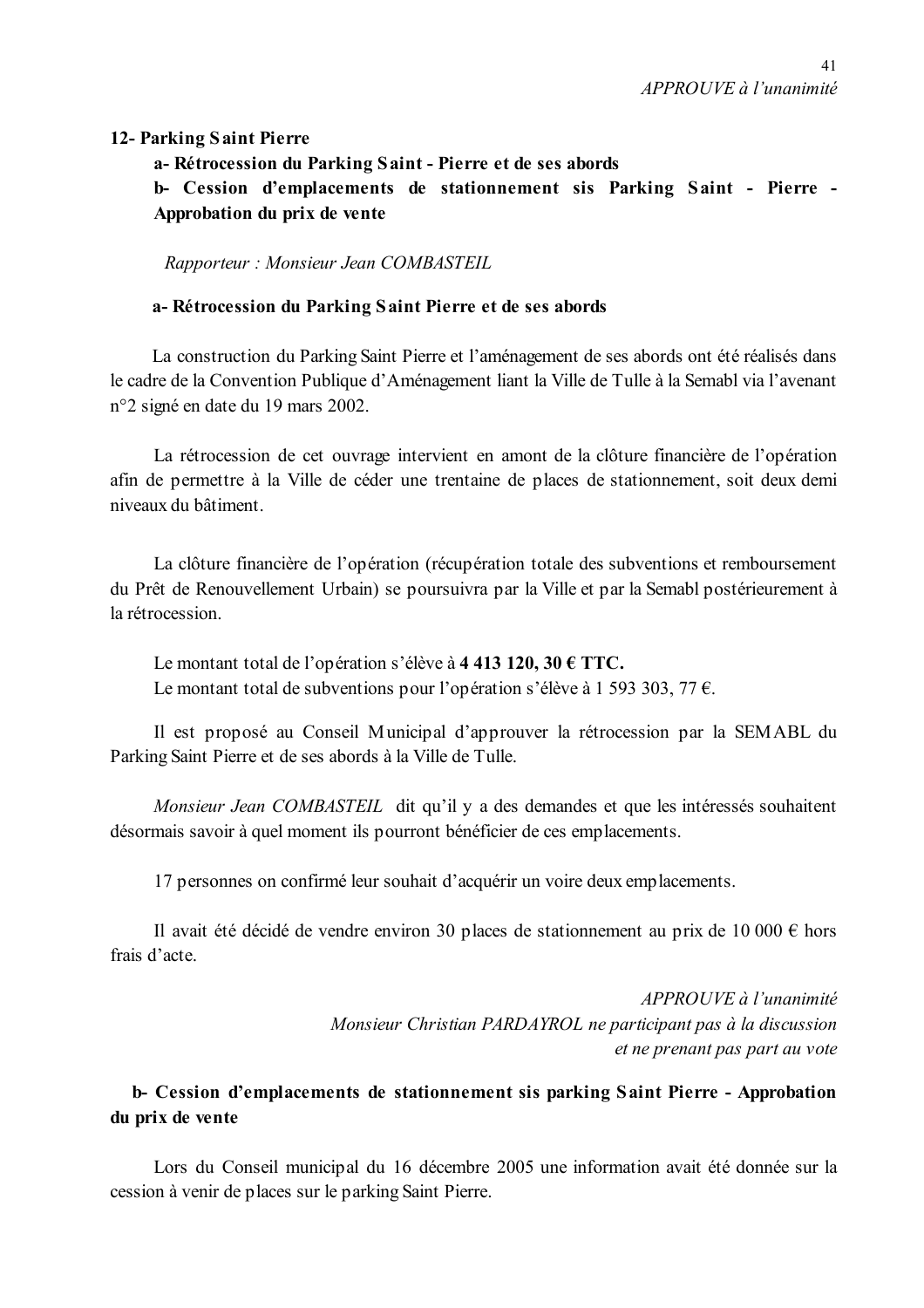Le parking étant intégré dans le patrimoine communal, la Ville de Tulle peut envisager la cession d'emplacements de parking.

Après un délai de plus d'un an d'exploitation du parking, le GODP a pu constater que les deux derniers niveaux ne sont pratiquement pas utilisés. La Ville de Tulle souhaite donc privatiser environ 30 places de parking.

17 personnes ont confirmé leur souhait d'acquérir un emplacement voire deux emplacements de stationnement.

Le prix de l'emplacement a été calculé en fonction du montant des travaux qui s'élève  $\hat{a}$  4 208 534  $\in$  TTC.

Il est proposé au Conseil municipal d'approuver la cession de places de stationnement au parking Saint Pierre au prix de 10 000  $\epsilon$  hors frais d'acte.

> $APPROUVE$ à l'unanimité Monsieur Christian PARDAYROL ne participant pas à la discussion et ne prenant pas part au vote

## 13- PRI « L'Alverge » - Autorisation donnée au Maire à lancer la procédure de Déclaration d'Utilité Publique de travaux n° 2

#### Rapporteur: Monsieur Jean-Paul DEVEIX

Cette nouvelle déclaration d'utilité publique sur le périmètre « Alverge » doit permettre la restauration complète de trois immeubles : 2 immeubles situés place de l'Alverge et 1 immeuble du XVIIème siècle situé impasse de la Fontaine Saint Martin.

#### Il est proposé au Conseil municipal :

- d'approuver le dossier de Déclaration d'Utilité Publique n°2 « L'Alverge» soumis à enquête publique,

- de demander à Monsieur le Préfet d'engager l'enquête publique préalable à la Déclaration d'Utilité Publique n°2.

APPROUVE à l'unanimité

# 14- PRI « Général de Gaulle » - Autorisation donnée au Maire à lancer la procédure de Déclaration d'Utilité Publique de travaux n° 2

#### Rapporteur: Monsieur Jean-Paul DEVEIX

Cette nouvelle déclaration d'utilité publique sur le périmètre « Général de Gaulle » doit permettre la restauration complète de deux immeubles aujourd'hui vacants situés à proximité d'une entrée principale de la ville : l'avenue Général de Gaulle.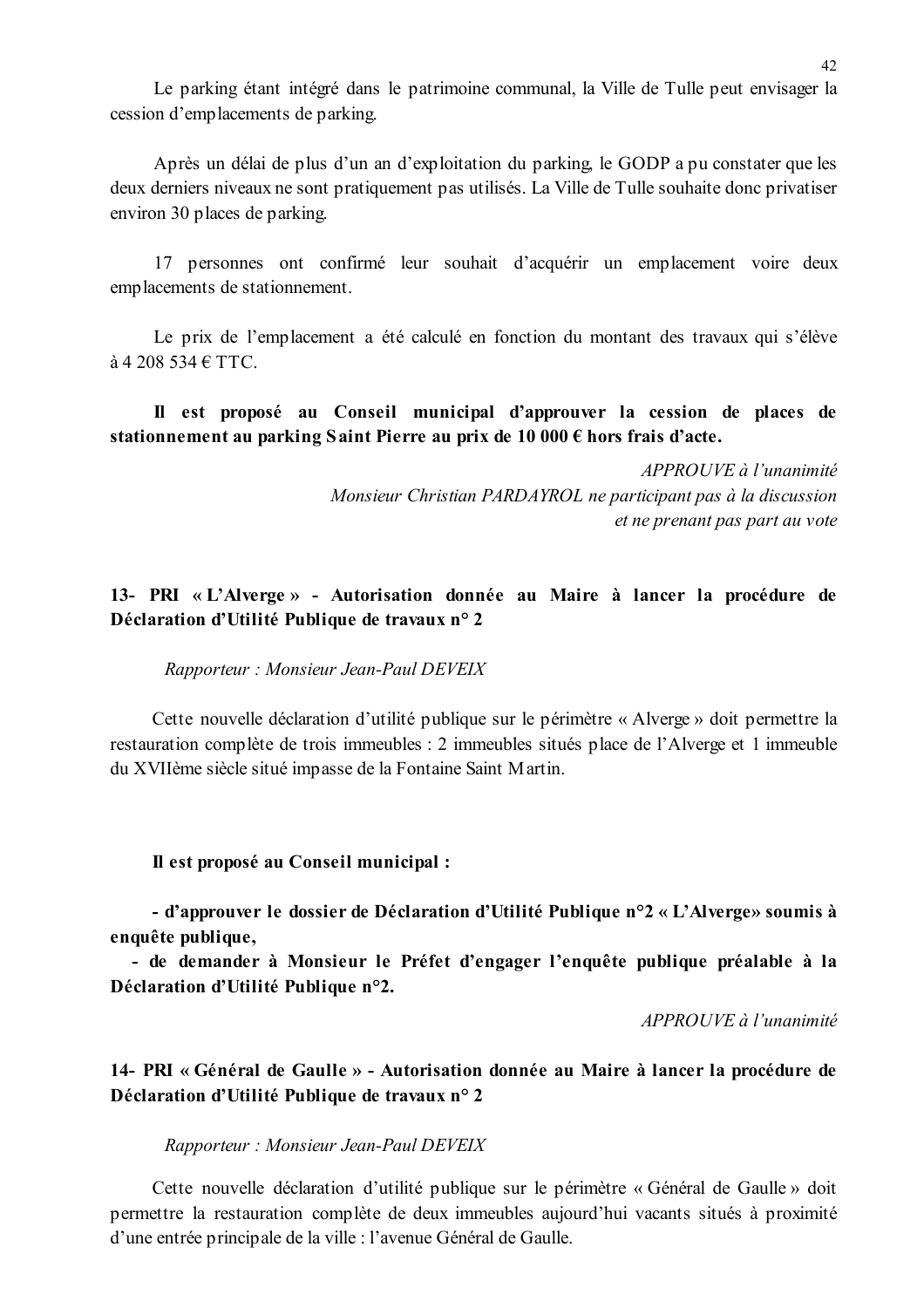La restauration de ces immeubles devrait permettre de créer 6 à 8 nouveaux logements.

Il est proposé au Conseil municipal :

- d'approuver le dossier de Déclaration d'Utilité Publique n°2 «Général de Gaulle» soumis à enquête publique,

- de demander à Monsieur le Préfet d'engager l'enquête publique préalable à la Déclaration d'Utilité Publique n°2.

APPROUVE à l'unanimité

#### 15-Approbation de l'avenant n<sup>o</sup>11 à la convention publique d'aménagement

Rapporteur: Monsieur Jean COMBASTEIL

L'avenant n°11 à la convention publique d'aménagement permet à la Ville de Tulle de confier la maîtrise d'ouvrage de l'aménagement du square du Chandon à la SEMABL.

Cet espace se situe au cœur du centre historique de la ville et doit permettre d'apporter une aménité urbaine importante aux habitants du quartier.

L'aménagement de cet espace sera réalisé simultanément à l'aménagement des abords de l'îlot Marc Evrolles avant la fin de l'année 2006.

#### Il est demandé au Conseil municipal :

- de confier à la SEMABL la maîtrise d'ouvrage pour l'aménagement du square du Chandon,

- d'approuver l'avenant n°11 à la convention publique d'aménagement afférent,

- d'autoriser Monsieur le Maire ou son représentant à signer ce document ainsi que tous ceux s'y rapportant.

APPROUVE à l'unanimité

## 16- Décision relative à l'interdiction d'apposer des dispositifs publicitaires sur les façades rénovées

Rapporteur: Monsieur Jean COMBASTEIL

Dans le cadre du programme de rénovation des façades, il apparaît nécessaire d'interdire la publicité sur les facades rénovées.

Aussi, il est proposé au Conseil municipal :

- de subordonner le versement de la subvention facades à l'engagement des propriétaires de ne pas autoriser l'affichage sur leurs bâtis,

- d'approuver la convention ci-annexée faisant état du reversement par tout propriétaire privé de l'aide qui lui a été allouée par la Ville en cas de non de respect de cet engagement,

- d'autoriser Monsieur le Maire ou son représentant à la signer avec tout propriétaire bénéficiaire d'une subvention municipale.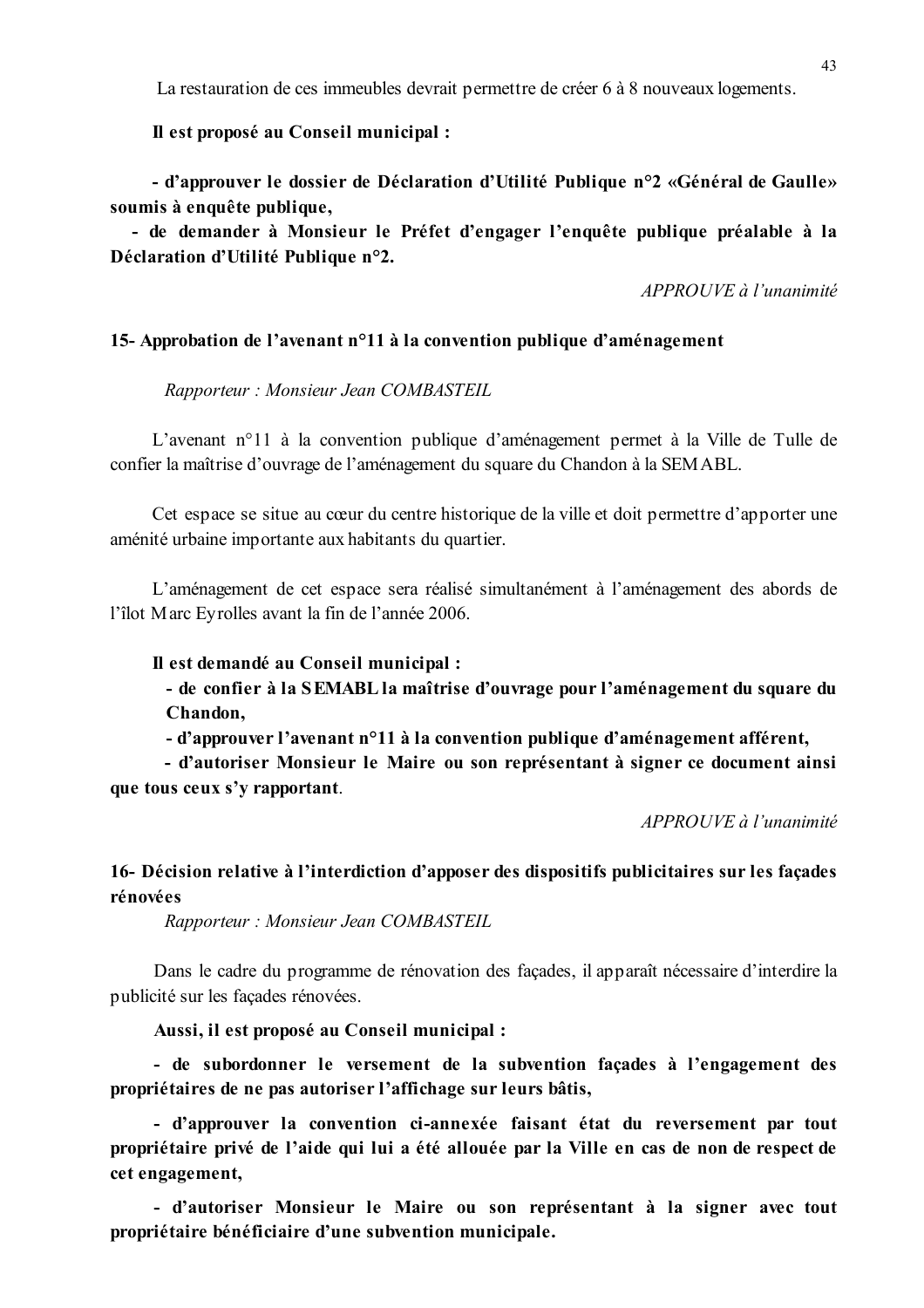## **17- Centre 19000**

a- Approbation d'une convention liant la Ville et l'AFPA pour la mise à disposition temporaire et gratuite de locaux sis au Centre 19000 auprès de cet organisme -Délibération annulant et remplacant celle du 3 février 2006

Rapporteur: Monsieur Jean COMBASTEIL

Par délibération du 3 février 2006, la Ville de Tulle avait délibéré pour approuver le bail liant la Ville de Tulle et l'AFPA pour occupation du Centre 19000.

Les acquisitions des locaux au Centre 19000 pour le chantier - école de l'AFPA ont été retardées et par conséquent la Ville de Tulle n'a pas pu signer le bail à la date du 15 mars 2006.

A ce jour, l'ensemble des vendeurs des lots concernés au niveau 1 du Centre 19000 ont signé les actes notariés et par conséquent la Ville de Tulle peut conclure la convention avec  $1'APPA$ 

### Il est demandé au Conseil municipal :

- d'autoriser l'AFPA à occuper à titre gracieux les locaux pendant la durée de leurs travaux.

- d'approuver le bail à intervenir,

- d'autoriser Monsieur le Maire ou son représentant à signer ledit bail et tous les documents afférents.

APPROUVE à l'unanimité

# b- Approbation du bail pour occupation de locaux au Centre 19000 au profit de l'Association Départementale des Pupilles de l'Enseignement Public

Rapporteur: Monsieur Jean COMBASTEIL

Dans le cadre de la réhabilitation du Centre 19000 et pour faire suite à la mise à disposition de locaux à l'AFPA, la Ville de Tulle souhaite mettre à disposition de l'Association Départementale des Pupilles de l'Enseignement Public la deuxième partie du 1<sup>er</sup> niveau afin que celle-ci puisse y aménager une Maison de l'Adolescent.

Cette mise à disposition se fera sous bail locatif moyennant un loyer annuel de 5 420  $\epsilon$  par an

Il est demandé au Conseil municipal :

- d'approuver le bail locatif à intervenir

- d'autoriser Monsieur le Maire ou son représentant à signer ce document ainsi que tous les documents afférents.

 $APPROIIVE$  à l'unanimité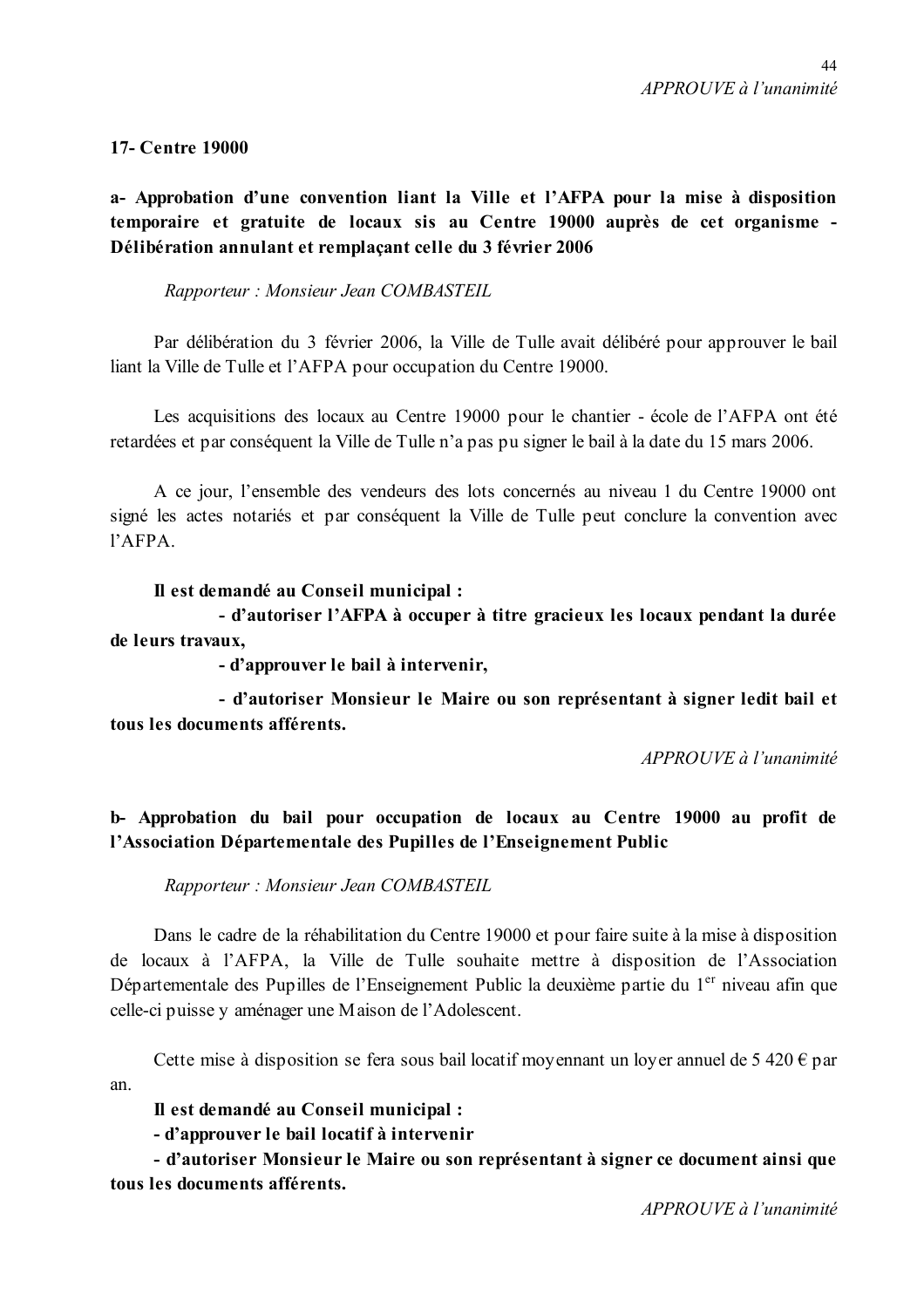## c-Echange de lots sis au Centre 19000 entre la Ville et la SCI la Tuilerie - Délibération annulant et remplacant celle du 3 février 2006

Rapporteur: Monsieur Jean COMBASTEIL

Dans le cadre du projet chantier école de l'AFPA sis au niveau 1 du Centre 19000, la Ville de Tulle, par délibération du 30 mars 2006, avait décidé d'échanger avec la SCI la Tuilerie représentée par Monsieur JABELOT une partie du lot N° 64 (propriété de Monsieur GUEDON) en contrepartie du lot  $N^{\circ}$  318 (propriété de la SCI La Tuilerie) d'une superficie équivalente.

L'acte d'acquisition du lot N° 64 (propriété GUEDON) au profit de la commune n'a pu être signé que le 24 avril 2006 par les différentes parties.

# Il est proposé au Conseil municipal d'actualiser la délibération pour que l'acte d'échange de lots entre la SCI La Tuilerie et la commune puisse être dressé.

Les frais d'acte seront partagés entre la Commune et la SCI La Tuilerie.

APPROUVE à l'unanimité Monsieur Christian PRADAYROL ne participant pas à la discussion et ne prenant pas part au vote

# 18- Cession d'une parcelle de terrain sise rue Sainte Claire à l'OPHLM

Rapporteur: Monsieur Jean COMBASTEIL

Dans le cadre de l'aménagement de l'espace sis devant les immeubles HLM Sainte Claire, l'O.P.H.L.M. souhaite acquérir la parcelle AW N° 176 propriété communale.

L'OPHLM devra tenir compte du fait qu'une servitude existe sur la parcelle au profit des consorts MONNIER, riverains de la rue Sainte Claire. Celle-ci indique qu'un passage permanent à usage de rue d'une largeur de huit mètres doit être maintenu sur ladite parcelle.

Il est proposé au Conseil Municipal de céder ladite parcelle à l'O.P.H.L.M. au prix symbolique de 10 $\epsilon$ .

Les frais d'acte seront à la charge de l'acquéreur.

APPROUVE à l'unanimité Monsieur Christian PRADAYROL ne participant pas à la discussion et ne prenant pas part au vote

### 19- Acquisition d'une parcelle de terrain sise Chemin de Sartelon Rapporteur: Monsieur Jean COMBASTEIL

La Ville de Tulle a amélioré la voie de Sartelon qui jouxte l'école de Gendarmerie.

Le Centre d'Instruction des Gendarmes Auxiliaires, quant à lui, a clôturé son terrain délimitant les nouveaux bâtiments.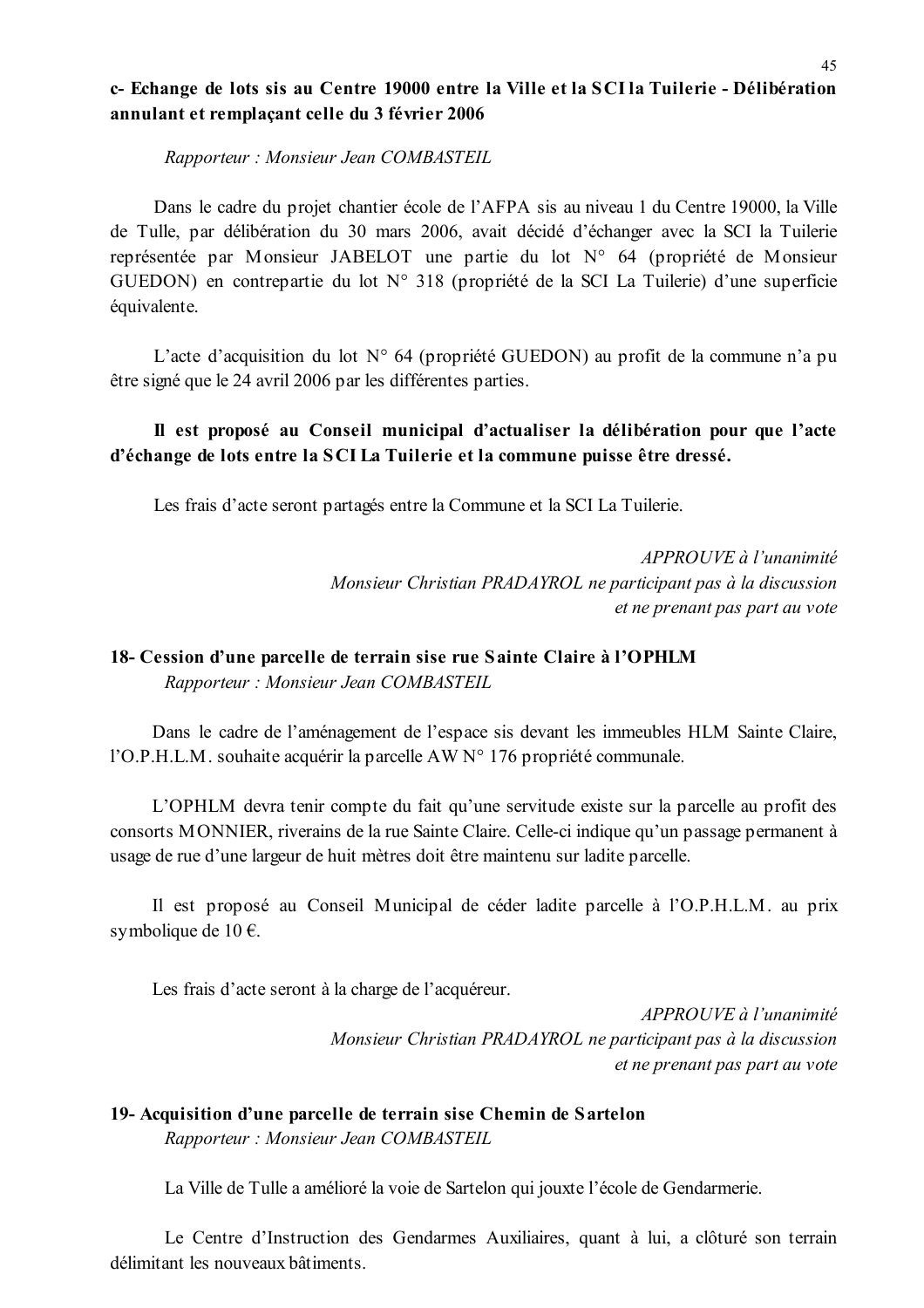La Ville de Tulle souhaite paysager le délaissé en bordure de voie pour en faire un espace de promenade agréable.

L'établissement du Génie de Limoges a donné son accord pour un montant de 2 000  $\epsilon$ .

# Il est proposé au Conseil municipal d'acquérir une portion de parcelle cadastrée AP N°425 d'une superficie de 464 m<sup>2</sup> au prix de 2 000 €.

Les frais d'acte et d'arpentage seront à la charge de la commune.

 $APPROUVE \d{d} l'unanimit$ Monsieur Christian PRADAYROL ne participant pas à la discussion et ne prenant pas part au vote

### 20- Acquisition d'une parcelle sise au Près de la Béronnie

Rapporteur: Monsieur Jean COMBASTEIL

Monsieur Eric VIALLE s'est manifesté auprès de la commune pour céder la parcelle cadastrée AC N°341 située au près de la Béronnie au prix de l'euro symbolique.

La Commune a donné son accord pour l'acquisition de ladite parcelle qui facilitera ainsi l'accès aux différents terrains constructifs situés au Près de la Beronnie

# Il est proposé au Conseil municipal d'acquérir la parcelle AC N°341 pour l'euro symbolique.

Les frais d'acte seront à la charge de la commune.

APPROUVE à l'unanimité Monsieur Christian PRADAYROL ne participant pas à la discussion et ne prenant pas part au vote

### 21- Acquisition de terrain sis avenue Colonel Monteil

Rapporteur: Monsieur Jean COMBASTEIL

Dans le cadre d'un aménagement de voirie avenue Colonel Monteil, la Ville de Tulle souhaite acquérir une bande de terrain cadastrée AT N°67 pour élargir la voie.

En raison de négociations amiables qui n'aboutissaient pas, la Ville de Tulle par délibération en date du 30 mars 2006 a décidé de solliciter le Préfet pour le lancement d'une procédure de Déclaration d'Utilité Publique.

Mesdames ROUSSANNES, propriétaires de la parcelle, ont souhaité rencontrer la Ville de Tulle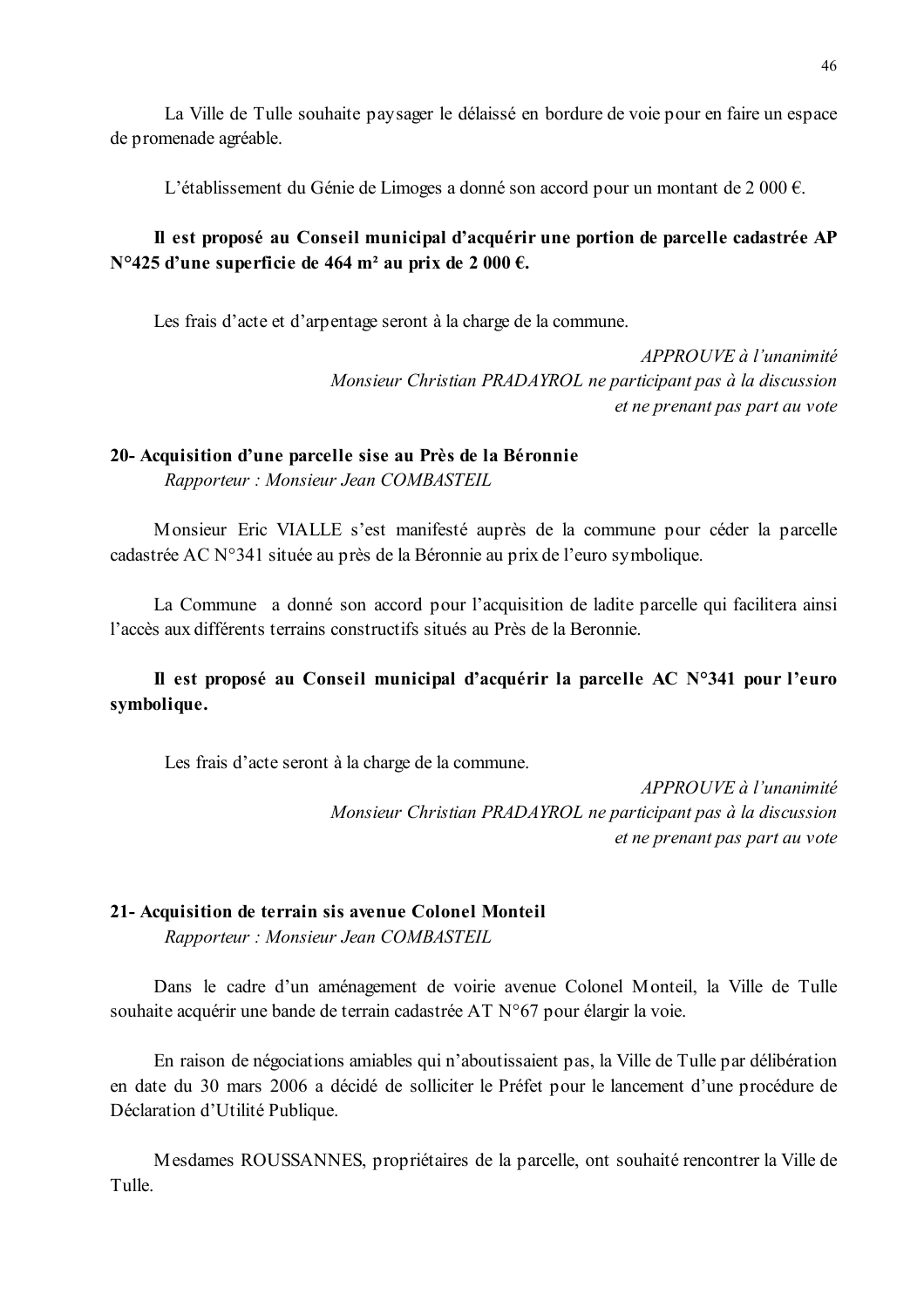Mesdames ROUSSANNES ont été reçues en Mairie et ont donné leur accord pour la cession d'une bande de terrain cadastrée AT N°67 d'une superficie d'environ 250 m<sup>2</sup> ainsi que de quatre garages au prix de 25 300 €.

# Il est proposé au Conseil municipal d'acquérir la parcelle concernée au prix de 25 300 € et d'annuler la délibération du 30 mars 2006 précitée.

Les frais d'acte et d'arpentage seront à la charge de la commune.

APPROUVE à l'unanimité Monsieur Christian PRADAYROL ne participant pas à la discussion et ne prenant pas part au vote

### 22- Acquisition de terrain sis à La Brousse

Rapporteur: Monsieur Jean COMBASTEIL

Le chemin de La Brousse est très étroit et le mur de soutenement de long de la propriété de Monsieur JAUBERT continue de s'effondrer.

De ce fait, en accord avec le propriétaire riverain, il est possible d'élargir cette voie, de la consolider en empiétant sur la parcelle N°137 section BX.

### Il est proposé au Conseil municipal d'acquérir à titre gracieux la parcelle BX N°137.

Les frais d'acte et d'arpentage seront à la charge de la commune.

APPROUVE à l'unanimité Monsieur Christian PRADAYROL ne participant pas à la discussion et ne prenant pas part au vote

### 23- Acquisition de terrain sis au Bois des Malades

Rapporteur: Monsieur Jean COMBASTEIL

Par délibération en date du 25 mars 2005, la Ville de Tulle avait délibéré pour acquérir les parcelles cadastrées AT N°198, 200 et 204 appartenant aux consorts SOUSTRE-MADESCLAIRE-MEYRIGNAC en vue d'un aménagement du Bois des Malades en espace public.

Monsieur MEYRIGNAC a souhaité renégocier ladite cession et la vente portera désormais sur une seule parcelle cadastrée AT N°198 d'une superficie de 8 341 m<sup>2</sup> au prix de 18 200 €.

### Il est proposé au Conseil municipal d'acquérir ladite parcelle au prix de 18 200  $\epsilon$ .

Les frais d'actes et d'arpentage seront à la charge de la commune.

*Monsieur Francois RABIER* observe qu'il existe une servitude permettant la liaison entre le Chemin du Marquisat et le Boulevard.

Monsieur Jean COMBASTEIL dit que cela sera désormais dans la propriété de la Ville.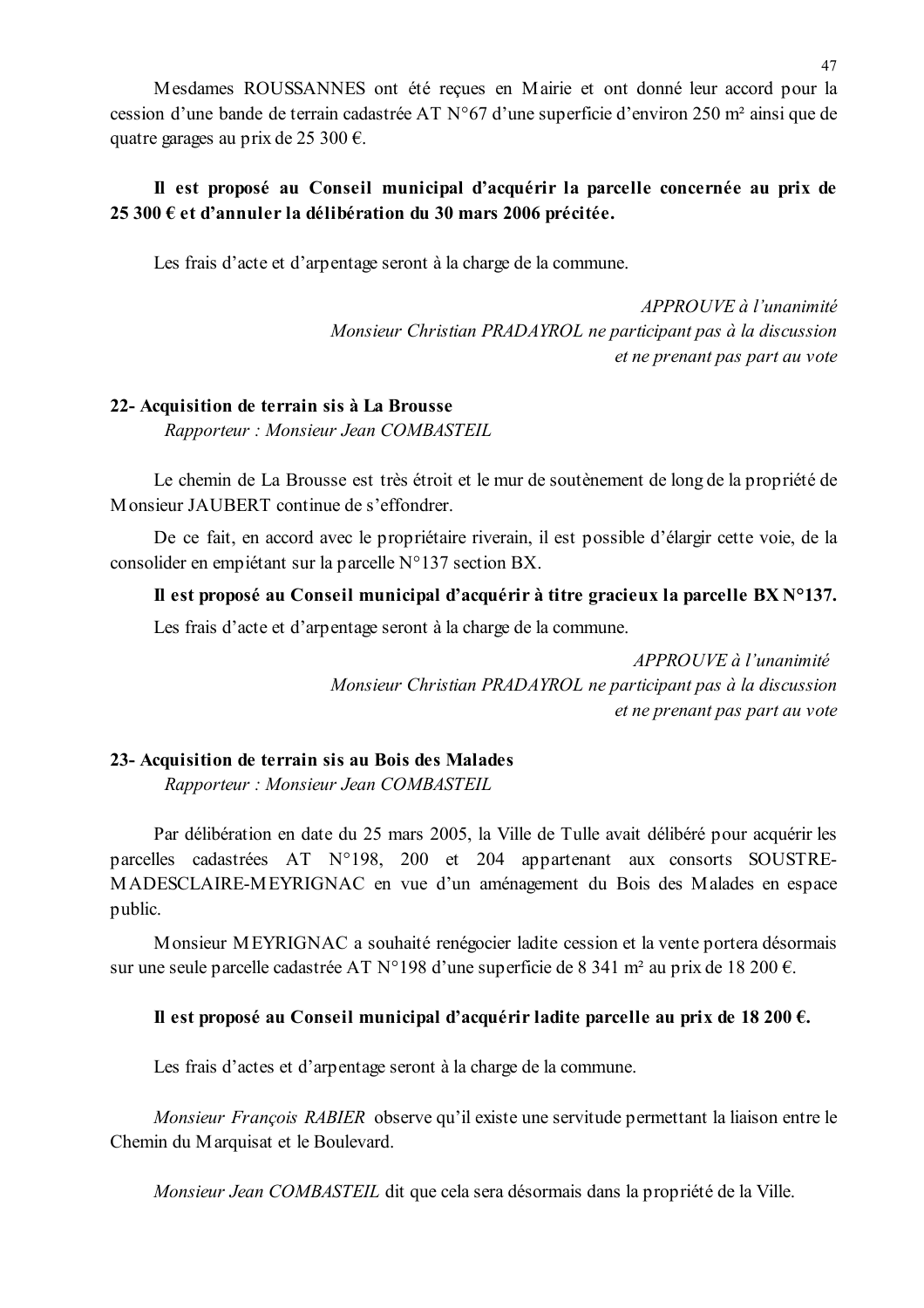Monsieur François HOLLANDE dit qu'il s'agit d'une très bonne opération même si elle est coûteuse. La Ville récupère tout le bois ce qui permettra de créer un parc.

Monsieur Jean COMBASTEIL précise qu'il faudra procéder à un léger aménagement (points de vue, espaces de repos).

> APPROUVE à l'unanimité Monsieur Christian PRADAYROL ne participant pas à la discussion et ne prenant pas part au vote

# 24- Remise gracieuse de pénalités dues à défaut de paiement à la date d'exigibilité d'une taxe d'urbanisme

Rapporteur: Monsieur Jean COMBASTEIL

L'article L215A du Livre des procédures fiscales stipule que les assemblées délibérantes des collectivités locales sont compétentes pour accorder la remise gracieuse de pénalités liquidées à défaut de paiement à la date d'exigibilité des taxes, versements et participations d'urbanisme.

Madame Guylaine REY ayant fait réaliser une construction neuve au lieu-dit « Le Pourchet » à Tulle était redevable d'une taxe d'urbanisme.

L'intéressée ayant réglé la somme après la date d'exigibilité fixée pour le paiement, une majoration de 53  $\epsilon$  lui a été appliquée.

Madame REY a donc présenté une requête en vue d'obtenir la remise gracieuse des pénalités formulées à son encontre. En effet, suite au changement d'adresse résultant de son déménagement dans sa nouvelle résidence, son courrier ne lui est pas parvenu correctement. Elle n'a donc pas été destinataire des plis afférents au versement de cette taxe. Les services de la Trésorerie de Tulle Montana ont avisé Monsieur le Maire de cette demande.

Il est proposé au Conseil municipal d'accorder à Madame REY la remise gracieuse des pénalités liquidées à son encontre à défaut de paiement à la date d'exigibilité de la taxe d'urbanisme dont elle était redevable, le montant de cette dette s'élevant à 53 €.

APPROUVE à l'unanimité

# Affaires économiques -

Rapporteur : Mademoiselle Christèle COURSAT 25- Animations d'été a- Présentation du programme

cf document annexe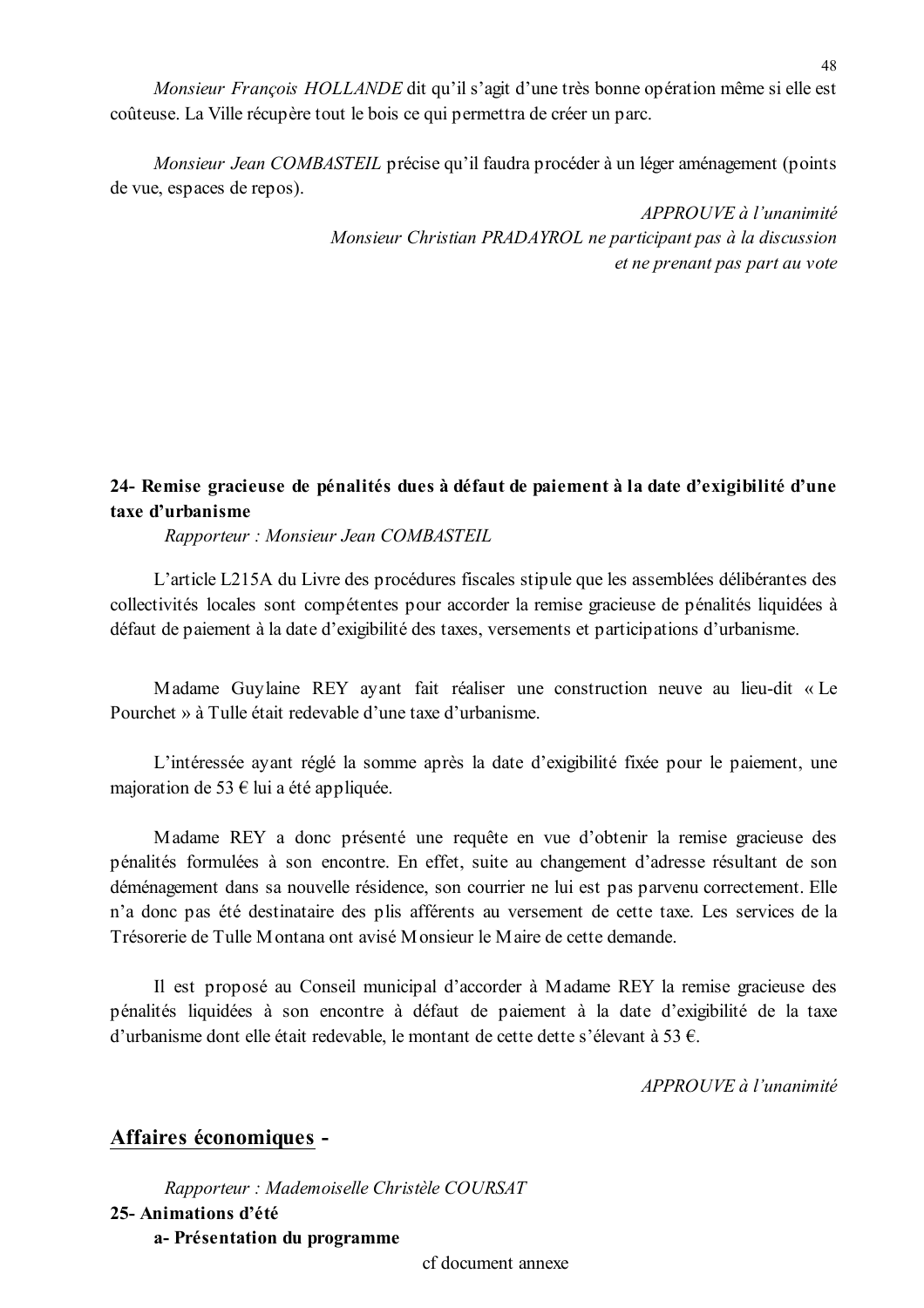#### b-Attribution d'une subvention à Vivre et Entreprendre en Pays de Tulle

*Mademoiselle Christèle COURSAT* dit que dans le cadre de la politique d'accueil que la Ville souhaite mettre en place, la Ville perd des « clients potentiels » en période estivale.

Il a donc été décidé de mettre en œuvre une politique clairement identifiée avec l'ensemble des partenaires et notamment le partenaire naturel des animations : Vivre et Entreprendre en Pays de Tulle, département Animations ». l'objectif est de capter une nouvelle population se trouvant sur Tulle et sur le territoire de la Communauté de Communes, voire au-delà des frontières du Département, de la Région. La Ville a proposé un programme.

Elle remercie l'ensemble des élus qui ont travaillé sur ce programme et qui lui ont apporté leur soutien. La question était de savoir comment faire une programmation qui soit la plus adaptée à différents publics.

Elle se félicite du travail fourni par l'ensemble des services de la Ville.

Les associations notamment sportives participent de facon importante à ce programme puisqu'elles seront mobilisées notamment pour la semaine du beach mais aussi partenaires de tous les spectacles gratuits et payants pour mettre en œuvre la sécurité.

Au niveau de l'aspect plus culturel de cette opération, l'association des Concerts du Cloître et le Festival de la Vézère proposent des spectacles remarquables.

*Monsieur Pierre DIEDERICHS* observe que le Festival de la Vézère propose à Tulle un concert autour de Mozart et un concert « le Messie de Haendel » version Mozart.

Le Festival de la Vézère programme depuis deux ans deux concerts sur Tulle.

Mademoiselle Christèle COURSAT dit que cela est intéressant car cela permet d'avoir un ensemble diversifié dans le domaine culturel.

Des spectacles sont gratuits. D'autres sont payants. Le spectacle de Jean-Louis AUBERT est le point phare.

Monsieur Christian PRADAYROL dit qu'il faut une communication large pour cet évènement. Tous les moyens doivent être utilisés.

Mademoiselle Christèle COURSAT dit qu'il faut comme seuil de rentabilité sur une telle opération : 3 500 entrées à 30 € par place.

Les sites de ventes sont la FNAC, le CCS, Géant. La distribution d'affiches se fait sur Limoges, Sarlat, Périgueux, toutes les zones touristiques.

Dans le cadre de l'ensemble de ces animations, des partenariats ont été mis en place.

La Ville va conventionner avec des entreprises qui sont venues vers elle.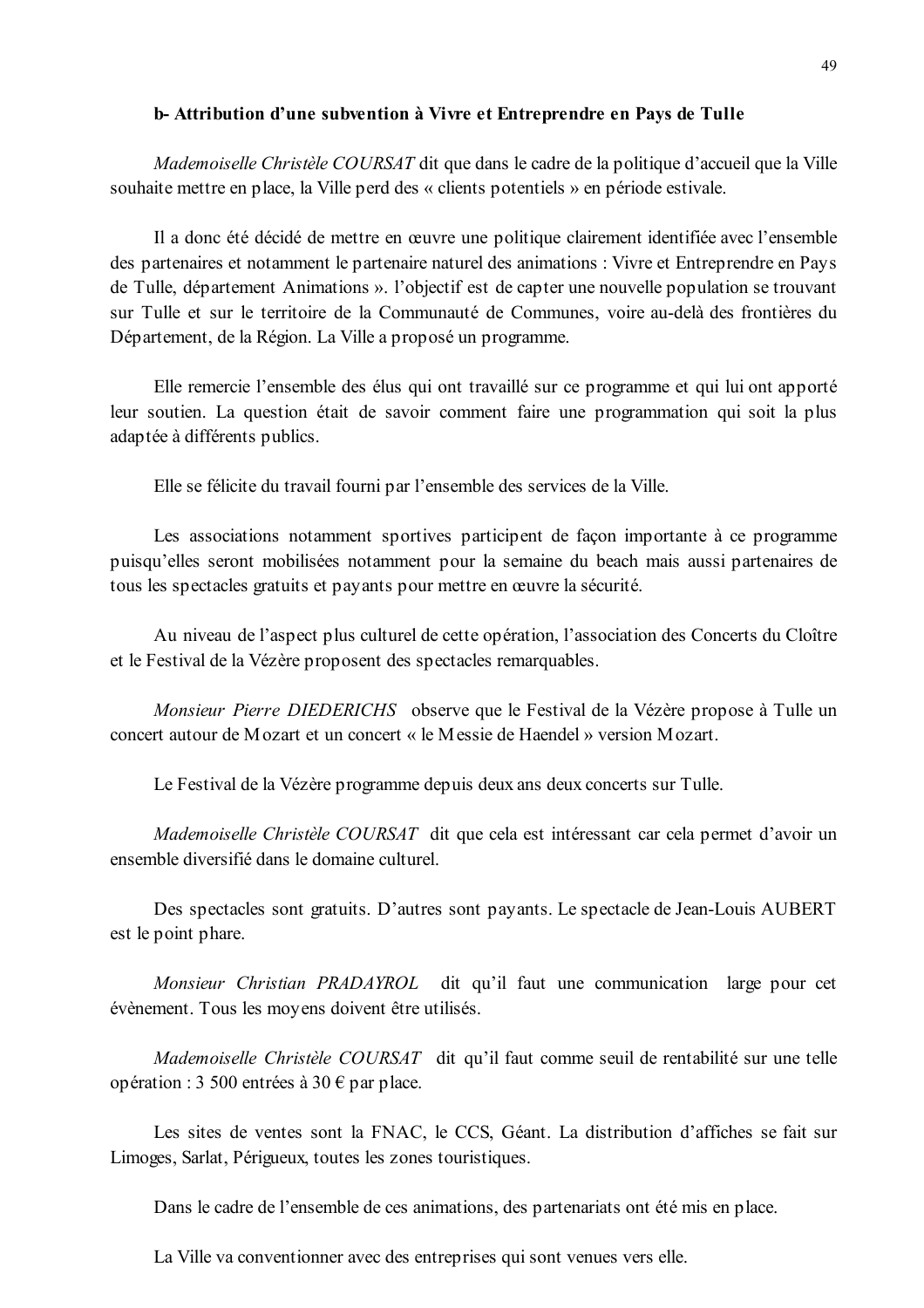*Monsieur Christian PRADAYROL* insiste sur la nécessité d'une communication large et pas seulement sur le spectacle d'Aubert. Il faut une communication extra locale.

Mademoiselle Christèle COURSAT dit qu'il y a aussi un partenariat avec des radios locales mais aussi à caractère national : Europe 2, France Bleu. Des diffusions vont être faites en Juillet et  $A$  of  $t$ 

Pour Patrick Fiori, il s'agit d'une opération lancée par Génération Prod. La Ville n'est pas engagée.

Pour Patrick Fiori, l'objectif est de 2 000 entrées.

Pour Jean-Louis Aubert, la communication va partir dès lundi prochain. La Ville ne souhaitait pas communiquer avant d'avoir donné l'information au Conseil municipal.

En ce qui concerne cette opération, un financement est apporté au titre de Vivre et Entreprendre en Pays de Tulle. C'est donc l'association qui va gérer cette opération là.

Le budget est important avec une gestion particulière. Par conséquent, un expert comptable sera aux côtés de l'association pour qu'il y ait une grande clarté dans la gestion de cette opération.

#### b-Attribution d'une subvention à Vivre et Entreprendre en Pays de Tulle

Il est proposé au Conseil municipal de verser une subvention d'un montant de 95 000  $\epsilon$  à **VEPT** 

 $-25000 \in$  permettront de financer le fonctionnement courant de l'association

- 70 000  $\epsilon$  permettront à l'association de financer le programme d'animations d'été.

Monsieur Christian PRADAYROL observe qu'une subvention de 25 000  $\epsilon$  est attribuée pour financer le fonctionnement courant de l'association.

Il doit y avoir ou des déficits reportables ou des frais de fonctionnement qui dépassent le fonctionnement normal d'une association

Mademoiselle Christèle COURSAT rappelle que la subvention allouée lors du vote du budget à Vivre et Entreprendre en Pays de Tulle ne prenait pas en compte la globalité de la subvention de cette association.

Il ne s'agissait que d'une partie de la subvention.

Il s'agit du complément de cette subvention pour le fonctionnement normal de l'association.

Monsieur François HOLLANDE dit qu'il y a deux personnes qui travaillent dans cette association. Il y a donc les frais liés aux actions de l'association ainsi que son fonctionnement courant.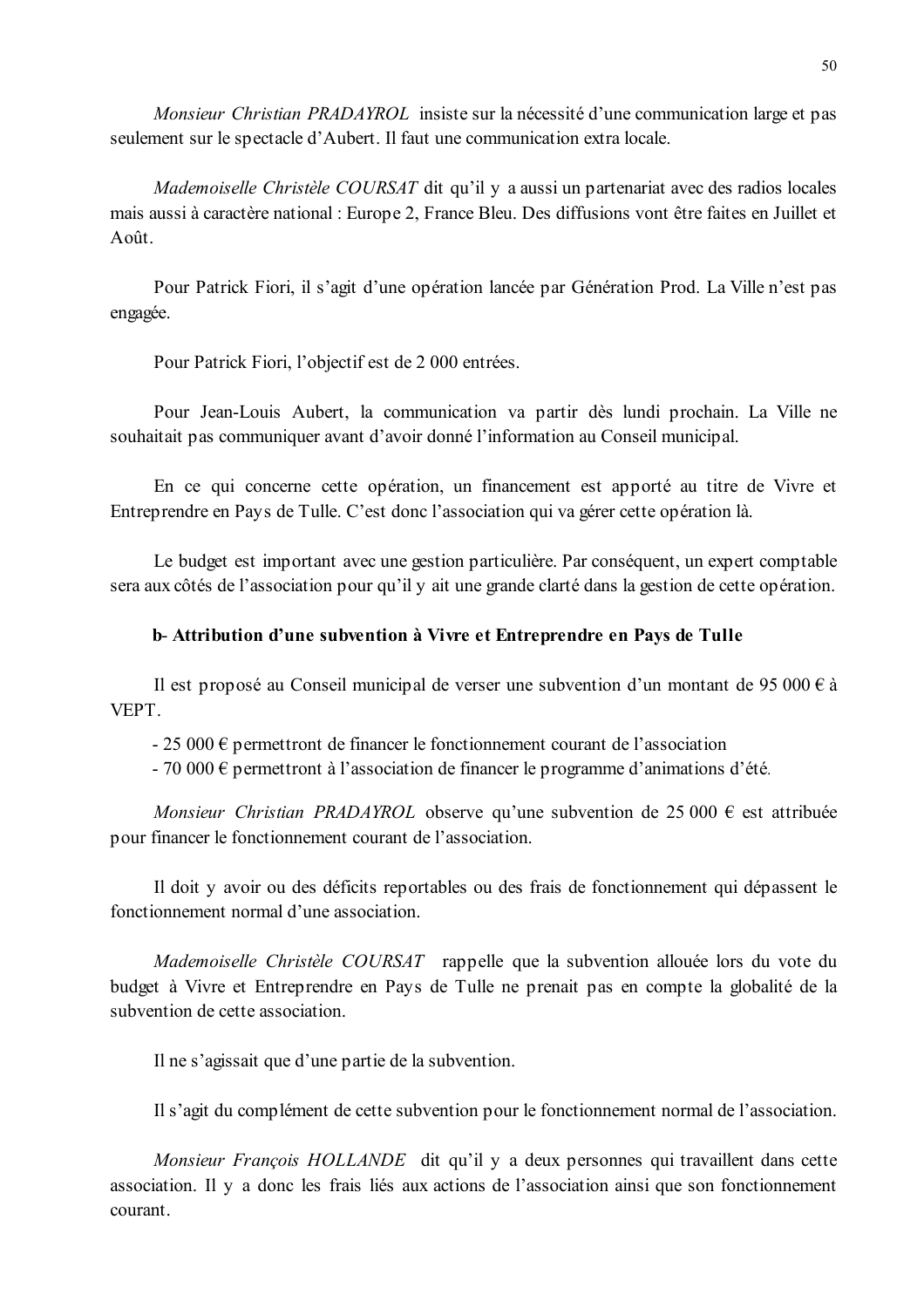Il dit qu'il n'est pas hostile à ce que soient réalisées des économies au sein de cette association y compris en terme de personnel. Ce qui doit compter, ce sont les actions.

La Ville ne doit plus déléguer à l'association une part de ses charges, il faudra qu'elle les reprenne. Il faut cependant mettre chacun devant ses responsabilités.

Monsieur Jean COMBASTEIL dit que le Pays de Tulle a confié à Vivre et Entreprendre en Pays de Tulle la gestion du Pôle local d'accueil.

Monsieur Christian PRADAYROL demande si la Communauté de Communes ne pourrait pas abonder les finances de l'association compte tenu des actions qu'elle envisage en matière de Syndicat d'Initiative.

Monsieur François HOLLANDE dit qu'elle y participe déjà.

Une des questions qui sera peut-être posée sera de savoir s'il ne s'agit pas d'une des compétences de la Communauté de Communes en tant que telle.

Compte tenu de l'évolution de la Communauté qui vient d'être votée, cette compétence devra être à terme conduite par la Communauté.

Mademoiselle Christèle COURSAT invite à assister aux manifestations et à communiquer sur ces dernières.

APPROUVE à l'unanimité

## c- Approbation d'une convention liant la ville et l'association Des lendemains qui chantent

Deux concerts seront donnés le 17 août, dans le cadre des animations d'été, à la Salle des Musiques Actuelles.

Il convient de déterminer les conditions dans lesquelles la Ville confère à l'association l'organisation de ces manifestations.

### Il est proposé au Conseil municipal d'approuver cette convention et d'autoriser Monsieur le Maire ou son représentant à la signer.

APPROUVE à l'unanimité

# 26- Résiliation de la convention de location d'un local industriel liant la Ville de Tulle et l'entreprise MEZEAU Productique Mécanique

Par convention en date du 1<sup>er</sup> mars 2002, la Ville de Tulle louait à l'entreprise MEZEAU PRODUCTIQUE MECANIQUE un local de 400 m<sup>2</sup> dans un bâtiment à usage industriel et artisanal situé zone industrielle de Mulatet à Tulle.

Dans le cadre de la cession du bâtiment industriel, Monsieur MEZEAU n'a pas souhaité acquérir les locaux qu'il occupait.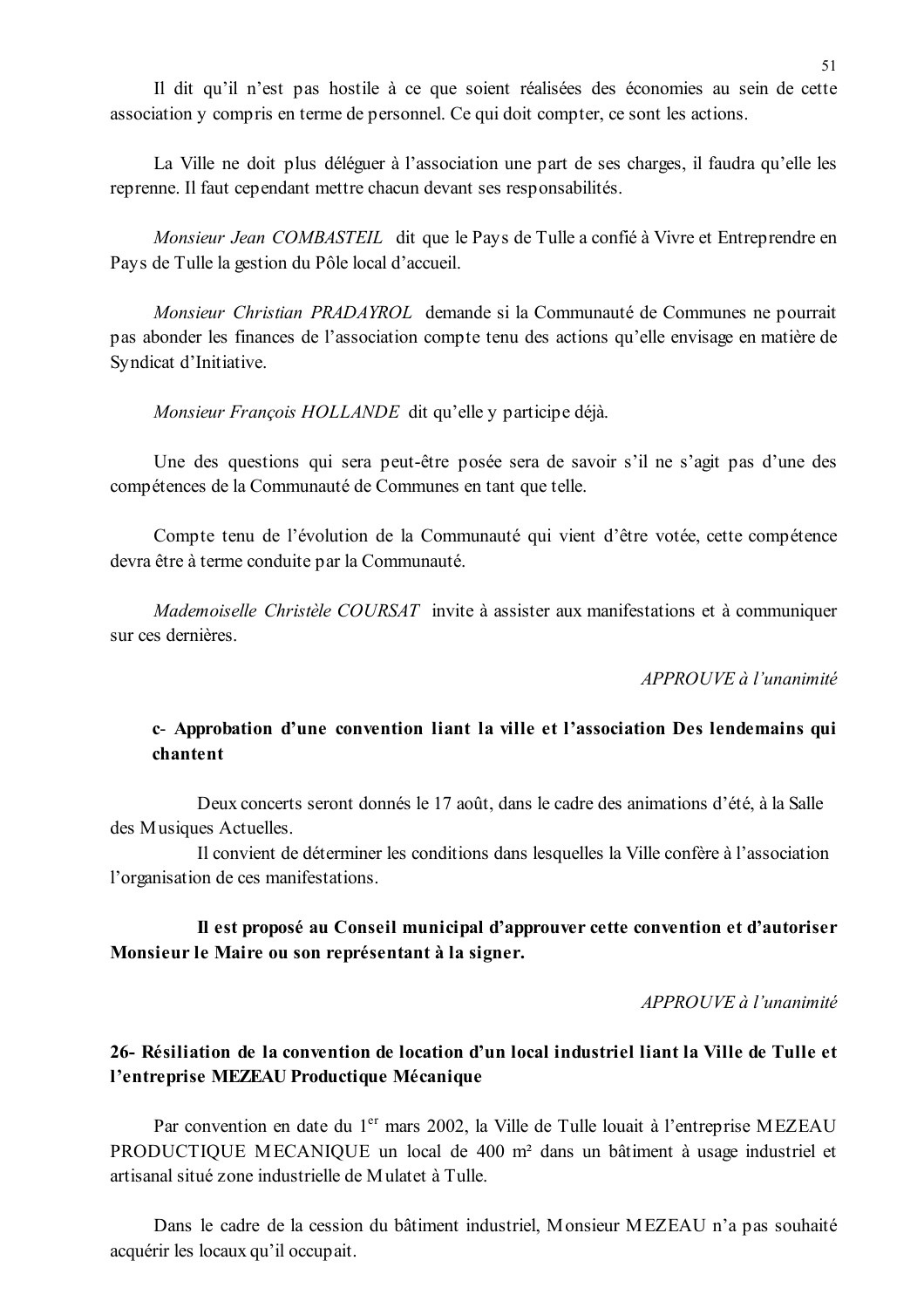Par délibération en date du 18 mai 2006, la Ville de Tulle a cédé à la Société Limousin Industries la partie occupée par Monsieur MEZEAU.

En conséquence, il convient de résilier la convention pour occupation de locaux par la Société MEZEAU PRODUCTIQUE MECANIQUE à compter de la date de la signature de l'acte de cession entre la Ville de Tulle et la Société Limousin Industries

# Il est proposé au Conseil municipal :

# - d'approuver l'avenant de résiliation

- d'autoriser Monsieur le Maire ou son représentant à signer l'avenant de résiliation.

APPROUVE à l'unanimité

### Jeunesse et Sport -

### - Information sur les Rencontres Internationales de la Jeunesse et du Sport Rapporteur: Monsieur Alain LAGARDE

#### -historique de ces rencontres

Les premières Rencontres Internationales du sport et de la jeunesse ont été organisées à l'initiative de Tulle et Renteria (Espagne). En 1991, l'année suivant les accords de jumelage entre ces deux villes, les premières Rencontres furent organisées à Tulle et elles réunirent Tulle, Renteria et Schörndorf (Allemagne).

### -les villes invitées

Traditionnellement les villes invitées sont les villes jumelées avec Tulle : Renteria (Espagne), Schörndorf (Allemagne), Lousada (Portugal), Bury (Angleterre) auxquelles viennent s'associer occasionnellement d'autres villes telles que Dueville (Italie), Angoulême, Datong (Chine), Baïo (Portugal)....

#### -le thème de ces rencontres

Le but de ces Rencontres, à l'origine, était de consolider des accords de jumelage, de créer des liens entre la jeunesse des différentes villes jumelles. Le sport en a été le support principal.

Traditionnellement ces Rencontres ont lieu le week-end de l'Ascension et sont destinées aux jeunes d'environ 15 ans. Suivant les villes organisatrices les sports proposés diffèrent légèrement et certaines fois un thème annexe est proposé en parallèle tel que des expositions sur les jeunes et l'Europe, le travail au sein de la communauté européenne, les missions locales et l'Europe...

#### **Financement**

Un budget spécifique est prévu chaque année pour que la ville de Tulle puisse participer à ces rencontres, il s'élève à environ 15 000 euros.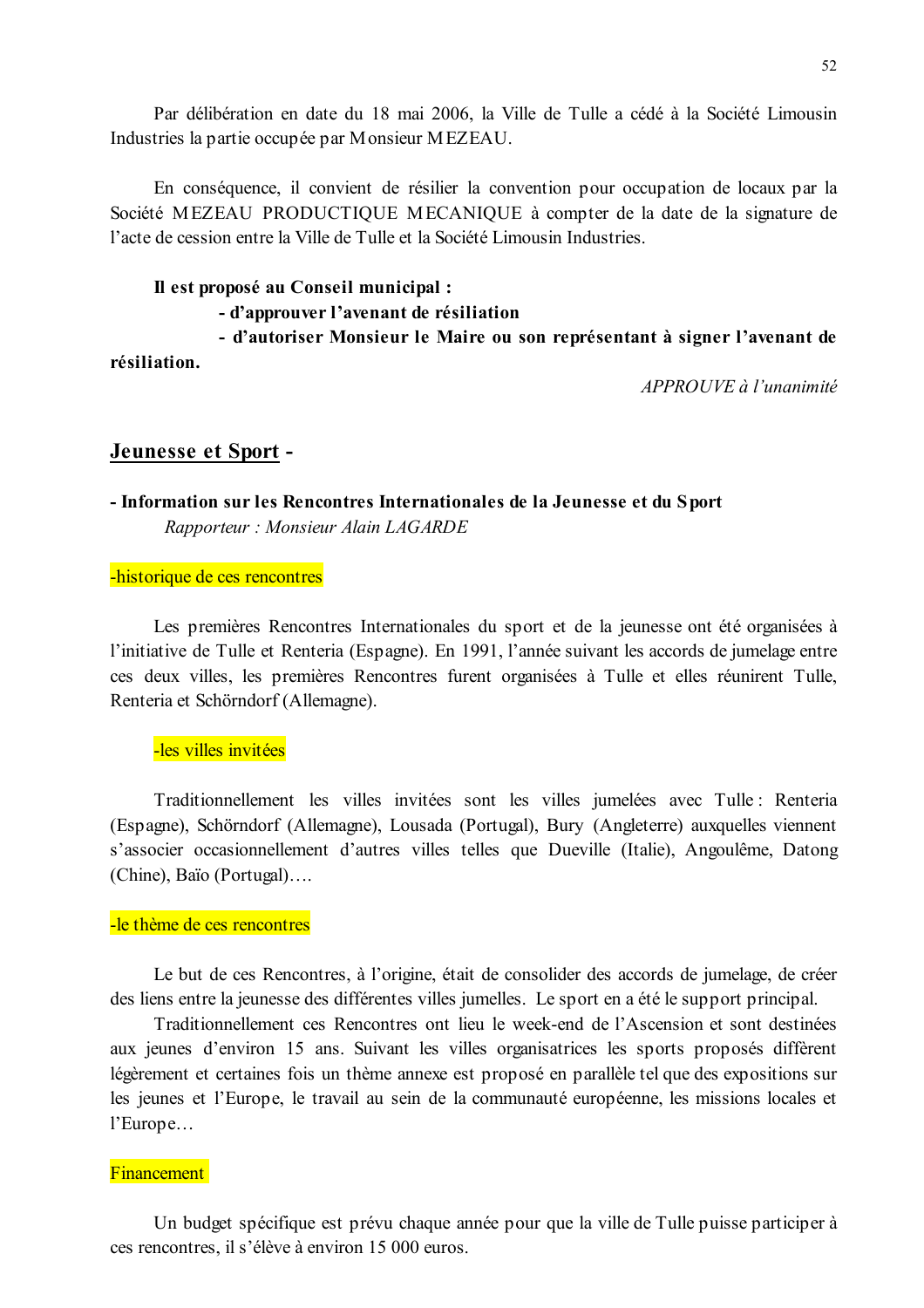#### Pays représentés en 2006:

Bury a pour la première fois, organisé les Rencontres cette année. Les villes invitées étaient ·

-Datong en Chine -Tulle en France -Angoulême en France -Schörndorf en Allemagne -Dueville en Italie -Lousada au Portugal -Renteria en Espagne

Activités sportives proposés :

Les sports proposés étaient les suivants :

-athlétisme, football à 11, football à 7, tennis de table, basket-ball, natation, water-polo, volley-ball, hockey, gymnastique, judo, échecs, tennis, rugby, escrime, kung-fu

En ce qui concerne la délégation sportive tulliste, elle se composait de 100 personnes, 76 jeunes et 22 accompagnateurs tous issus des associations sportives tullistes et deux éducateurs sportifs municipaux pour organiser et encadrer le séjour. La Ville était engagée sur 7 disciplines. Les clubs ayant participé sont les suivants :

- Le TAC pour l'athlétisme, l'USTC pour le basket masculin, EVA SPORT pour le basket féminin, le TFC pour le football à 7 et 11, l'ASPTT pour la natation et le water-polo et enfin le Cercle d'escrime pour l'escrime.

Les Rencontres se sont déroulées sans problème, les jeunes français ont montré une forte implication, des résultats sportifs positifs et un bon comportement sur et en dehors du terrain. Ils ont ainsi pu l'espace d'un week-end découvrir l'Angleterre et rencontrer un panel de la jeunesse européenne, ce qui reste une expérience unique et très enrichissante.

### L'avenir

Dueville en Italie rentre officiellement dans la rotation pour l'organisation de ces Rencontres.

Nous allons étudier les possibilités d'un conventionnement entre les villes jumelles et l'Europe afin de pérenniser cet évènement qui chaque année rassemble un peu plus de jeunes et ceci afin de faciliter le déplacement entre les différentes villes (aide au transport).

*Monsieur Alain LAGARDE* dit qu'il s'agit d'un moment fort pour des jeunes d'origines diverses qui se retrouvent.

Il dit qu'a eu lieu le 28 Juin 2006 une réunion bilan au CCS avec les différents accompagnateurs.

C'est une initiative intéressante mais il faut formuler deux remarques. :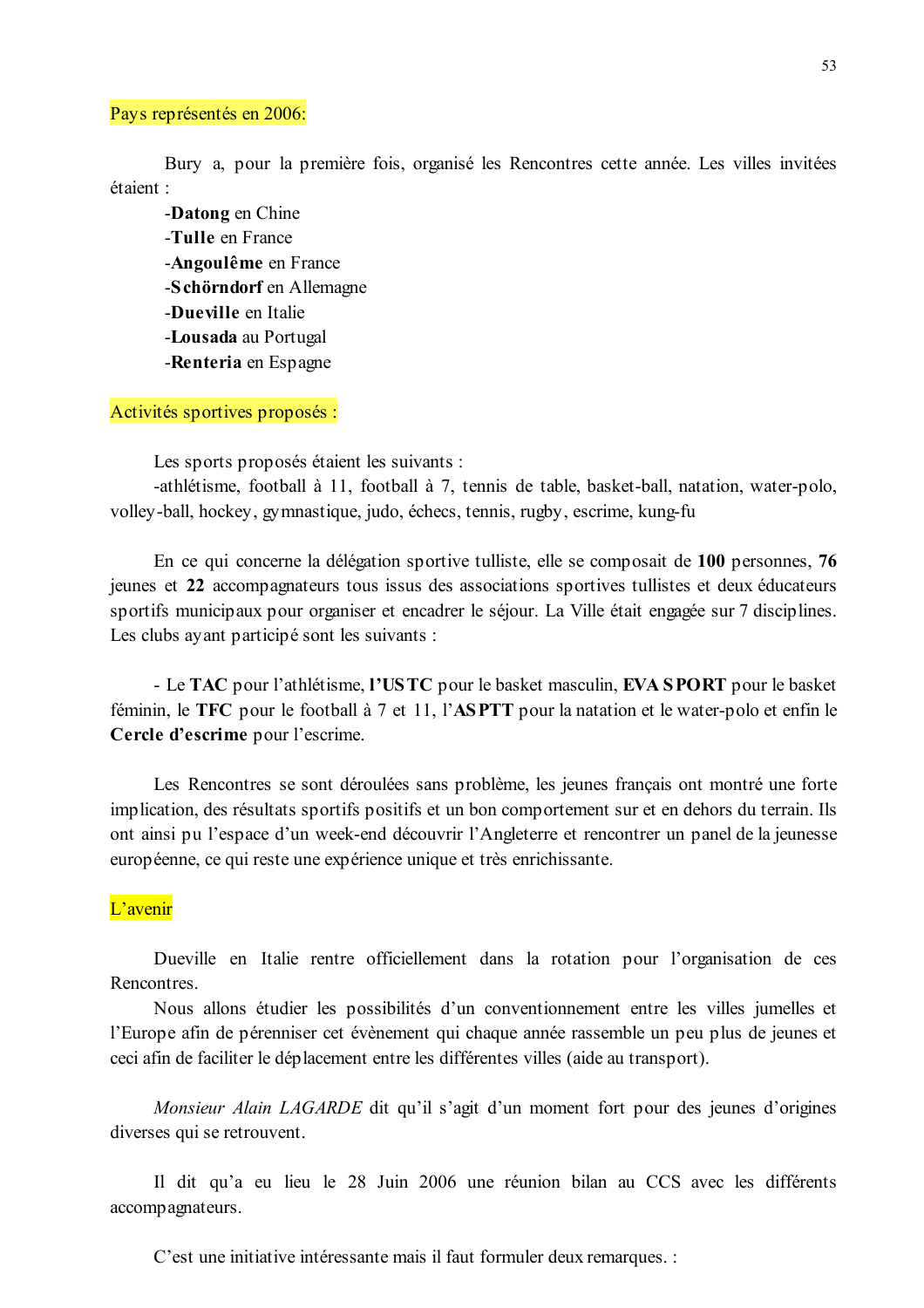- il n'est pas possible aujourd'hui d'augmenter le volume. Accueillir plis de 1 000 jeunes à Tulle est impossible.

- le budget est limité (15 000 €)

Les services municipaux se rendront à DUEVILLE en Italie qui organisera en 2007 ces Rencontres Internationales de la Jeunesse.

Il s'agit de solliciter des aides financières dans le cadre des programmes d'initiative communautaire, même si les fonds européens s'amenuisent, afin d'avoir des budgets suffisants pour pouvoir monter ces opérations.

27- Approbation de conventions de partenariat dans le cadre des actions labellisées Projet **Educatif Local** 

a- Approbation d'une convention liant l'association USEP Tulle, le Comité Départemental USEP, la Ville de Tulle et la Caisse des Ecoles

b-Approbation d'une convention liant la Ville et le Comité régional de base ball

c- Approbation d'une convention liant la Ville et l'Association Les films de l'éléphant

d- Approbation d'une convention liant la Ville de Tulle et l'Association **Accompagnement Scolaire** 

Dans le cadre des actions labellisées Projet Educatif Local, il est proposé au Conseil municipal :

- d'approuver des conventions avec plusieurs partenaires afin d'améliorer les  $\overline{a}$ services destinés aux jeunes
- d'autoriser Monsieur le Maire ou son représentant à les signer.  $\sim 100$

# a- Approbation d'une convention liant l'association USEP Tulle, le Comité Départemental USEP, la Ville de Tulle et la Caisse des Ecoles

Dans le cadre de l'organisation des mercredis, il est proposé de faciliter les transversalités entre les actions portées par le Centre de Loisirs et les ateliers sportifs (encadrés par des éducateurs sportifs de la Ville) proposés par l'USEP.

La Ville verse une subvention de 150 € à l'association USEP Tulle dans le cadre de cette action

*Madame Magali LACHASSAGNE* dit que cela permettra aux enfants fréquentant le Chambon de pratiquer de nouvelles activités.

 $APPROUVE \d{d} l'unanimit \d{e}$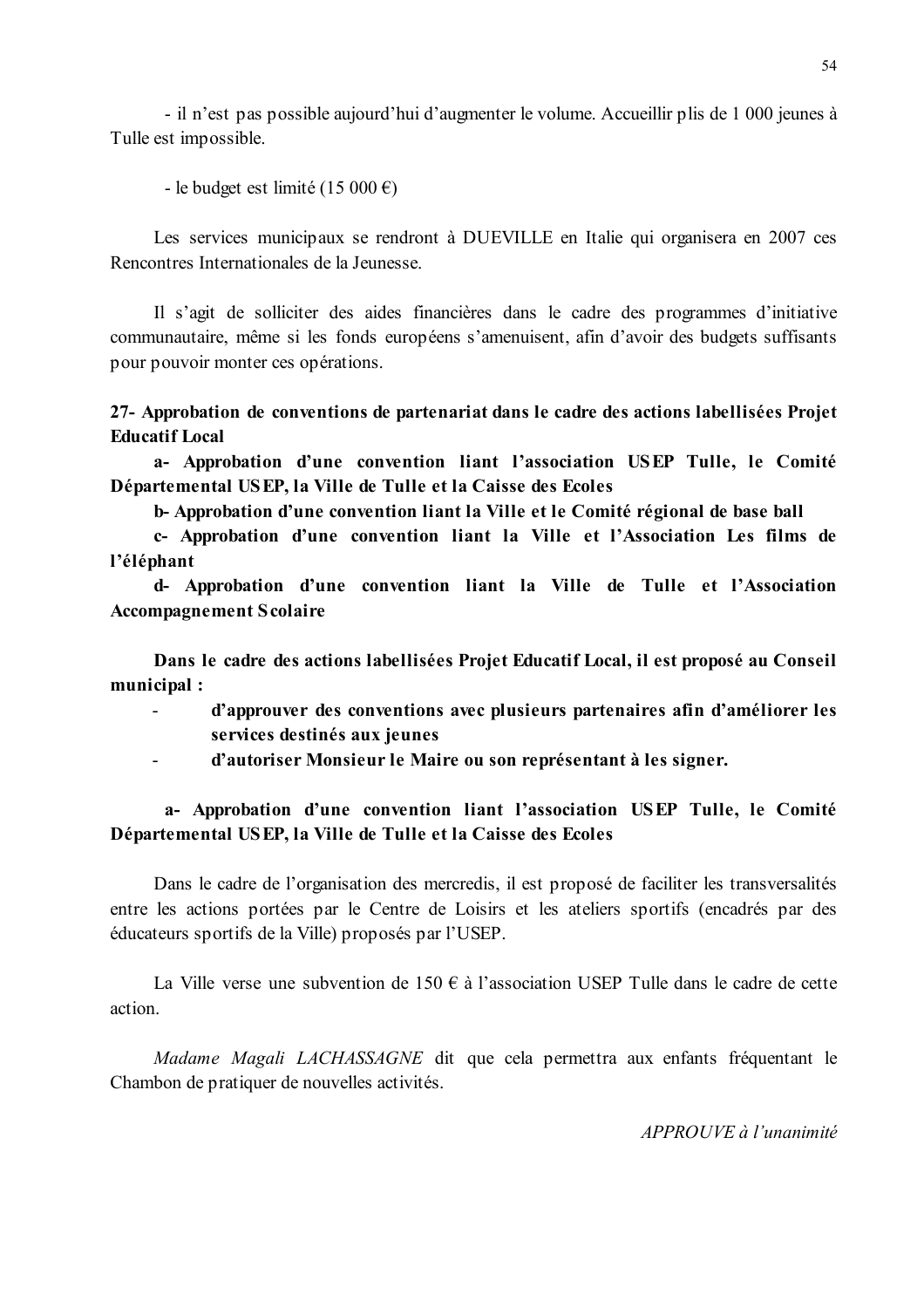#### b-Approbation d'une convention liant la Ville et le Comité régional de base ball

Afin de diversifier les activités proposées aux jeunes qui fréquentent le Centre de Loisirs, il est prévu de faire appel à un professionnel du comité régional de base-ball pour faire découvrir cette activité aux jeunes.

Le coût total des séances programmées est de 450  $\epsilon$ .

APPROUVE à l'unanimité

# c- Approbation d'une convention liant la Ville et l'Association Les films de l'éléphant

Dans le cadre de l'ouverture de l'espace jeunes, il est prévu d'organiser un atelier vidéo dans lequel des adolescents pourront travailler sur la création de clips vidéo d'information sur la vie locale. Ces réalisations seront diffusées sur l'écran dans le hall du CCS

La Ville indemnisera l'association à hauteur de 50 € de l'heure par intervenant et par séance réalisée dans le cadre de cette action

APPROUVE à l'unanimité

# d- Approbation d'une convention liant la Ville de Tulle et l'Association **Accompagnement Scolaire**

Dès la rentrée de septembre, il est proposé de mettre en place dans chaque garderie d'écoles élémentaires, un service d'étude surveillée. L'accompagnement des élèves sera assuré par des animateurs spécialisés de l'Association Accompagnement Scolaire.

La Ville versera une prestation de service pour l'année scolaire 2006/2007 de 20 000 € à l'association Accompagnement Scolaire versée de la facon suivante :

 $-13000 \text{ } \in$  en octobre 2006

 $-7000 \text{ } \in \text{ en }$  juin 2007

APPROUVE à l'unanimité

Rapporteur: Madame Magali LACHASSAGNE

# 28- Approbation d'une convention liant la Ville et l'association Tulle Grimpe pour l'utilisation du mur d'escalade

Rapporteur: Monsieur Alain LAGARDE

La première tranche de travaux inhérents à la réhabilitation du Centre Culturel et Sportif étant achevée, le nouveau mur d'escalade va être mis en fonctionnement.

Il est proposé au Conseil municipal :

- d'approuver la convention d'utilisation du mur liant la Ville et l'association Tulle Grimpe qui a accompagné la création de ce bel équipement

- d'autoriser Monsieur le Maire ou son représentant à signer cette convention.

APPROUVE à l'unanimité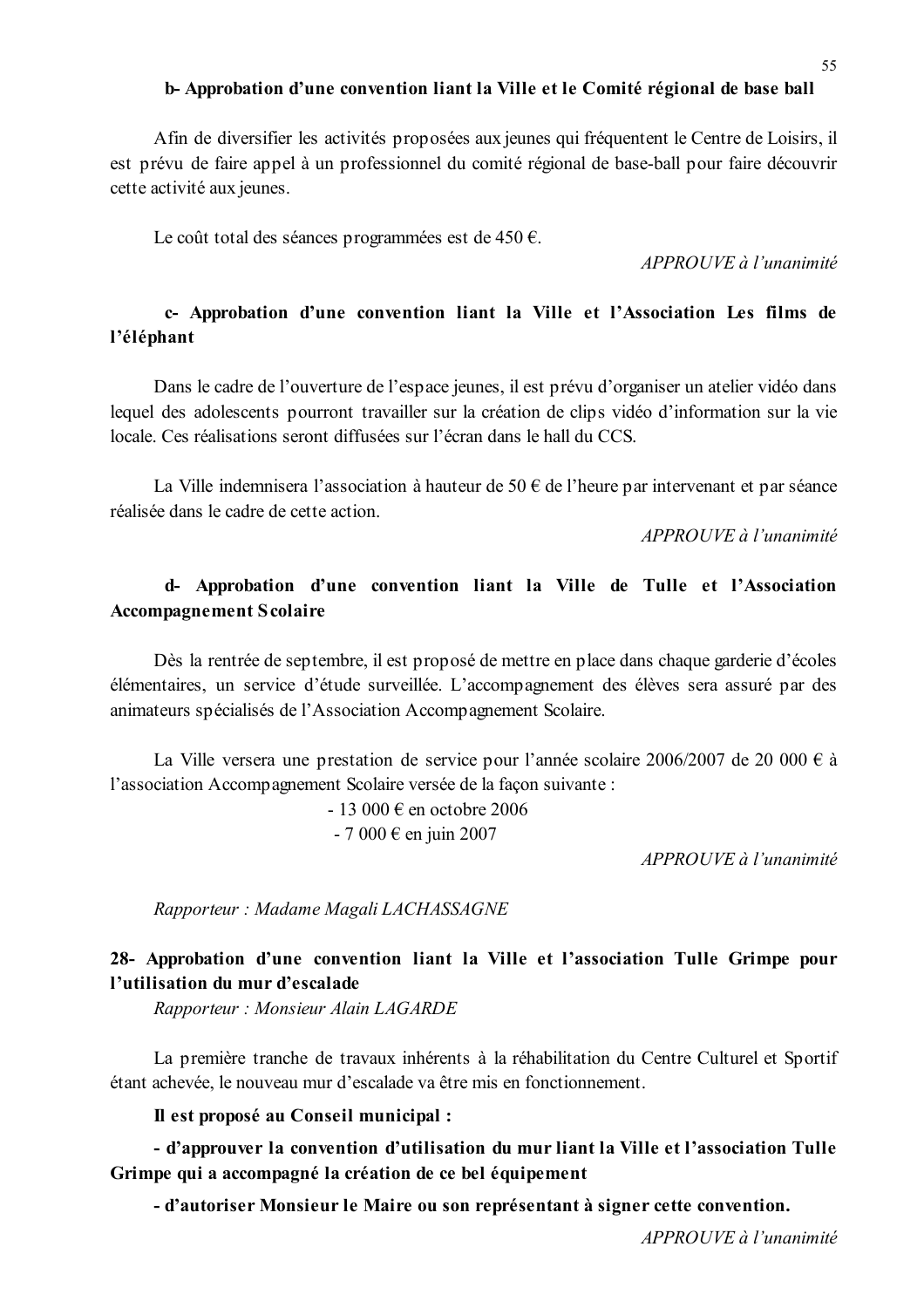### 29- Approbation du renouvellement d'une convention liant la Ville, le Collège Clemenceau et l'ASPTT Natation pour la mise en place d'une section sportive natation

Rapporteur: Monsieur Alain LAGARDE

La Ville est partenaire de la section sportive natation du Collège Clemenceau depuis sa création.

Il convenait de revoir les clauses de la convention afin de maintenir ce dispositif dans les meilleures conditions

#### Il est proposé au Conseil municipal :

- d'approuver la convention afférente liant la Ville, le Collège Clemenceau et  $\mathbf{r}$ l'ASPTT Natation
	- d'autoriser Monsieur le Maire ou son représentant à la signer.

Monsieur Alain LAGARDE salue le travail fait par Yves JUIN sur ce dossier. Ce mur est remarquable. Il a une vocation interrégionale. La Ville a pu bénéficier d'un concours à hauteur de 50 % pour son équipement.

Il salue aussi l'association Tulle Grimpe qui a bâti l'architecture en DAO du mur et qui a aussi implanté bénévolement les prises.

APPROUVE à l'unanimité

# Affaires scolaires -

 $\mathbf{r}$ 

#### Rapporteur: Madame Dominique GRADOR

30- Approbation, au titre de l'année 2006, d'une convention avec la communauté de communes du Pays de Tulle pour l'apprentissage de la natation scolaire au Centre aquarécréatif

Par délibération du 4 Octobre 2002, le Conseil municipal a adopté les nouveaux statuts de la Communauté de Communes

Entrent dans les compétences des EPCI, en matière sportive, l'organisation et la prise en charge de l'apprentissage de la natation pour les élèves des écoles maternelles et élémentaires publiques et privées de la Communauté.

Dans ce cadre, la Ville de Tulle met à la disposition de la Communauté de Communes du Pays de Tulle, le Centre aquarécréatif pour la prise en charge de cette compétence.

La Ville de Tulle réservera des créneaux de 45 minutes, à hauteur de 64 par semaine du calendrier scolaire, aux écoles primaires, publiques et privées pendant lesquelles elle assurera l'enseignement et la surveillance par l'intermédiaire des personnels municipaux qualifiés.

En contrepartie, la Communauté versera, au titre de l'année 2006, la somme de 66 435 Euros représentative des charges de personnel engagées par la Ville pour effectuer ce service.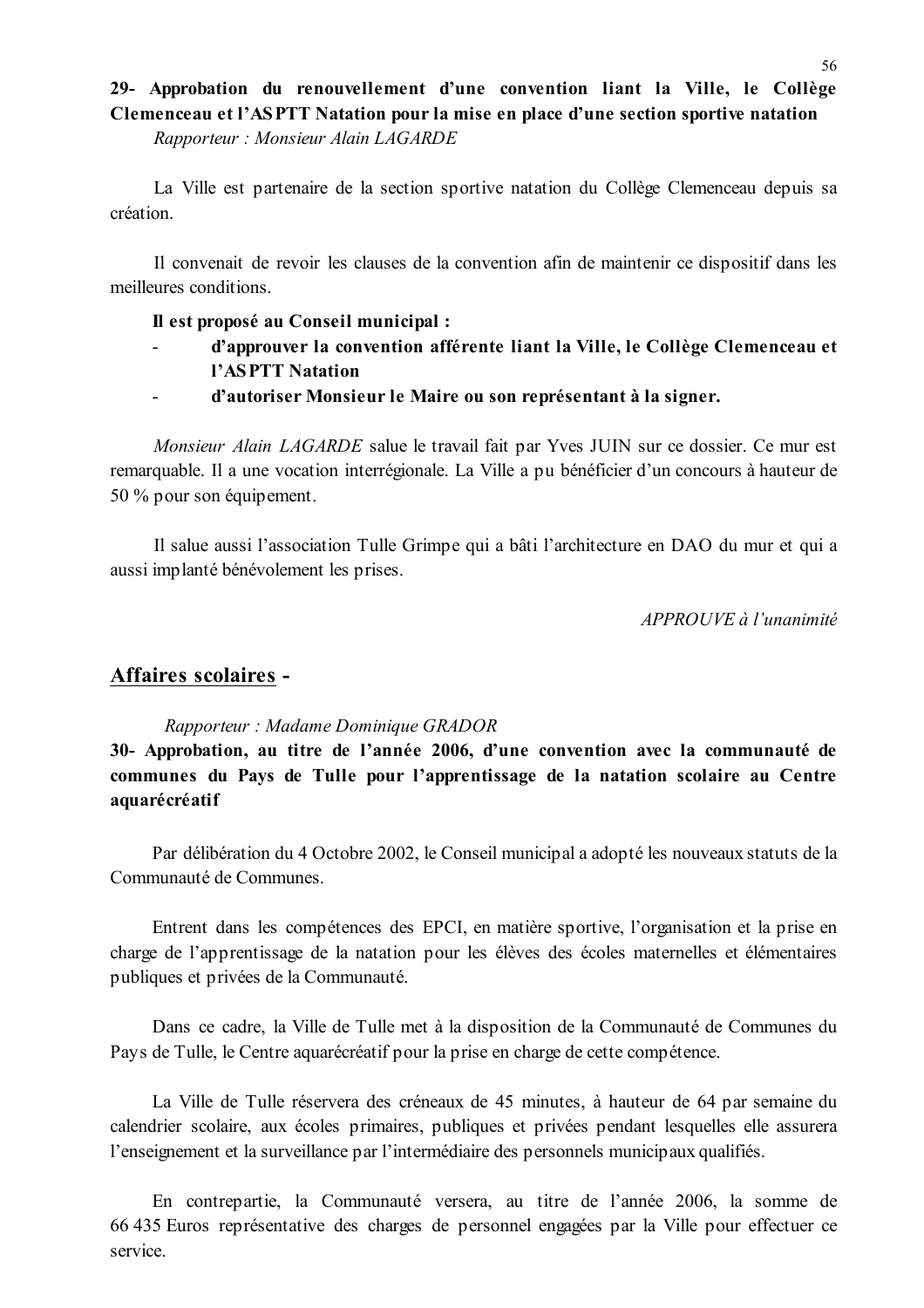Il est précisé que les deux parties feront un bilan qualitatif et quantitatif en Décembre 2006 afin d'actualiser le montant à payer par la Communauté de Communes pour les années à venir.

### Il est proposé au Conseil municipal d'approuver la convention afférente et d'autoriser Monsieur le Maire ou son représentant à la signer.

Monsieur Alain LAGARDE dit que la Communauté de Communes prend également en charge le transport des scolaires se rendant à la piscine.

 $APPROUVE \d{d} l'unanimit \d{e}$ 

### Culture -

#### Rapporteur: Monsieur Pierre DIEDERICHS

# 31- Approbation d'une convention liant la Ville de Tulle et l'Association « AMAZIR » pour la réalisation d'un récital de chant traditionnel berbère

L'objet de cette convention est de permettre à l'association « Amazir » de Tulle de réaliser dans le cadre de la salle « Des lendemains qui chantent », le 24 juin prochain en soirée un récital de chant traditionnel Berbère avec un artiste venu du Maroc. Cette soirée sera précédée par la prestation d'un groupe en voie de création à Tulle composé de jeunes migrants vivant dans la région de Tulle.

Un accord a été réalisé avec la Direction de la salle Tulliste pour inscrire cette soirée dans sa programmation 2006, la musique berbère relevant d'une culture vivante et très actuelle.

Une pré - vente de billetterie sera faite sur la Corrèze auprès d'originaires du Maroc et le spectacle sera ouvert au tout public. L'objet de cette soirée est de développer les rencontres festives dans le cadre institutionnel établi et dans l'expression culturelle d'origine d'un public qui a peu accès à ce type de soirée. Bien évidemment, cela constitue une rencontre avec un public de culture française aussi, et donc un moment important d'échange et de reconnaissance mutuelle.

Cette action s'inscrit dans le cadre d'actions en direction du public immigré à Tulle. C'est aussi une facon de donner un coup de pouce à une association qui vient de se créer à Tulle. composée d'originaires du Maroc pour l'essentiel et préoccupée de développement culturel.

# Il est proposé au Conseil Municipal d'approuver cette convention et d'autoriser Monsieur le Maire ou son représentant à la signer.

*Monsieur Pierre DIEDERICHS* dit qu'il y a une communauté marocaine d'origine berbère à Tulle, qui a des traditions, qui ne s'était pas jusqu'alors exprimée et n'avait pas réussi à jouer un rôle dans la vie culturelle

Des représentants de cette communauté ont souhaité s'exprimer sur le plan culturel.

Cette manifestation a été précédée d'une participation à la fête de la musique.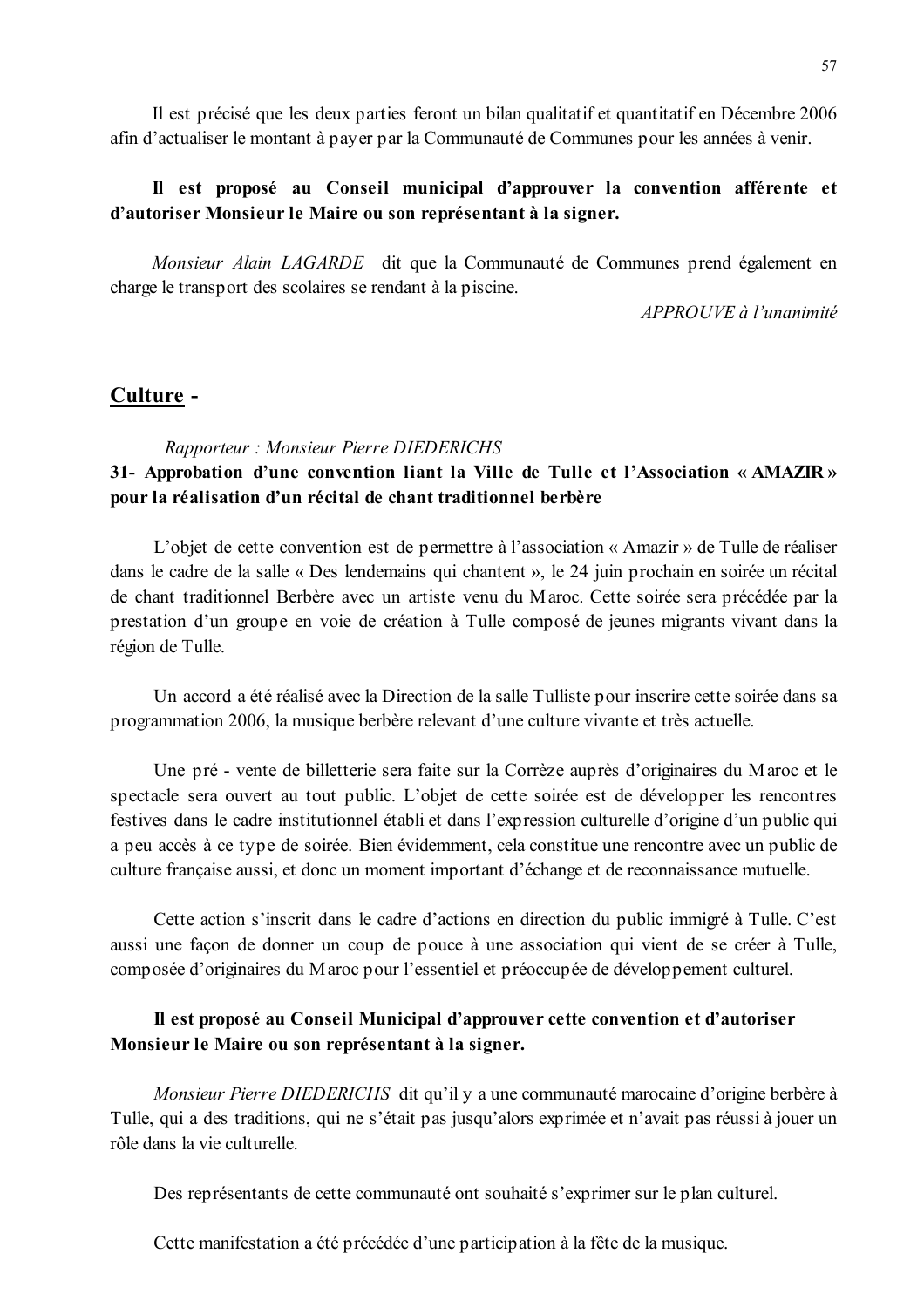Il s'agit d'une démarche positive en matière d'intégration dans la vie culturelle locale différente d'activités qui se dérouleraient en cercle fermé et qui seraient identifiées à du communautarisme.

Cette manifestation a été un temps fort, chaleureux, très dynamique avec des spectateurs d'origine Tulliste, européens (200 à 250 personnes).

Il regrette que la Presse ait fait état de la présence d'une centaine de personnes à cette manifestation. Cela aurait un côté dépréciateur.

*Madame Annie MARTINIE* demande s'il s'agit d'une nouvelle association car il existait déjà une association de berbères.

*Monsieur Pierre DIEDERICHS* précise qu'il n'existait pas d'association culturelle. Il existe une association qui est l'association culturelle musulmane des marocains de Tulle. Or, cette association qui a tout à fait une place et un rôle à jouer est une association qui se définit essentiellement sur la base d'une pratique religieuse ce qui en soit est tout à fait légitime à condition de respecter la loi française et les principes généraux de la laïcité. Cette association est légitime à condition de bien distinguer ce qui est pratique religieuse et ce qui est vie culturelle.

Monsieur Christian PRADAYROL dit que le but est louable mais cela aurait pu être abordé lors de la précédente séance du Conseil municipal.

Monsieur François HOLLANDE dit qu'il partage ce sentiment désagréable de devoir voter quelque chose qui a déjà été fait. Cependant s'il n'y avait pas eu anticipation, le concert n'aurait pas pu avoir lieu.

#### APPROUVE à l'unanimité

# 32- Attribution d'une subvention à l'Association Diffusion et Renouveau du Poinct de **Tulle**

L'association Diffusion et Renouveau du Poinct de Tulle a sollicité une participation de la Ville de Tulle à hauteur de 300 € par mois, et ce à compter du 1<sup>er</sup> juin 2006, afin de contribuer à la location d'un local situé 14, quai Baluze.

Ce local deviendra un lieu d'animation sur le quai, en particulier en période estivale.

# Il est demandé au Conseil Municipal d'accorder une subvention exceptionnelle de 2 100  $\epsilon$  à cette association.

Monsieur François HOLLANDE dit qu'il est important que cette association puisse s'installer Quai Baluze. Cela lui donnera une meilleure lisibilité. De plus, cela est précieux dans le cadre de la restauration du Ouai.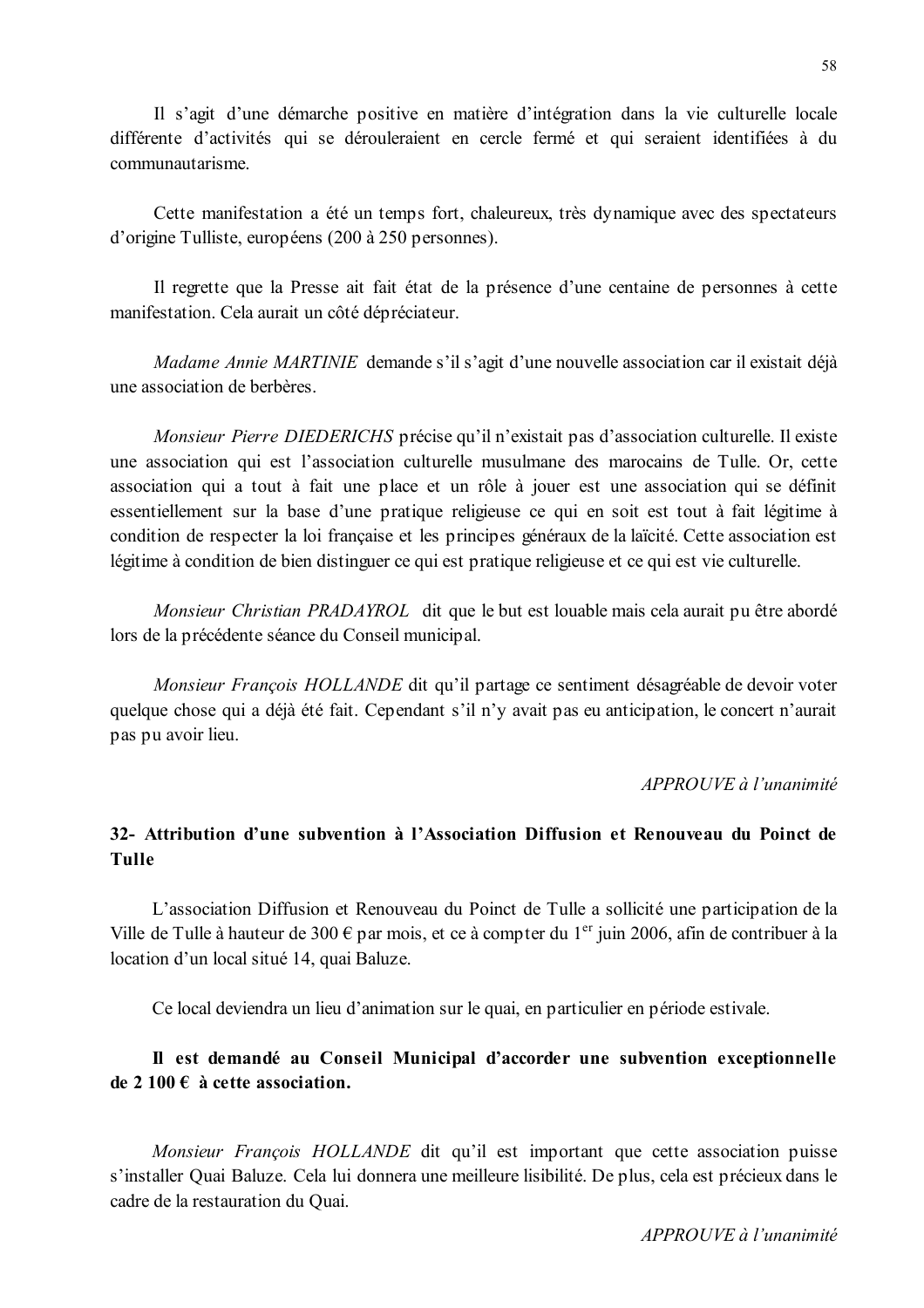# 33- Création de tarifs pour la vente au public d'un catalogue afférent à l'exposition « Manufacture nationale : mais que fabrique l'Etat ? »

A l'occasion de l'exposition des œuvres d'Anne Cindric, intitulée "Manufacture nationale : mais que fabrique l'Etat ? " organisée par le musée du Cloître du 24 juin au 3 septembre 2006, un catalogue de l'exposition a été réalisé, il sera mis en vente au public au prix unitaire de 3 Euros.

Il est proposé au Conseil Municipal de se prononcer sur la création d'un tarif de vente de 3 Euros pour le catalogue intitulé " Manufacture Nationale : mais que fabrique l'Etat. ».

La recette en résultant sera inscrite au budget de la Ville.

APPROUVE à l'unanimité

# Finances -

#### Rapporteur: Monsieur Michel BREUILH

# 34- Réaménagement des emprunts de l'OPHLM - Transfert des garanties d'emprunts accordées par la Ville

L'Office a négocié le réaménagement de sa dette auprès de la Caisse des Dépôts et Consignations, portant sur 106 emprunts garantis par la Ville de Tulle, pour un capital restant dû de 7 150 726 euros au 31 décembre 2006.

Au terme de cette opération, l'endettement de l'Office restera identique, mais sera amorti sur une durée maximum de 17 ans au lieu de 14.

L'intérêt pour l'Office est de répartir différemment les amortissements financiers, et de réduire les charges d'intérêts des années 2006 et 2007.

Il est proposé au Conseil municipal de transférer la garantie des 106 emprunts accordée à l'OPHLM au fil du temps, sur la garantie des 6 nouveaux emprunts.

 $APPROUVE \d0$  l'unanimité

### Culture -

Rapporteur: Monsieur Pierre DIEDERICHS

# 35- Acquisition d'instruments pour l'Ecole Nationale de Musique et de Danse - Demande de subvention à la Direction Régionale des Affaires Culturelles

Comme chaque année, l'Ecole Nationale de Musique et de Danse va acquérir des instruments de musique pour le bon fonctionnement de ses activités.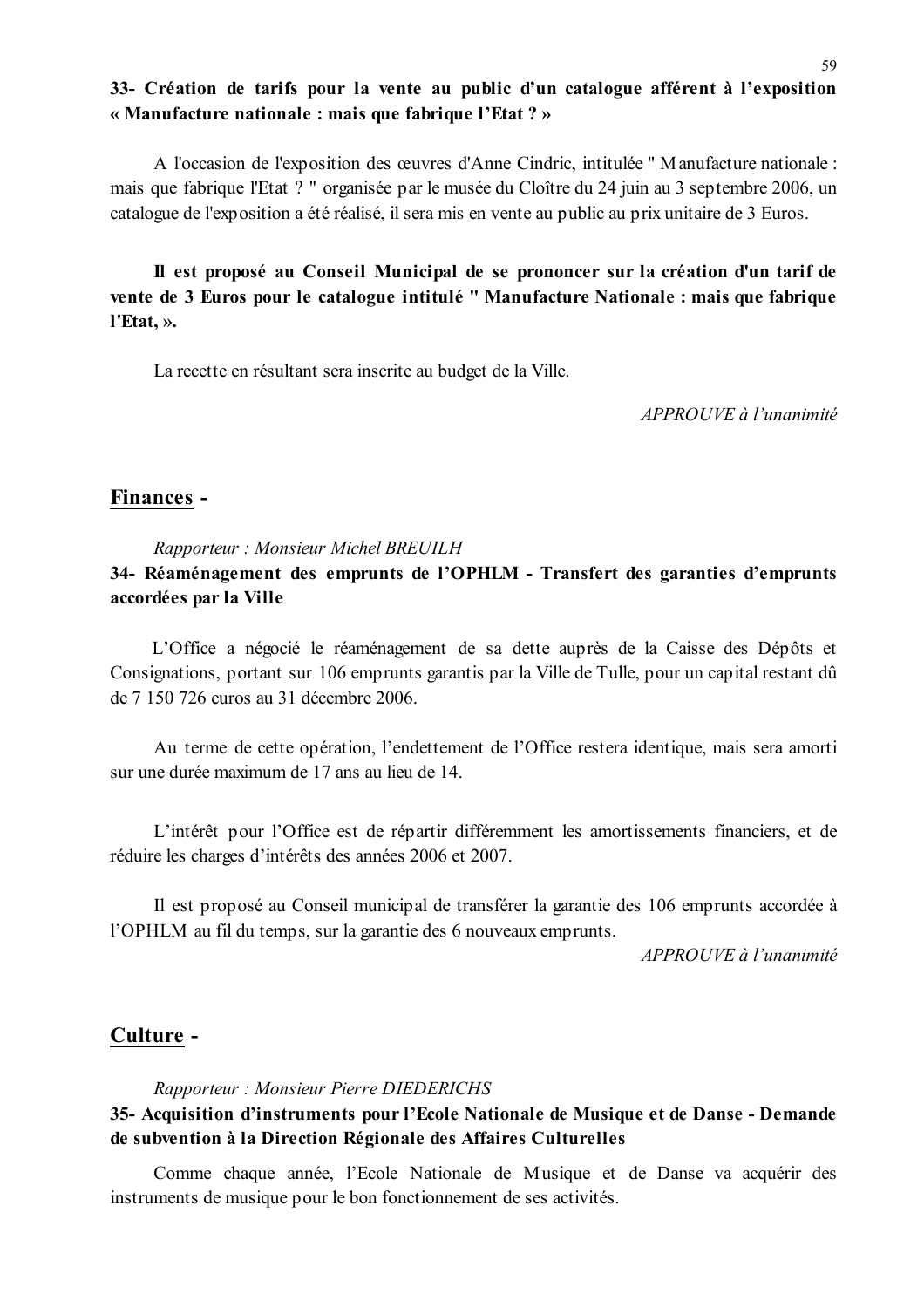Le tableau d'investissement ci-dessous va être présenté à la Direction Régionale des Affaires Culturelles (DRAC) à des fins de subventionnement.

### Il est proposé au Conseil municipal :

### - d'acquérir au titre de l'année 2006, les instruments suivants :

Enceintes RCF ART 325A Table de mixage Mackie 1604 VL 2 pro Microphone Beyerdynamic TA x 80 Pieds de micros Supports de guitare Ampli basse Hartke Kick back 15 Piano numérique Kawai CA7 Hautbois Fossati Saxophone Yanagisawa A901 Equipement classe de percussion Congas avec pieds

pour un montant global de 10 479  $\epsilon$  HT soit 12 533  $\epsilon$  TTC.

- d'autoriser le Maire à solliciter auprès de la DRAC du Limousin une subvention aussi élevée que possible en vue de son financement et à engager les démarches correspondantes.

 $APPROIIVE$  à l'unanimité

### **Motion -**

### Rapporteur : Monsieur le Maire 36- Motion relative au service public de l'électricité et du gaz

Le projet gouvernemental de fusion de Suez et de Gaz de France qui s'ajoute à la mise en concurrence des opérateurs des secteurs du gaz et de l'électricité à compter du 1<sup>er</sup> juillet 2007 est inquiétant et pourrait avoir des conséquences lourdes pour les consommateurs.

Il équivaut à la privatisation d'un secteur stratégique pour l'économie nationale.

Il est donc proposé au Conseil municipal que celui-ci réaffirme son attachement au maintien des principes du service public de l'électricité et du gaz et notamment à l'existence d'un service public de proximité capable de répondre au mieux aux demandes des usagers et refuse les orientations sur la fusion GDF/Suez qui livrent au privé un secteur vital pour l'économie du pays.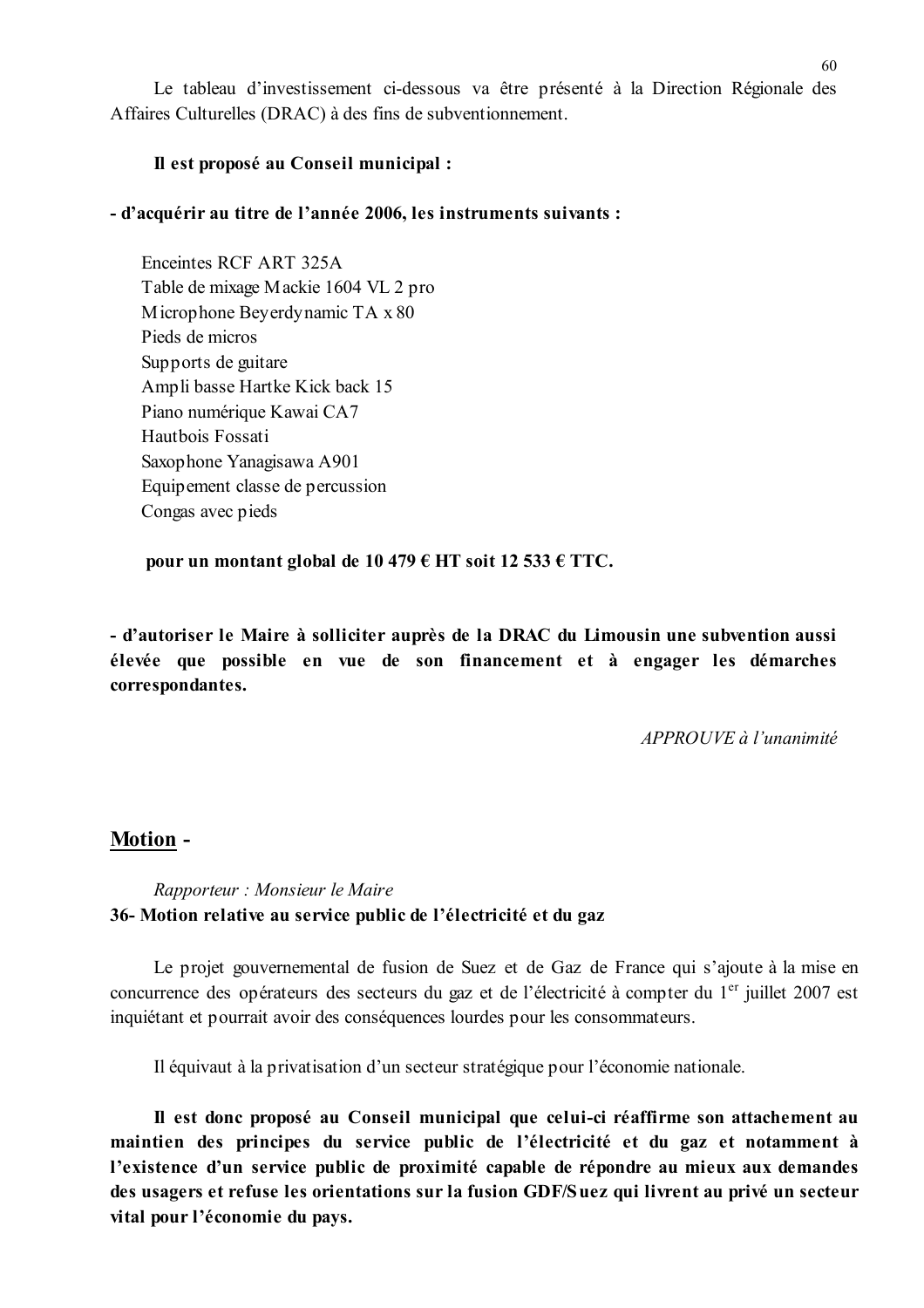Monsieur François HOLLANDE dit que la décision de privatisation de GDF a été reportée de la session ordinaire qui vient de s'achever à la session extraordinaire de septembre.

Cette décision, si elle était prise par le Parlement, aurait des effets défavorables notamment pour le Service Public en Corrèze et à Tulle et génèrerait sans doute des suppressions d'emplois.

> ADOPTEE par 25 voix pour  $et 7 contre$

### Travaux -

 $\mathbf{r}$ 

37- Décision relative à l'indemnisation de commercants affectés par les travaux réalisés place Berteaud suite à l'avis de la commission d'indemnisation à l'amiable

Rapporteur: Monsieur Michel BREUILH

Le Conseil municipal dans sa séance du 30 mars 2006 a décidé la création d'une commission d'indemnisation chargée de régler à l'amiable les différends susceptibles d'opposer la Ville de Tulle aux commerçants directement concernés pour les préjudices commerciaux subis à l'occasion de la réalisation des travaux d'aménagement des Places de la Cathédrale.

Cette commission devait d'une part instruire les demandes d'indemnisation en s'appuyant sur l'avis d'experts techniques et financiers et d'autre part émettre une proposition de décision devant être soumise au Conseil municipal pour approbation du protocole d'accord valant transaction et renonciation à tout recours contentieux.

Au cours de sa première réunion, la commission a défini des critères de recevabilité des dossiers et des conditions d'indemnisation qui sont mentionnés dans le règlement intérieur qu'elle a approuvé.

Elle a ainsi admis qu'un dossier serait déclaré recevable lorsque le préjudice subi par le commerçant est lié directement aux deux critères suivants :

les travaux ont généré une gêne sérieuse et durable pour accéder au magasin

les travaux ont provoqué une interruption totale et durable de la circulation automobile au droit du commerce.

Elle a ensuite admis qu'un dossier recevable serait indemnisable dès lors que le préjudice économique subi serait égal ou supérieur  $\dot{a}$  – 10 % pendant le chantier (par référence à la même période de l'année précédente).

Suite à la création de cette commission, six dossiers ont été déposés pour la période allant du Ler février au 31 mai 2006 et ont été déclarés recevables

La commission a décidé après avoir examiné les rapports de l'expert de proposer l'indemnisation de deux commerçants, deux autres dossiers sont ajournés et seront revus lors d'une prochaine réunion, enfin deux demandes ne répondant pas au critère d'indemnisation sont rejetées.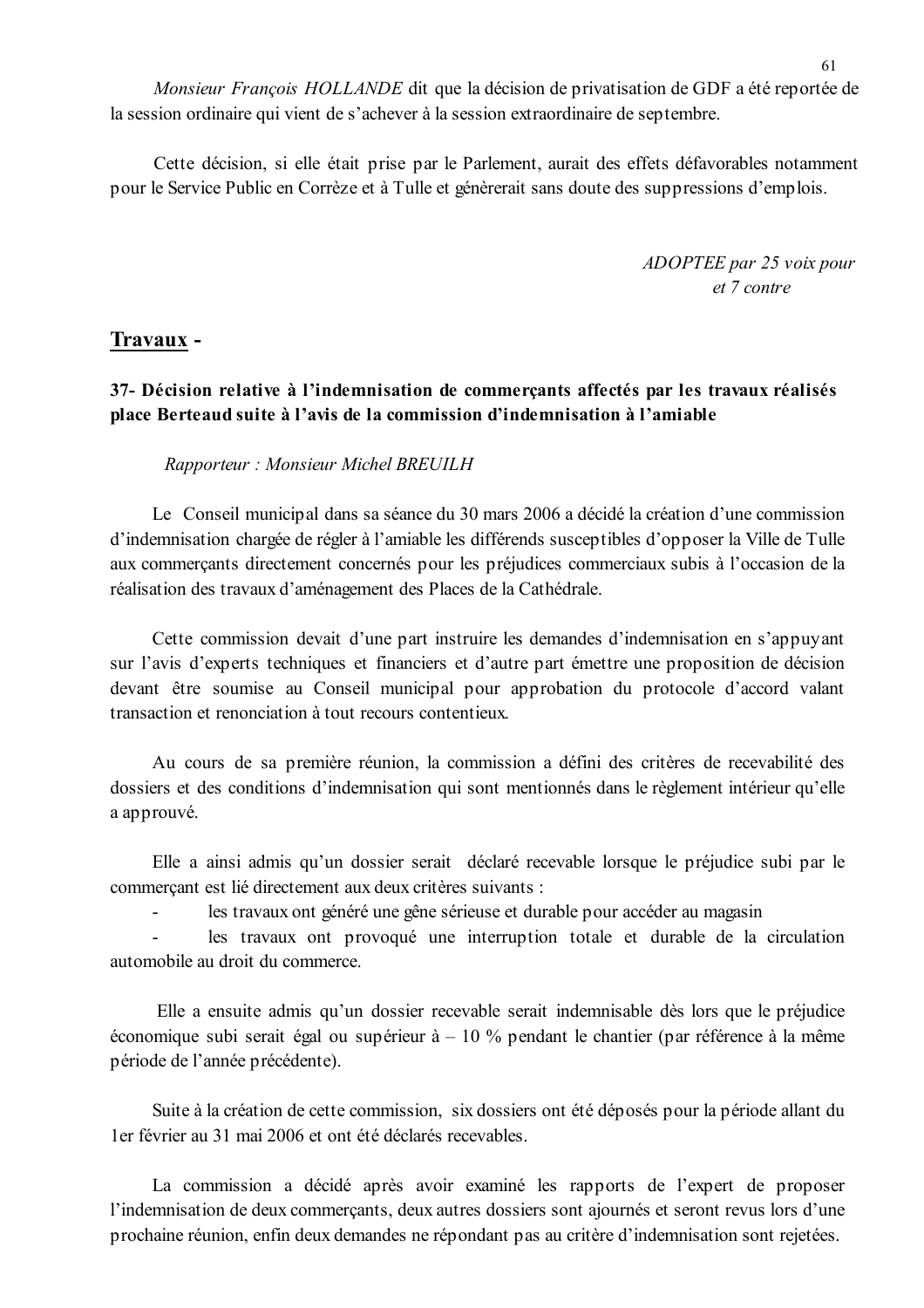Il s'agit donc aujourd'hui d'examiner la proposition d'indemnisation de Messieurs Bardagot et Belly.

En ce qui concerne Monsieur Bardagot, le manque à gagner provenant des travaux a été évalué par la commission à 5 000 euros, après analyse du dossier et avis d'un expert comptable mandaté pour cette mission.

Monsieur Bargdagot a validé les propositions de la commission et accepté les montants d'indemnisation précités.

Pour Madame Belly, la proposition d'indemnisation faite par la commission s'élève à 7 400 euros.

Il est proposé au Conseil municipal :

- de valider ces propositions,

- d'autoriser Mr le Maire à signer les protocoles de transactions correspondants sous réserve de l'acceptation par Madame Belly gérante de la SARL AU PECHE MIGNON du montant de l'indemnité proposée,

- d'inscrire les crédits au compte 6574.

Monsieur François HOLLANDE dit qu'il s'agit de la mise en place d'une procédure originale liée aux travaux qui se font autour de la Cathédrale.

Le principe de la mise en place de cette commission avait été décidé en Conseil municipal.

Cette commission s'est d'abord réunie pour avoir une délibération sur le réglement permettant de subventionner un certain nombre de dossiers.

C'est la jurisprudence administrative qui a été utilisée.

Pour qu'il y ait indemnisation, il faut qu'il y ait :

- une gêne sérieuse et durable pour accéder aux magasins
- une interruption totale et durable de la circulation
- $\bullet$ une perte (préjudice économique) supérieure à 10 % du chiffre d'affaires pendant le chantier

Monsieur Michel BREUILH dit qu'il s'agit de mettre en œuvre une délibération du Conseil municipal du 30 mars 2006. Le Conseil municipal a décidé de lancer une procédure originale. Il s'agit d'une première à Tulle qu'il faut encadrer dans la mesure où depuis quelques années il se fait beaucoup de travaux en Ville.

Il faut à la fois trouver un équilibre entre la nécessité de faire des travaux qui par nature peuvent poser des contraintes mais aussi trouver un équilibre sur certains travaux importants qui seraient susceptibles d'entraîner une gêne particulière.

C'est parce que les travaux autour de la Cathédrale avaient une ampleur tout à fait exceptionnelle que cette proposition a été faite.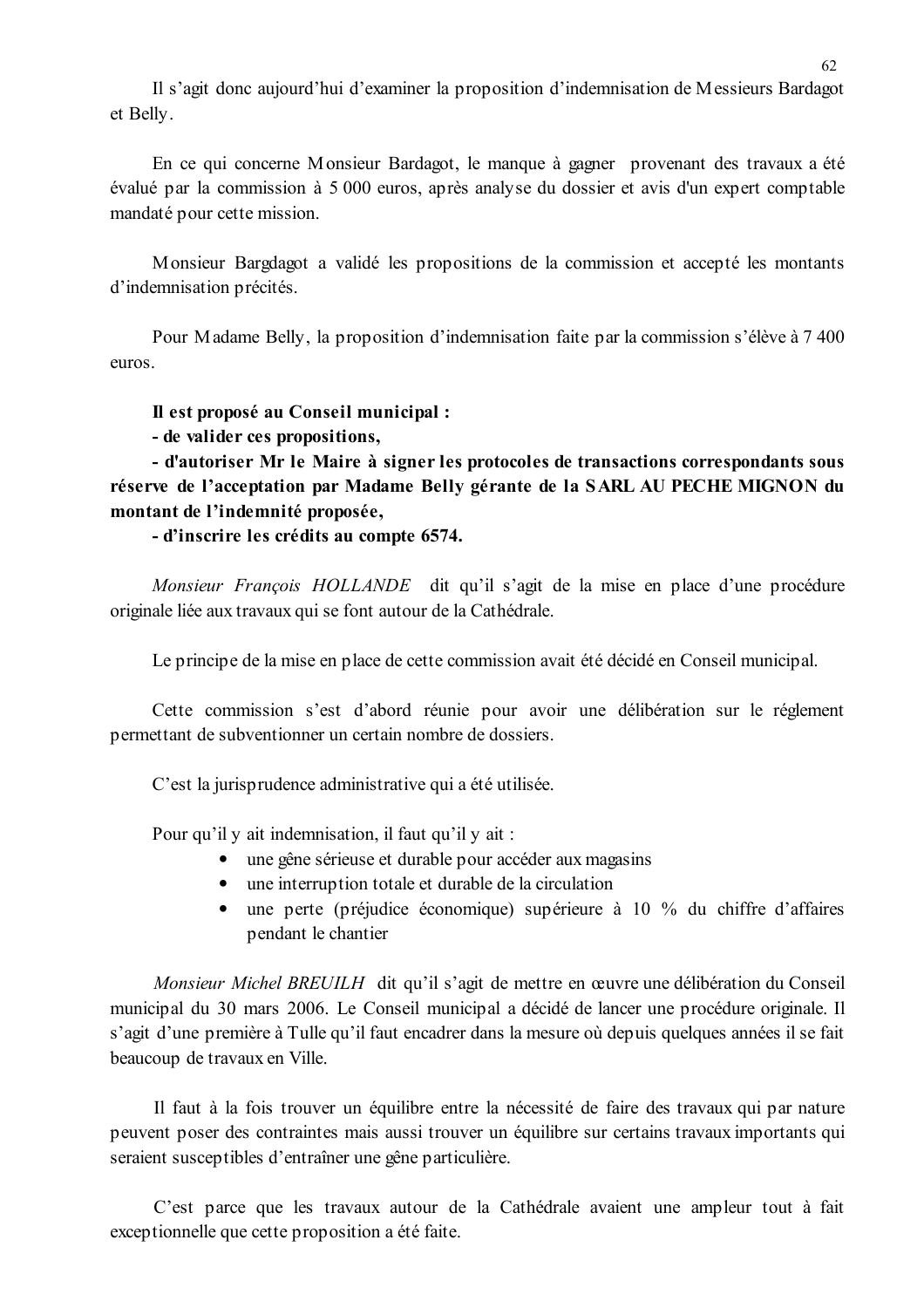Il fallait encadrer l'examen des dossiers qui devaient être présentés.

Suite à la réunion du conseil municipal du 30 mars 2006, un règlement fixant les points de recevabilité des dossiers a été mis au point par une commission d'indemnisation...

Ces critères permettent de prioriser un secteur particulier dans le périmètre de l'aménagement où il était apparu que les commerces étaient tout particulièrement touchés.

Il y a eu ensuite, une fois que la recevabilité a été faite, un critère d'indemnisation (perte commerciale supérieure ou égale à 10 %).

La commission a été unanime pour fixer l'ensemble des critères.

La commission est largement représentative du milieu socioprofessionnel puisqu'elle ne comprend que deux conseillers municipaux, associant, par ailleurs, un représentant de la Chambre des Métiers, un représentant de la Chambre de Commerce et d'Industrie, un représentant des experts comptables, le Percepteur, le Directeur Général des Services de la Ville. Il a été fait en sorte de développer une démarche de transparence qui était nécessaire.

Au niveau de la philosophie de la commission, il a aussi été retenu l'idée que les travaux s'étalant sur une certaine durée, il était difficile d'attendre la fin des travaux pour commencer à procéder aux indemnisations.

Un système d'acompte a donc été mis en place. Il permet de traiter les premières demandes déposées qui concernent la période Février à fin Mai.

Les personnes qui voudraient de nouveau déposer des dossiers pourront le faire pour la période qui sera ultérieure au mois de Mai.

Il convient d'acter les propositions faites par la commission.

A ce jour, il y a eu deux réunions de la Commission d'indemnisation qui se sont déroulées et qui ont porté sur l'examen des demandes faites (20 et 29 Juin).

A ce jour, six demandes d'indemnisation ont été déposées. Elles ont été jugées toutes recevables car répondant aux deux critères retenus.

Ces six dossiers ont été examinés le 20 Juin

Deux dossiers n'ont pas été jugés indemnisables dans la mesure où les chiffres d'affaires qui ont été transmis et validés par un expert comptable présentaient une perte de chiffre d'affaires inférieure aux 10 % de perte exigés.

Sur les quatre demandes jugées indemnisables, deux dossiers sont différés pour un examen sur la totalité du chantier. L'un parce que l'activité commerciale était récente. Le manque de passé permettait difficilement de juger sur une période courte l'impact des travaux.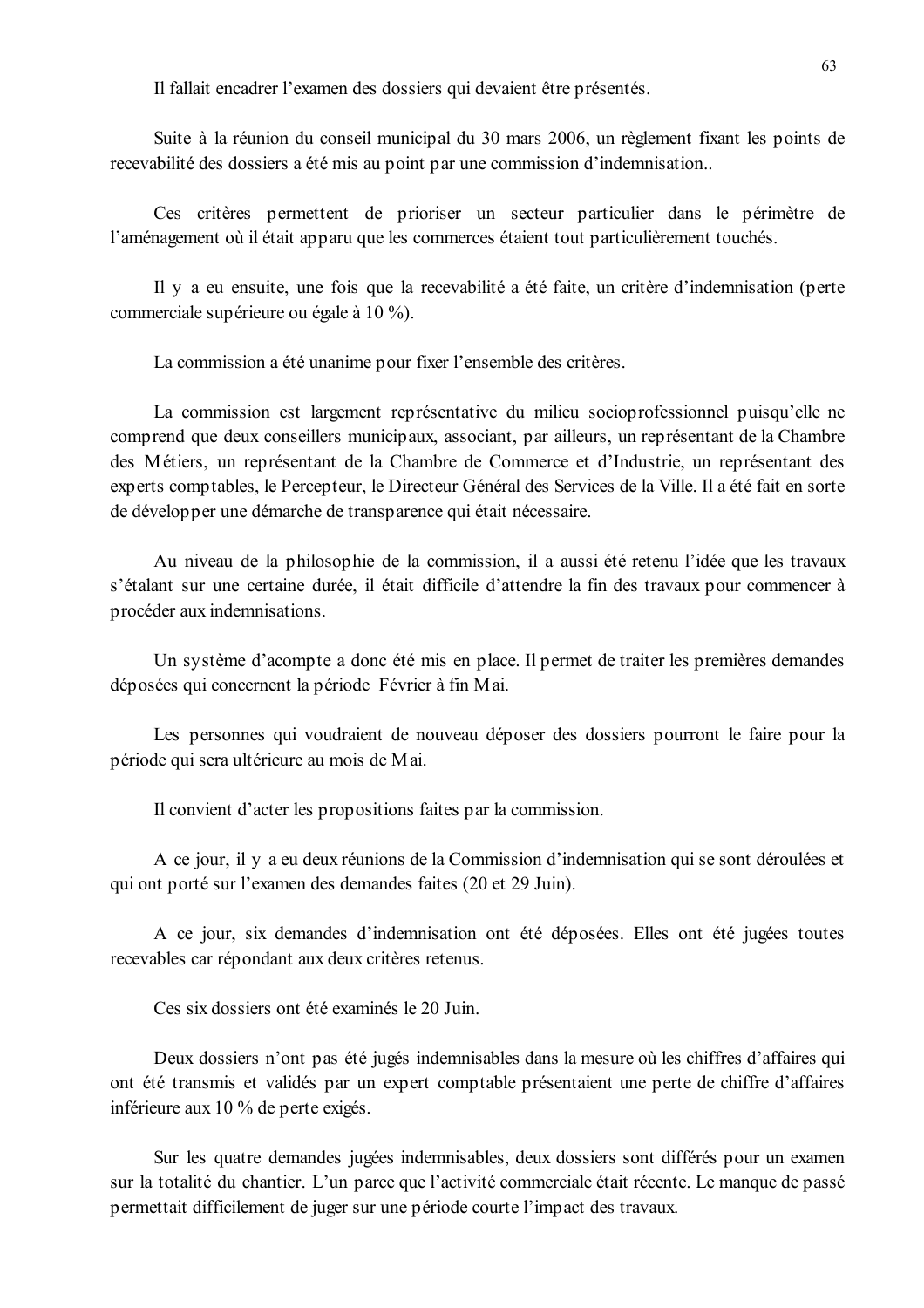L'autre, car la demande comportait une originalité : il n'y avait eu aucun achat au niveau du stock durant l'année 2005 et donc il a été décidé de voir l'impact sur la durée du chantier.

Restaient deux demandes jugées recevables et indemnisables et pouvant entrer dans la pratique des acomptes.

Les deux cas de figure étaient différents.

Le règlement fait par la Commission prévoyait que trois situations différentes pouvaient être présentées pour apprécier le niveau d'indemnisation :

- soit le chiffre d'affaire antérieur aux travaux était en progression de plus de 10 %, auquel cas était prise la dernière année de référence pour juger du niveau d'indemnisation (ce n'était pas le cas des deux demandes).

- soit le chiffre d'affaire était stable à celui précédant le chantier (plus ou moins 10 %).

Dans ce cas, il était dit que l'indemnisation se faisait à partir de l'établissement d'une moyenne sur les trois années précédentes puis il était examiné la perte apparaissant dans les comptes entre février et mai.

Cette perte est rapportée à la diminution de chiffre d'affaire par rapport à la moyenne antérieure observée

Cela donnait la perte potentielle de chiffre d'affaire due aux travaux qui était multipliée par la marge commerciale.

Cette application a conduit dans le cas du Tabac Presse à une proposition d'indemnisation faite par la Commission à hauteur de 5 000 euros.

- soit le chiffre d'affaire était en diminution par rapport au chiffre d'affaire antérieur aux travaux.

Dans ce cas de figure, le règlement adopté par la Commission faisait état de la prise en compte de la tendance naturelle observée.

Etait alors soustraite de la perte de chiffre d'affaire due aux travaux et observée pendant la période de janvier à mai 2006, la tendance naturelle antérieure pour isoler la part résultant des seuls travaux à défaut éventuellement d'un autre paramètre.

Le calcul fait par l'expert comptable, pour le pâtissier, fait apparaître une baisse de chiffre d'affaire de 30 % sur la période considérée mais fait aussi apparaître une baisse de 18 % sur la période antérieure (chiffre d'affaire 2005/2004).

La différence faisait que le taux appliqué est de 12% ce qui conduit à une proposition d'indemnisation de 7 400 euros.

Les deux commerçants ont été rencontrés.

Le Tabac Presse a émis un accord sur la proposition formulée de premier acompte.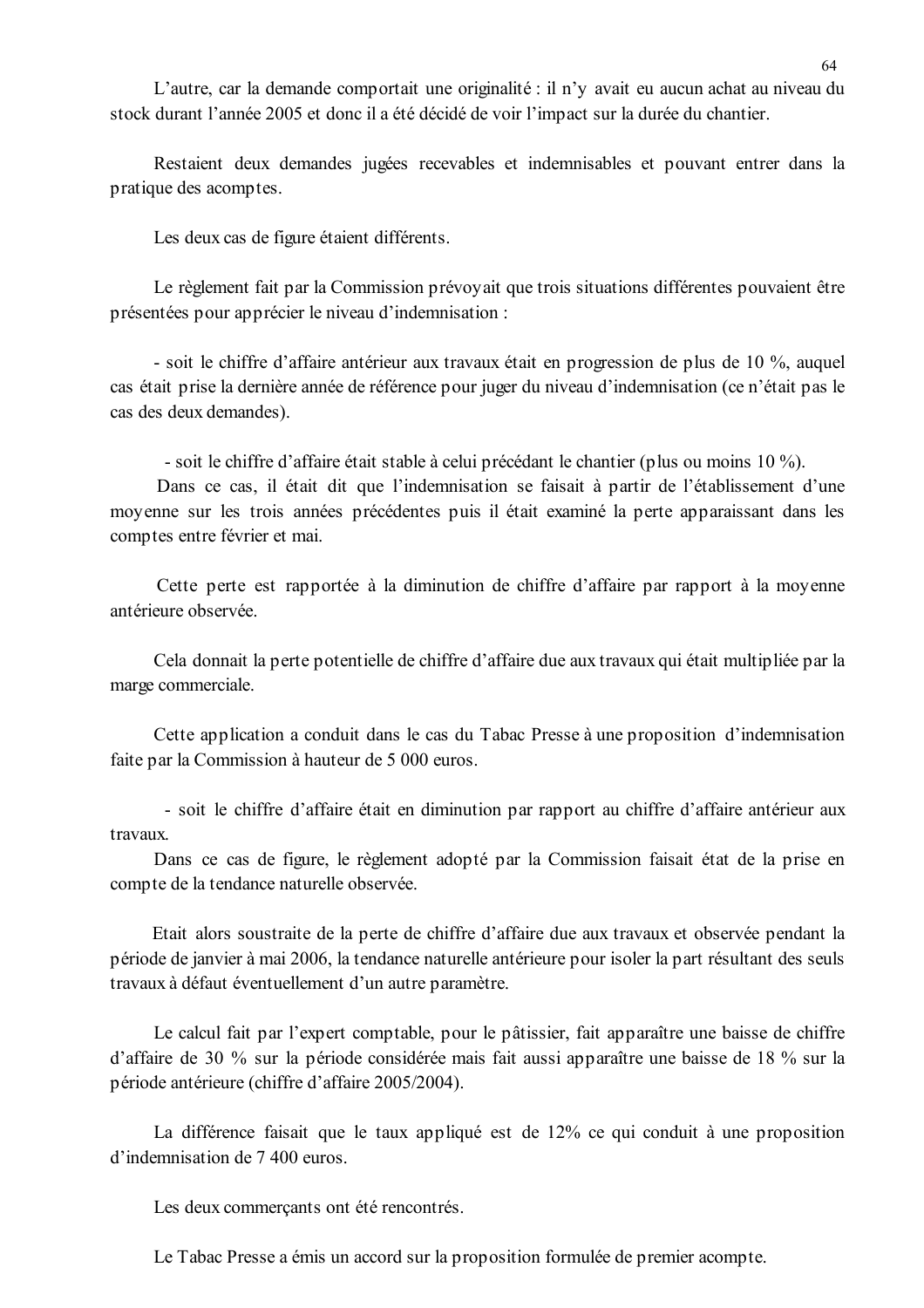Le pâtissier n'a, quant à lui, pas donné son accord.

La proposition a été faite. Elle a été assortie du fait de ne pas prendre en compte, pour l'instant, la période de chômage technique qui minorerait la proposition de 7 400 euros.

Cela a été renvoyé à l'examen en fin de chantier pour essayer de faciliter un accord.

Il est néanmoins proposé d'acter les deux propositions.

Monsieur François HOLLANDE fait état du souci de trouver un accord quand cela est possible.

Pour l'instant, il est normal qu'il y ait une poursuite de la discussion sur l'un des dossiers.

Monsieur Christian PRADAYROL dit que la jurisprudence est respectée dans les termes qui sont prévus. Il demande s'il ne faut pas également un avis des domaines.

Monsieur Michel BREUILH dit que l'avis des Domaines est obligatoire au-delà de 45 000 euros et il faut en principe trois mois pour l'avoir.

Cela était impossible compte tenu des délais puisque l'un des impératifs de la Commission était d'intervenir par des systèmes d'accords en direct c'est-à-dire immédiats.

> **APPROUVE**  $\dot{a}$ l'unanimité Monsieur Jean Pierre ROSSIN ne prenant pas part au vote

### 38- Demandes de subventions au Ministère de l'Intérieur

Il est demandé au conseil municipal de solliciter les subventions suivantes et d'autoriser Monsieur le Maire à entreprendre les démarches afférentes :

#### a-Changement des balustres Quai de Rigny

Cette opération a pour objet le changement des balustres corrodés et anciens sis Quai de Rigny.

Il s'agit, en effet, de procéder au même traitement que celui réalisé sur les berges de la Corrèze dans le souci de poursuivre l'embellissement de la Ville.

#### b-Aménagement de voirie Rue du Tir

Située dans le quartier de Souilhac Nord, à proximité de la Manufacture ainsi que diverses écoles (IUT,...), structures (SIRTOM) ou commerces (restaurants...), la rue du Tir reste un axe particulièrement fréquenté et de nombreux usagers l'empruntent ou y stationnent.

L'état général de la voirie rend la circulation délicate et actuellement la vétusté du réseau de type unitaire (effondrement du bâti) ne permet plus d'évacuer les effluents dans des conditions d'hygiène satisfaisantes.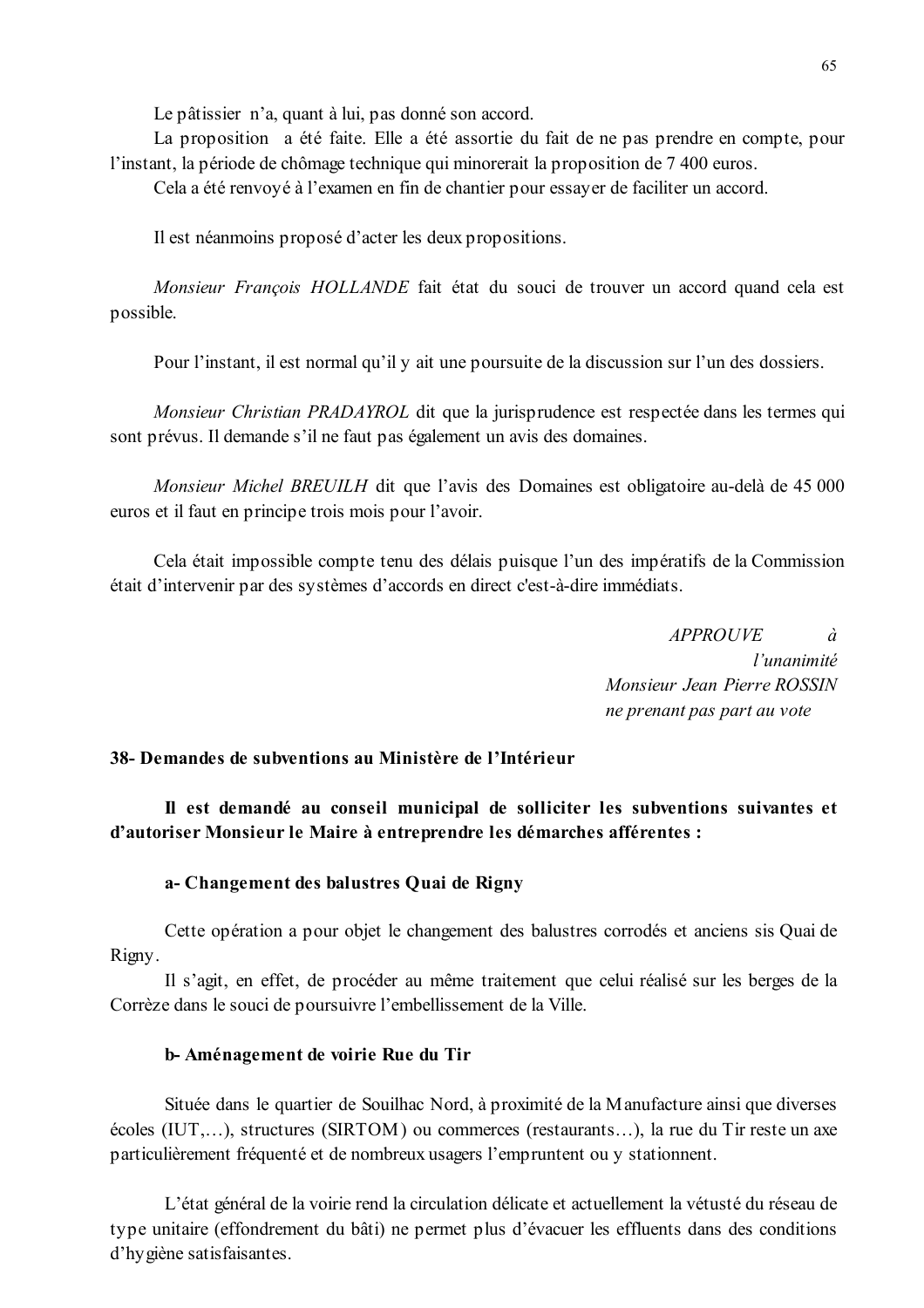Le projet consiste donc à créer un réseau d'assainissement séparatif sur une longueur de 2230 ml et à se raccorder sur le collecteur existant situé à 'angle de la rue Fénis de Lacombe.

L'aménagement des trottoirs et la réalisation d'un tapis d'enrobé viendront clôturer les travaux qui s'étaleront sur une période de 4 mois.

Le coût des travaux est estimé à 137 958.50 € HT soit 164 998.37 € TTC arrondi à  $165000 \in$ 

APPROUVE à l'unanimité

# Délégations au Maire -

- Arrêtés des 15 et 24 Mai ; 8 Juin 2006

Pris acte

Tulle, le 30 juin 2006

La séance est levée à 23 heures

Le Maire,